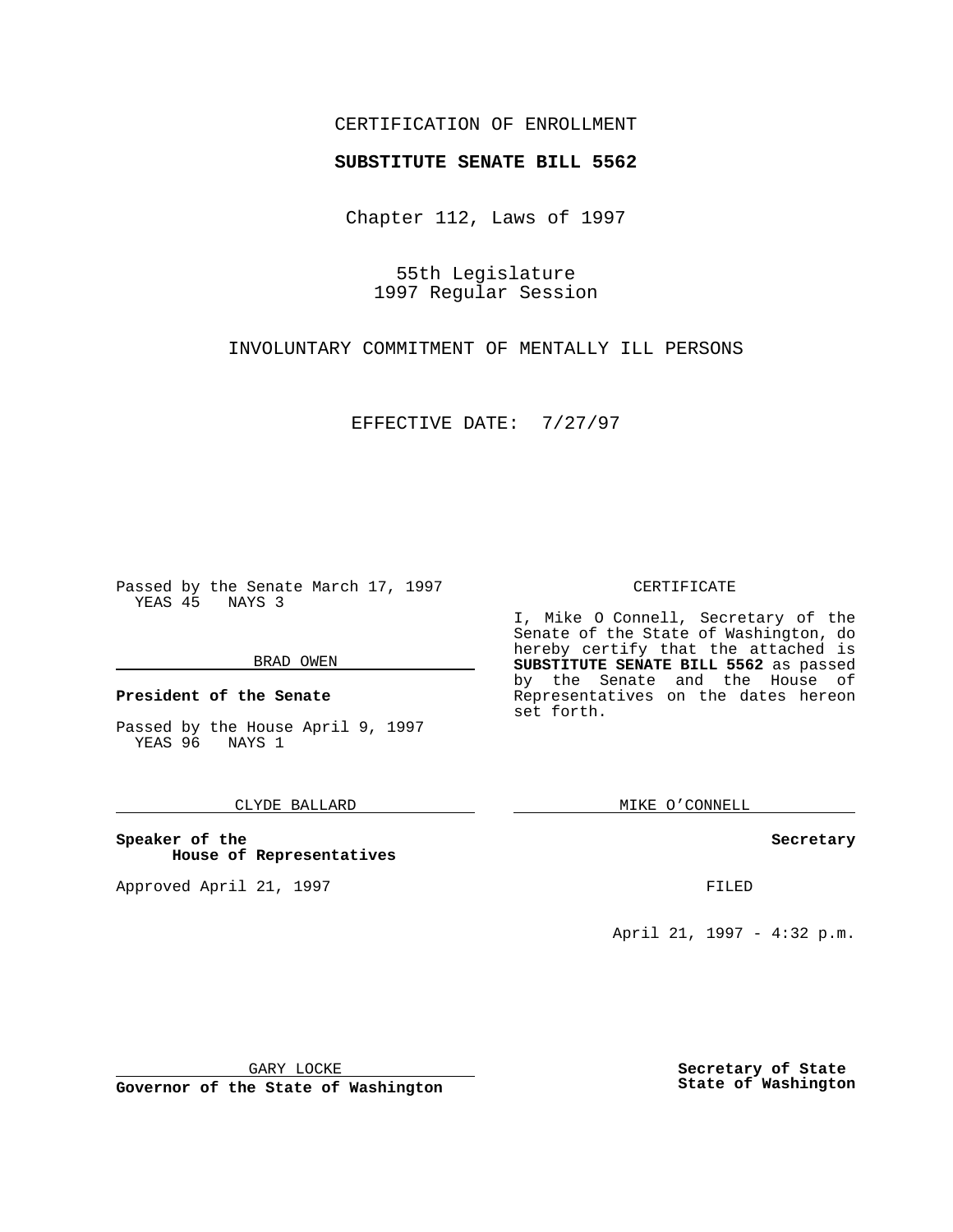## **SUBSTITUTE SENATE BILL 5562** \_\_\_\_\_\_\_\_\_\_\_\_\_\_\_\_\_\_\_\_\_\_\_\_\_\_\_\_\_\_\_\_\_\_\_\_\_\_\_\_\_\_\_\_\_\_\_

\_\_\_\_\_\_\_\_\_\_\_\_\_\_\_\_\_\_\_\_\_\_\_\_\_\_\_\_\_\_\_\_\_\_\_\_\_\_\_\_\_\_\_\_\_\_\_

Passed Legislature - 1997 Regular Session

#### **State of Washington 55th Legislature 1997 Regular Session**

**By** Senate Committee on Human Services & Corrections (originally sponsored by Senators Long, Prentice, Wojahn and Deccio)

Read first time 03/05/97.

 AN ACT Relating to the involuntary commitment of mentally ill persons; amending RCW 71.05.010, 71.05.040, 71.05.050, 71.05.100, 71.05.110, 71.05.150, 71.05.155, 71.05.160, 71.05.170, 71.05.180, 71.05.190, 71.05.200, 71.05.210, 71.05.215, 71.05.220, 71.05.230, 71.05.240, 71.05.260, 71.05.270, 71.05.280, 71.05.290, 71.05.300, 71.05.320, 71.05.330, 71.05.340, 71.05.350, 71.05.360, 71.05.370, 71.05.410, 71.05.460, 71.05.470, 71.05.490, 71.05.525, 9A.44.010, and 71.24.025; reenacting and amending RCW 71.05.020; adding a new section to chapter 71.05 RCW; and creating new sections.

BE IT ENACTED BY THE LEGISLATURE OF THE STATE OF WASHINGTON:

 NEW SECTION. **Sec. 1.** It is the intent of the legislature to enhance continuity of care for persons with serious mental disorders that can be controlled or stabilized in a less restrictive alternative 14 commitment. Within the guidelines stated in In Re LaBelle 107 Wn. 2d 196 (1986), the legislature intends to encourage appropriate interventions at a point when there is the best opportunity to restore the person to or maintain satisfactory functioning.

 For persons with a prior history or pattern of repeated hospitalizations or law enforcement interventions due to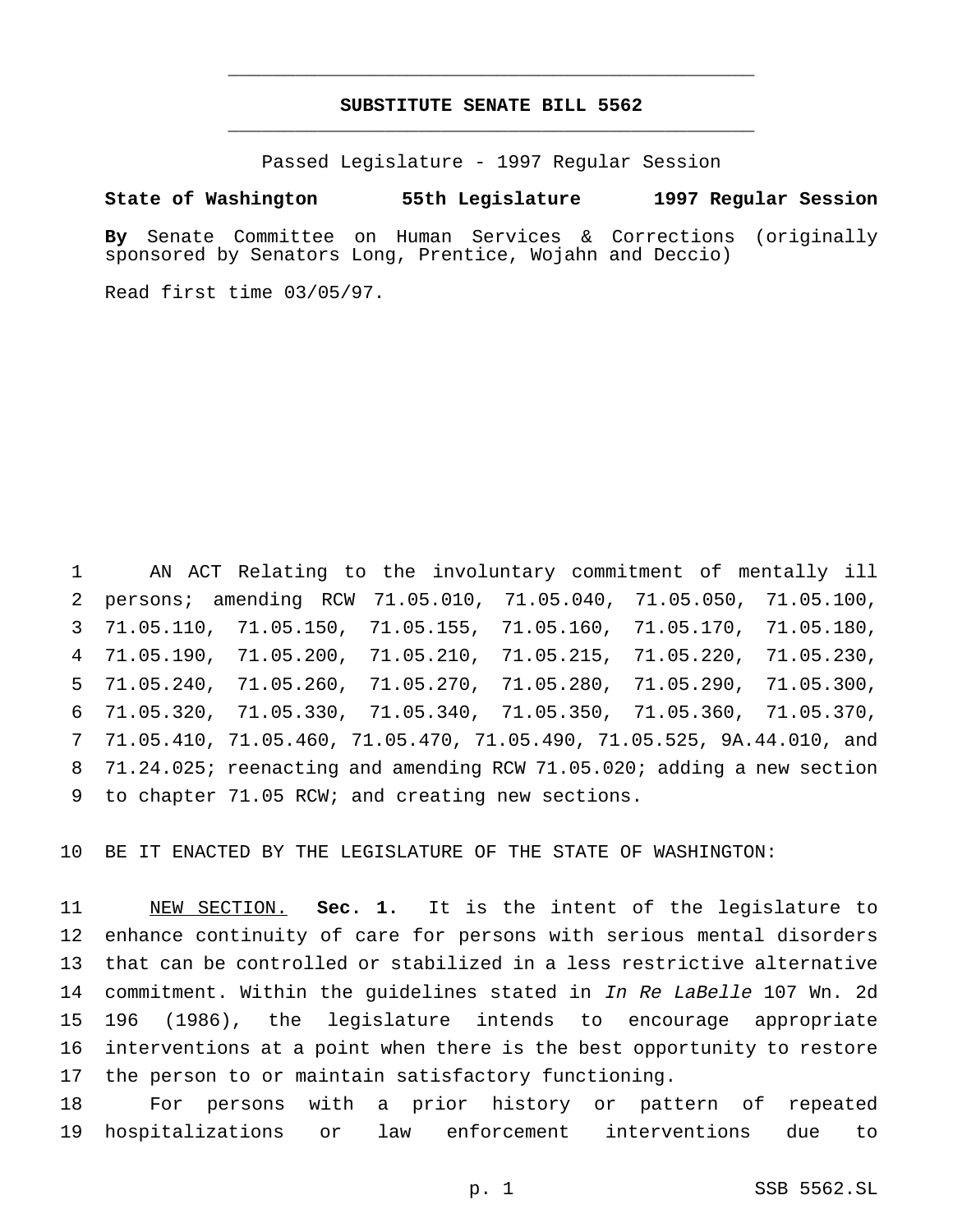decompensation, the consideration of prior mental history is particularly relevant in determining whether the person would receive, if released, such care as is essential for his or her health or safety. Therefore, the legislature finds that for persons who are currently under a commitment order, a prior history of decompensation leading to repeated hospitalizations or law enforcement interventions should be given great weight in determining whether a new less restrictive alternative commitment should be ordered.

 **Sec. 2.** RCW 71.05.010 and 1989 c 120 s 1 are each amended to read as follows:

The provisions of this chapter are intended by the legislature:

 (1) To end inappropriate, indefinite commitment of mentally disordered persons and to eliminate legal disabilities that arise from 14 such commitment;

15 (2) To provide prompt evaluation and ((short term)) timely and appropriate treatment of persons with serious mental disorders;

(3) To safeguard individual rights;

 (4) To provide continuity of care for persons with serious mental disorders;

 (5) To encourage the full use of all existing agencies, professional personnel, and public funds to prevent duplication of 22 services and unnecessary expenditures;

 (6) To encourage, whenever appropriate, that services be provided within the community;

(7) To protect the public safety.

 **Sec. 3.** RCW 71.05.020 and 1989 c 420 s 13, 1989 c 205 s 8, and 1989 c 120 s 2 are each reenacted and amended to read as follows: For the purposes of this chapter:

29 (1) Thatipsychotic medications, also referred to as "neuroleptics," means that class of drugs primarily used to treat serious manifestations of mental illness associated with thought disorders and currently includes phenothiazines, thioxanthenes, butyrophenone, dihydroindolone, and dibenzoxazipine;

 (2) "Attending staff" means any person on the staff of a public or 35 private agency having responsibility for the care and treatment of a 36 patient;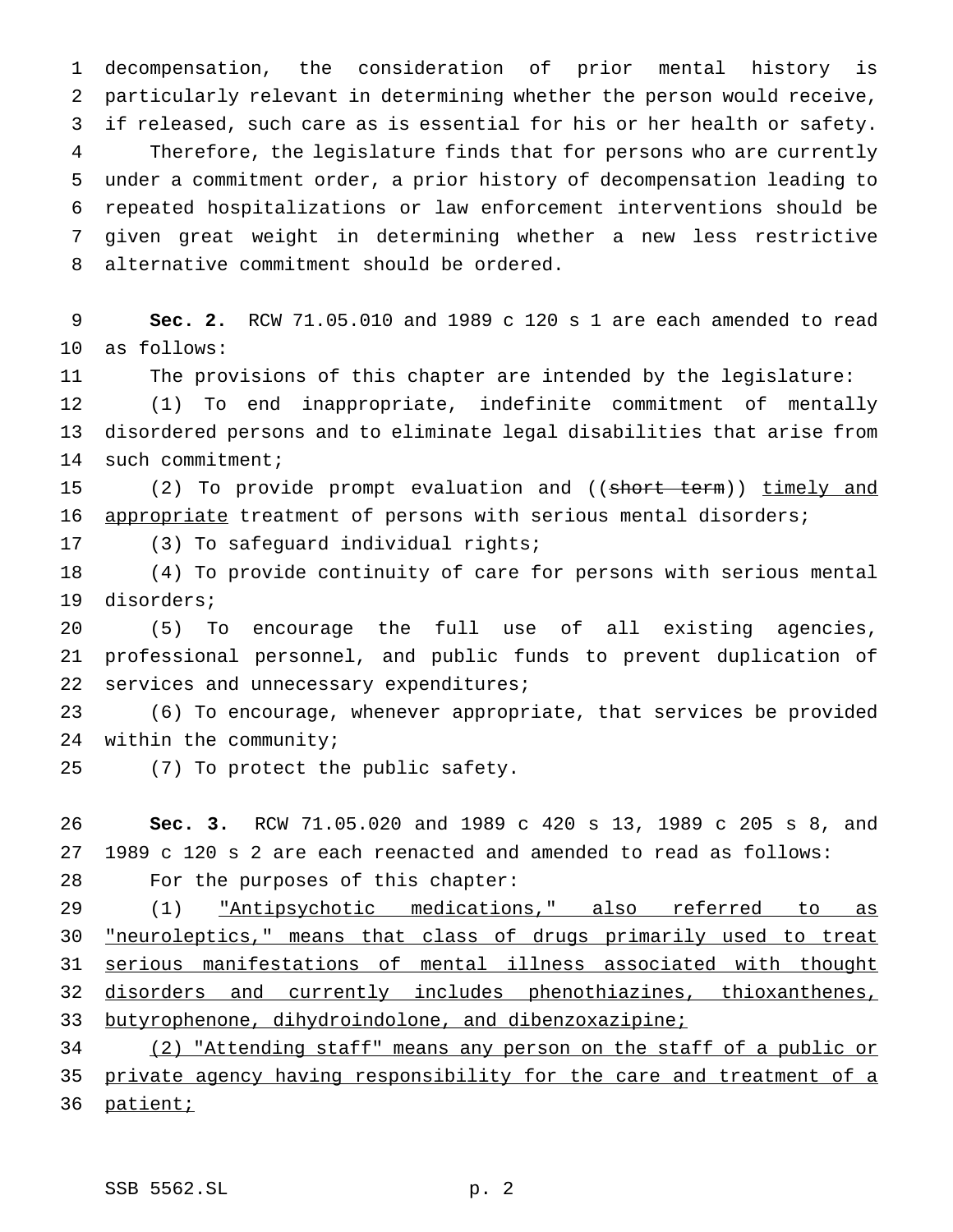(3) "Custody" means involuntary detention under the provisions of this chapter or chapter 10.77 RCW, uninterrupted by any period of unconditional release from a facility providing involuntary care and treatment; (4) "Department" means the department of social and health services; (5) "Developmental disabilities professional" means a person who 8 has specialized training and three years of experience in directly treating or working with persons with developmental disabilities and is 10 a psychiatrist, psychologist, or social worker, and such other developmental disabilities professionals as may be defined by rules

12 adopted by the secretary;

 (6) "Developmental disability" means that condition defined in RCW 71A.10.020(2);

 (7) "Evaluation and treatment facility" means any facility which can provide directly, or by direct arrangement with other public or 17 private agencies, emergency evaluation and treatment, outpatient care, and timely and appropriate inpatient care to persons suffering from a 19 mental disorder, and which is certified as such by the department. A physically separate and separately operated portion of a state hospital may be designated as an evaluation and treatment facility. A facility 22 which is part of, or operated by, the department or any federal agency will not require certification. No correctional institution or facility, or jail, shall be an evaluation and treatment facility within 25 the meaning of this chapter;

 (8) "Gravely disabled" means a condition in which a person, as a result of a mental disorder: (a) Is in danger of serious physical harm 28 resulting from a failure to provide for his or her essential human needs of health or safety, or (b) manifests severe deterioration in routine functioning evidenced by repeated and escalating loss of cognitive or volitional control over his or her actions and is not receiving such care as is essential for his or her health or safety;  $((+2))$  (9) "Habilitative services" means those services provided by program personnel to assist persons in acquiring and maintaining life skills and in raising their levels of physical, mental, social, and vocational functioning. Habilitative services include education, 37 training for employment, and therapy. The habilitative process shall be undertaken with recognition of the risk to the public safety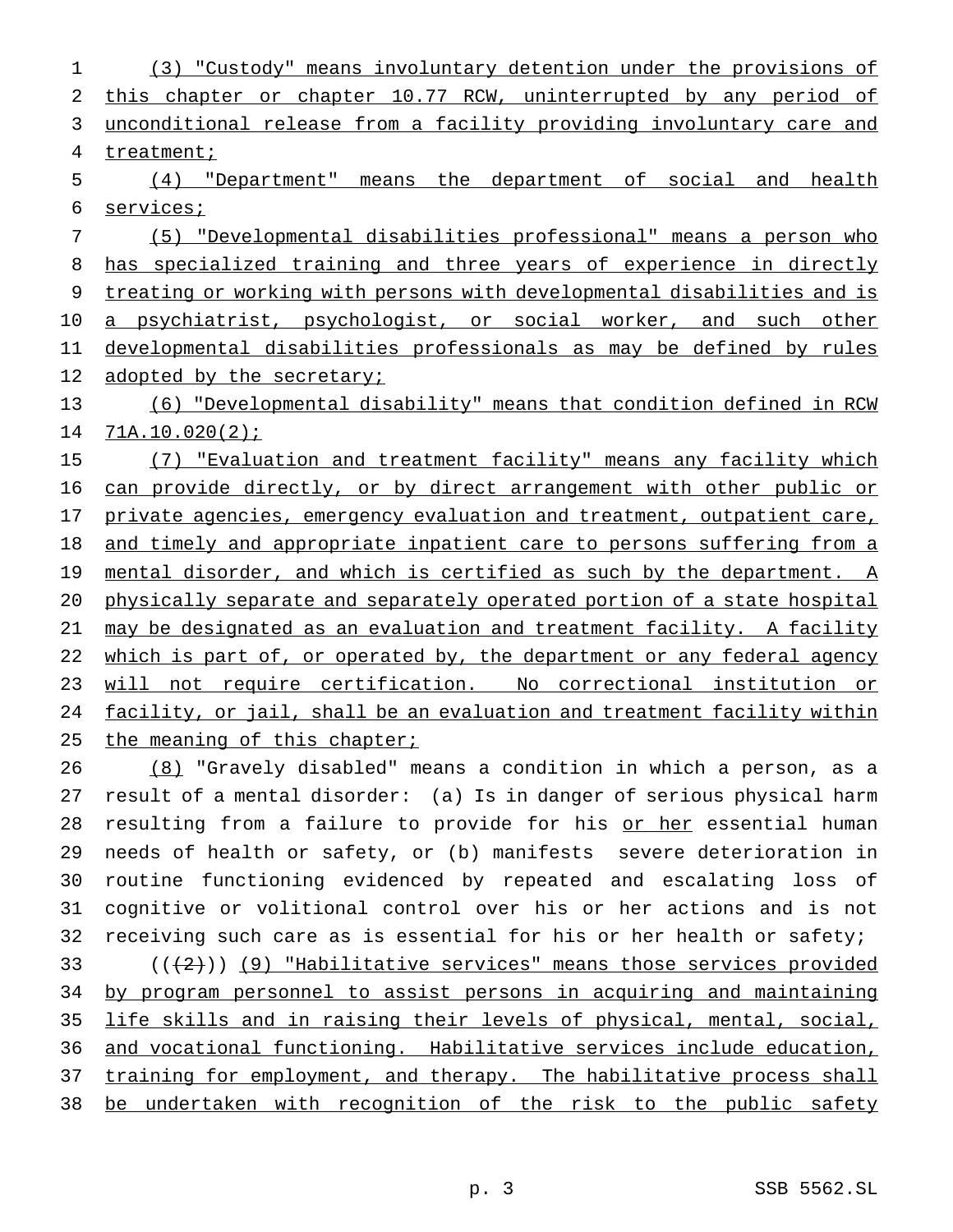presented by the individual being assisted as manifested by prior 2 charged criminal conduct; (10) "Individualized service plan" means a plan prepared by a developmental disabilities professional with other professionals as a team, for an individual with developmental disabilities, which shall state: (a) The nature of the person's specific problems, prior charged 8 criminal behavior, and habilitation needs; (b) The conditions and strategies necessary to achieve the purposes of habilitation; (c) The intermediate and long-range goals of the habilitation 12 program, with a projected timetable for the attainment; (d) The rationale for using this plan of habilitation to achieve 14 those intermediate and long-range goals; (e) The staff responsible for carrying out the plan; (f) Where relevant in light of past criminal behavior and due consideration for public safety, the criteria for proposed movement to less-restrictive settings, criteria for proposed eventual discharge 19 from involuntary confinement, and a projected possible date for 20 discharge from involuntary confinement; and (g) The type of residence immediately anticipated for the person 22 and possible future types of residences; (11) "Judicial commitment" means a commitment by a court pursuant 24 to the provisions of this chapter; (12) "Likelihood of serious harm" means: (a) A substantial risk that physical harm will be inflicted by an individual upon his or her own person, as evidenced by threats or attempts to commit suicide or inflict physical harm on oneself, (b) a substantial risk that physical 29 harm will be inflicted by an individual upon another, as evidenced by behavior which has caused such harm or which places another person or persons in reasonable fear of sustaining such harm, or (c) a substantial risk that physical harm will be inflicted by an individual upon the property of others, as evidenced by behavior which has caused 34 substantial loss or damage to the property of others; (13) "Mental disorder" means any organic, mental, or emotional impairment which has substantial adverse effects on an individual's cognitive or volitional functions;  $($   $($   $($   $\frac{1}{3}$   $)$  "Likelihood of serious harm" means either:  $($ a $)$  A substantial risk that physical harm will be inflicted by an individual upon his or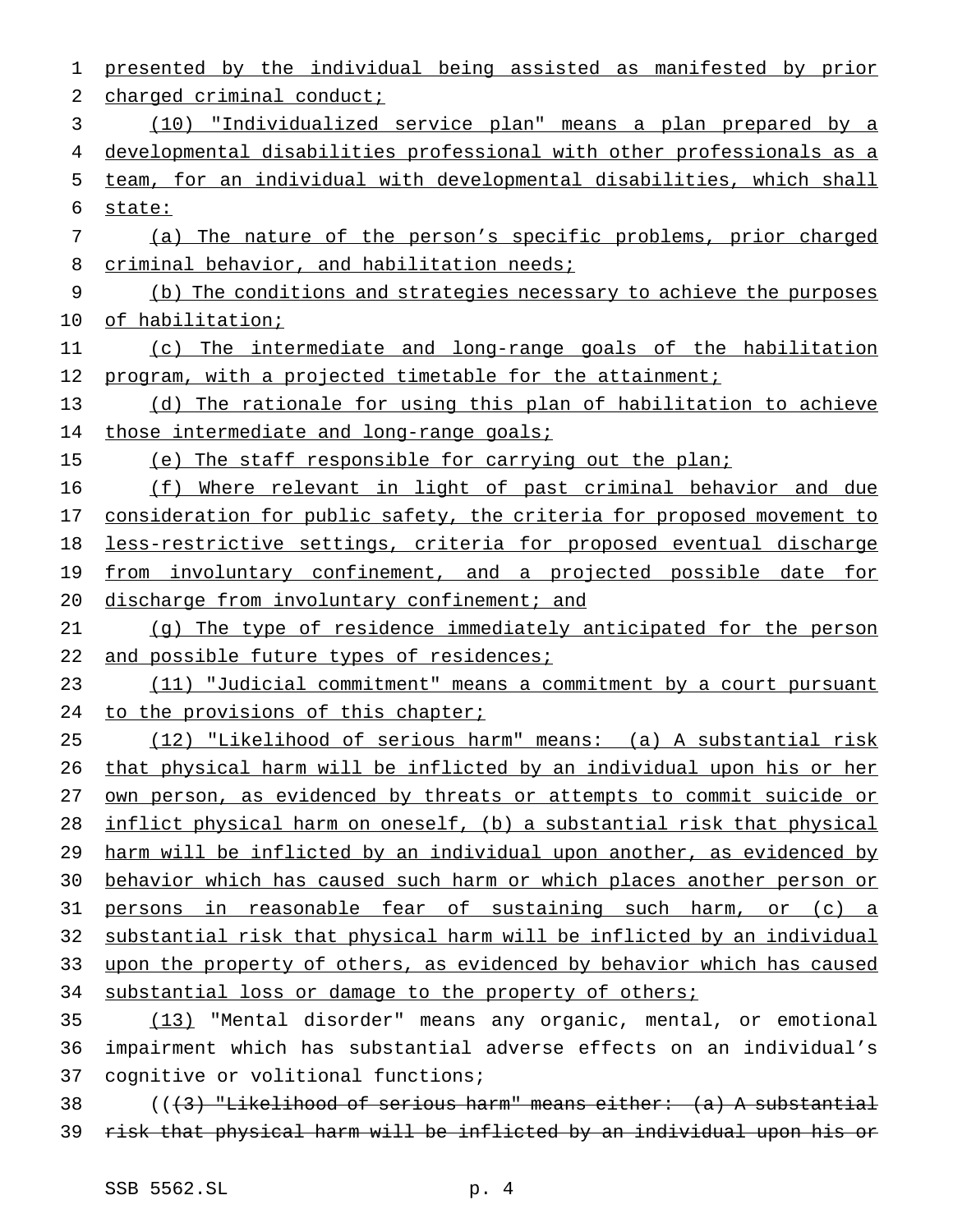her own person, as evidenced by threats or attempts to commit suicide or inflict physical harm on one's self, (b) a substantial risk that physical harm will be inflicted by an individual upon another, as evidenced by behavior which has caused such harm or which places another person or persons in reasonable fear of sustaining such harm, or (c) a substantial risk that physical harm will be inflicted by an 7 individual upon the property of others, as evidenced by behavior which 8 has caused substantial loss or damage to the property of others;

9 (4))) (14) "Mental health professional" means a psychiatrist, 10 psychologist, psychiatric nurse, or social worker, and such other 11 mental health professionals as may be defined by rules adopted by the 12 secretary pursuant to the provisions of this chapter;

 (15) "Peace officer" means a law enforcement official of a public agency or governmental unit, and includes persons specifically given peace officer powers by any state law, local ordinance, or judicial 16 order of appointment;

17 ((<del>(5) "Judicial commitment" means a commitment by a court pursuant</del> 18 to the provisions of this chapter;

19 (6) "Public agency" means any evaluation and treatment facility or 20 institution, hospital, or sanitarium which is conducted for, or 21 includes a department or ward conducted for, the care and treatment of 22 persons who are mentally ill or deranged, if the agency is operated 23 directly by, federal, state, county, or municipal government, or a 24 combination of such governments;

 $(7)$ )) (16) "Private agency" means any person, partnership, corporation, or association not defined as a public agency, whether or not financed in whole or in part by public funds, which constitutes an evaluation and treatment facility or private institution, hospital, or sanitarium, which is conducted for, or includes a department or ward 30 conducted for the care and treatment of persons who are mentally ill; 31 (((8) "Attending staff" means any person on the staff of a public 32 or private agency having responsibility for the care and treatment of  $a$  patient;

34 (9) "Department" means the department of social and health services 35 of the state of Washington;

36 (10) "Resource management services" has the meaning given in 37 chapter 71.24 RCW;

38 (11) "Secretary" means the secretary of the department of social 39 and health services, or his designee;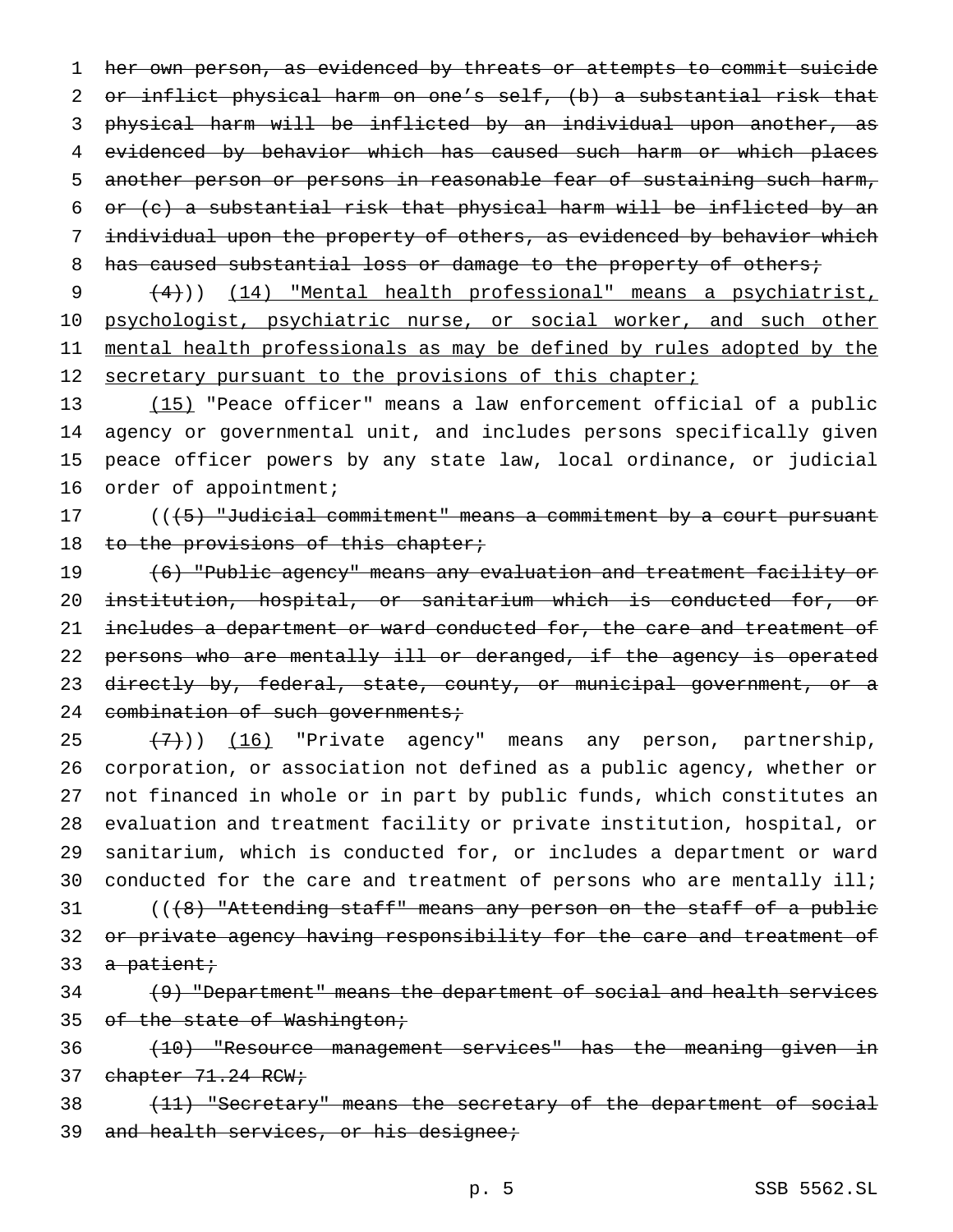(12) "Mental health professional" means a psychiatrist, psychologist, psychiatric nurse, or social worker, and such other mental health professionals as may be defined by rules and regulations 4 adopted by the secretary pursuant to the provisions of this chapter;

 (13))) (17) "Professional person" shall mean a mental health professional, as above defined, and shall also mean a physician, 7 registered nurse, and such others as may be defined by rules ((and 8 regulations)) adopted by the secretary pursuant to the provisions of this chapter;

 $((+14))$   $(18)$  "Psychiatrist" means a person having a license as a physician and surgeon in this state who has in addition completed three years of graduate training in psychiatry in a program approved by the American medical association or the American osteopathic association and is certified or eligible to be certified by the American board of psychiatry and neurology;

 $((15)$  "Psychologist" means a person who has been licensed as a 17 psychologist pursuant to chapter 18.83 RCW;

18 (16) "Social worker" means a person with a master's or further advanced degree from an accredited school of social work or a degree from a graduate school deemed equivalent under rules and regulations 21 adopted by the secretary;

22 (17) "Evaluation and treatment facility" means any facility which 23 can provide directly, or by direct arrangement with other public or 24 private agencies, emergency evaluation and treatment, outpatient care, 25 and short term inpatient care to persons suffering from a mental disorder, and which is certified as such by the department of social 27 and health services: PROVIDED, That a physically separate and separately operated portion of a state hospital may be designated as an 29 e<del>valuation and treatment facility: PROVIDED FURTHER, That a facility</del> which is part of, or operated by, the department of social and health services or any federal agency will not require certification: AND PROVIDED FURTHER, That no correctional institution or facility, or jail, shall be an evaluation and treatment facility within the meaning 34 of this chapter;

 (18) "Antipsychotic medications," also referred to as "neuroleptics," means that class of drugs primarily used to treat serious manifestations of mental illness associated with thought disorders and currently includes phenothiazines, thioxanthenes, butyrophenone, dihydroindolone, and dibenzoxazipine.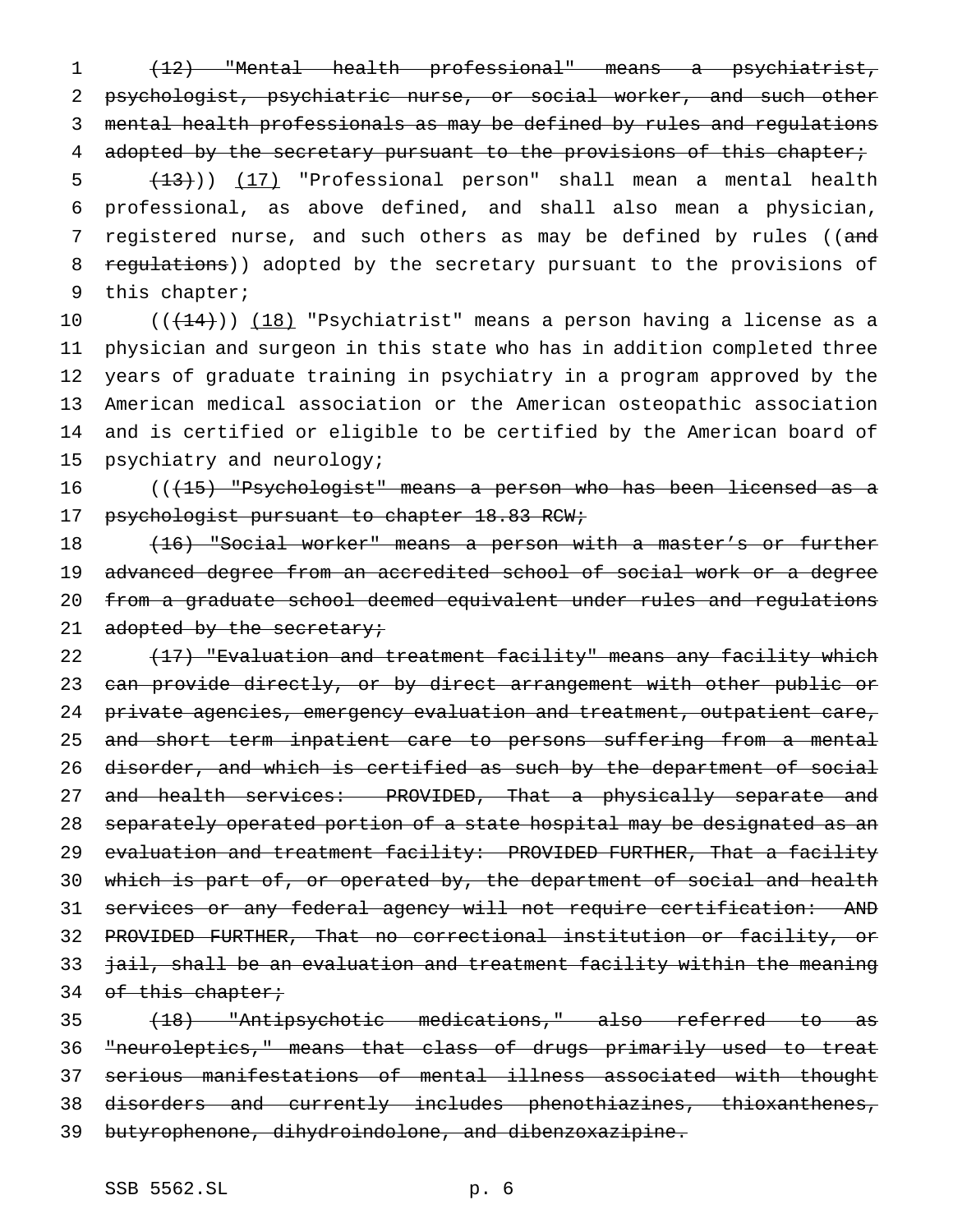1 (19) "Developmental disability" means that condition defined in RCW 2  $71A.10.020(2)$ 

 (20) "Developmental disabilities professional" means a person who 4 has specialized training and three years of experience in directly treating or working with persons with developmental disabilities and is a psychiatrist or psychologist, or a social worker, and such other developmental disabilities professionals as may be defined by rules 8 adopted by the secretary;

 (21) "Habilitative services" means those services provided by program personnel to assist persons in acquiring and maintaining life skills and in raising their levels of physical, mental, social, and vocational functioning. Habilitative services include education, 13 training for employment, and therapy. The habilitative process shall 14 be undertaken with recognition of the risk to the public safety presented by the individual being assisted as manifested by prior 16 charged criminal conduct;

17 (22))) (19) "Psychologist" means a person who has been licensed as 18 a psychologist pursuant to chapter 18.83 RCW;

19 (( $(23)$ )) (20) "Public agency" means any evaluation and treatment 20 facility or institution, hospital, or sanitarium which is conducted 21 for, or includes a department or ward conducted for, the care and 22 treatment of persons who are mentally ill or deranged, if the agency is 23 operated directly by, federal, state, county, or municipal government, 24 or a combination of such governments;

25 (21) "Resource management services" has the meaning given in 26 chapter 71.24 RCW;

27 (22) "Secretary" means the secretary of the department of social 28 and health services, or his or her designee;

29 (23) "Social worker" means a person with a master's or further 30 advanced degree from an accredited school of social work or a degree 31 deemed equivalent under rules adopted by the secretary( $(i \div j)$ 

 (24) "Individualized service plan" means a plan prepared by a developmental disabilities professional with other professionals as a team, for an individual with developmental disabilities, which shall  $35$  state:

36 (a) The nature of the person's specific problems, prior charged 37 criminal behavior, and habilitation needs;

38 (b) The conditions and strategies necessary to achieve the purposes 39 of habilitation;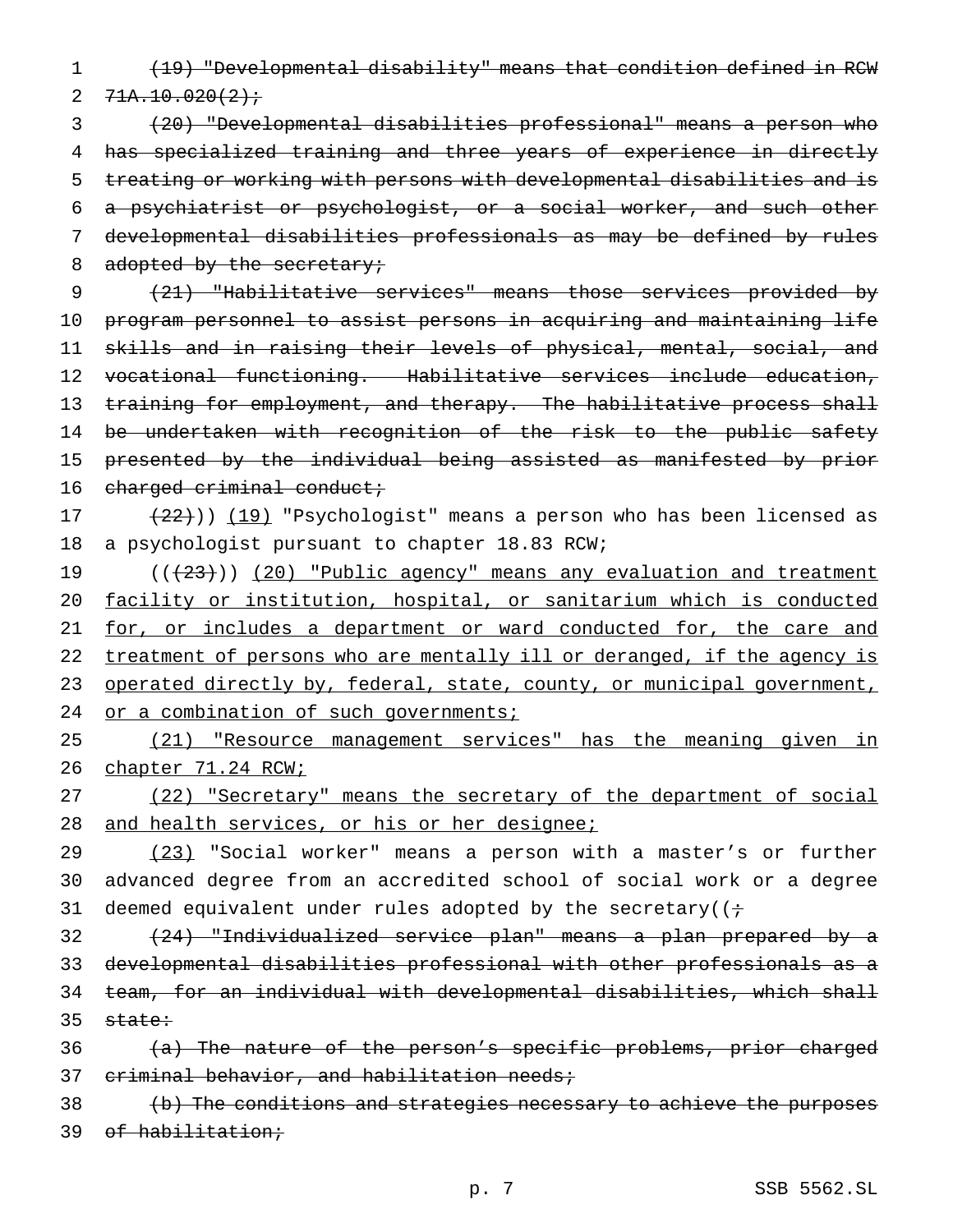(c) The intermediate and long-range goals of the habilitation program, with a projected timetable for the attainment;

 (d) The rationale for using this plan of habilitation to achieve 4 those intermediate and long-range goals;

(e) The staff responsible for carrying out the plan;

 (f) Where relevant in light of past criminal behavior and due consideration for public safety, the criteria for proposed movement to less-restrictive settings, criteria for proposed eventual discharge from involuntary confinement, and a projected possible date for 10 discharge from involuntary confinement; and

11 (g) The type of residence immediately anticipated for the person 12 and possible future types of residences)).

 **Sec. 4.** RCW 71.05.040 and 1987 c 439 s 1 are each amended to read as follows:

 Persons who are developmentally disabled, impaired by chronic 16 alcoholism or drug abuse, or ((senile)) suffering from dementia shall not be detained for evaluation and treatment or judicially committed solely by reason of that condition unless such condition causes a person to be gravely disabled or as a result of a mental disorder such 20 condition exists that constitutes a likelihood of serious harm ( $\epsilon$ 21 self or others)).

 **Sec. 5.** RCW 71.05.050 and 1979 ex.s. c 215 s 6 are each amended to read as follows:

 Nothing in this chapter shall be construed to limit the right of any person to apply voluntarily to any public or private agency or practitioner for treatment of a mental disorder, either by direct application or by referral. Any person voluntarily admitted for inpatient treatment to any public or private agency shall be released 29 immediately upon his or her request. Any person voluntarily admitted for inpatient treatment to any public or private agency shall orally be advised of the right to immediate release and further advised of such rights in writing as are secured to them pursuant to this chapter and their rights of access to attorneys, courts, and other legal redress. Their condition and status shall be reviewed at least once each one hundred eighty days for evaluation as to the need for further treatment and/or possible release, at which time they shall again be advised of their right to release upon request: PROVIDED HOWEVER, That if the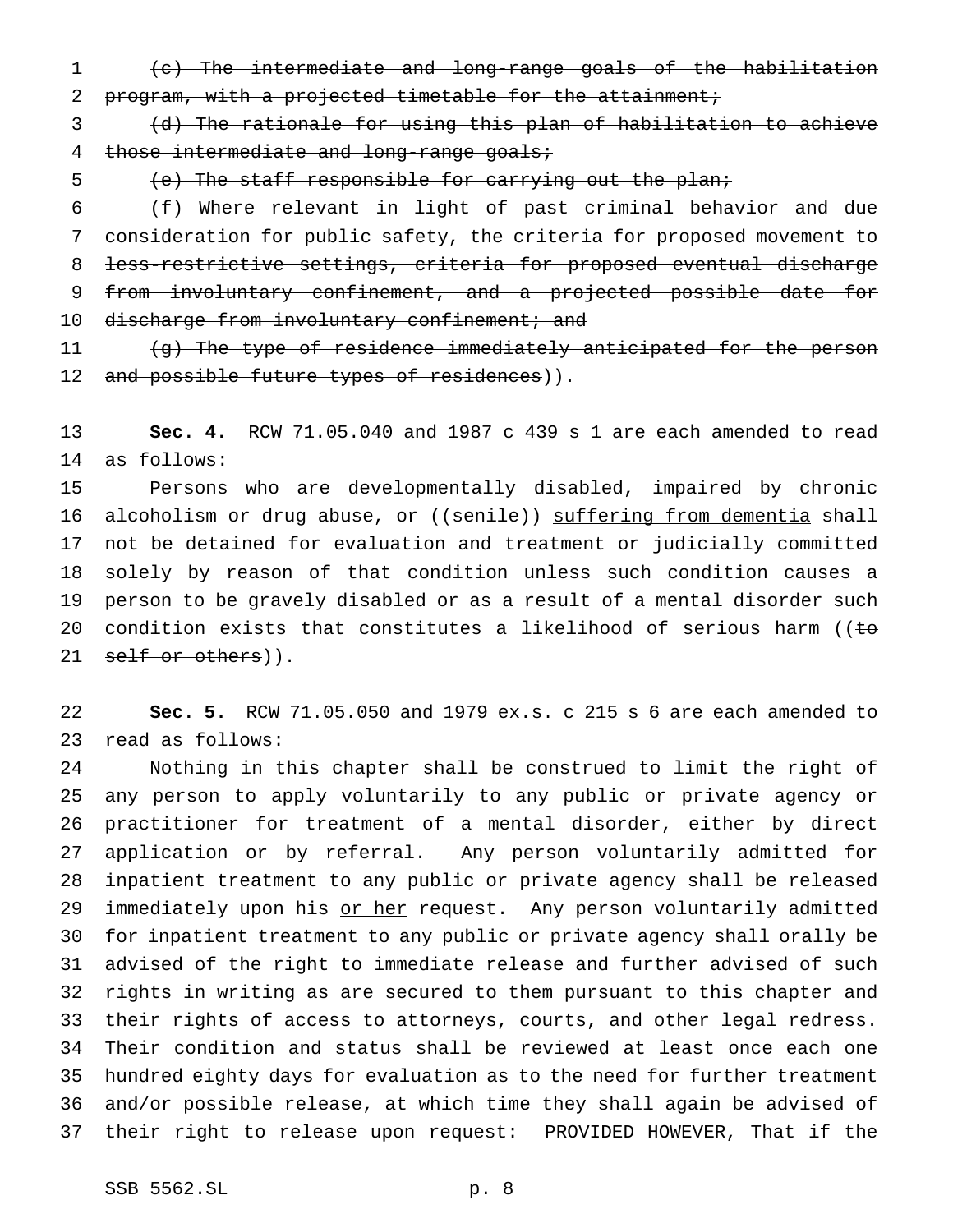professional staff of any public or private agency or hospital regards a person voluntarily admitted who requests release as presenting, as a result of a mental disorder, an imminent likelihood of serious harm 4 ((to himself or others)), or is gravely disabled, they may detain such person for sufficient time to notify the designated county mental health professional of such person's condition to enable such mental health professional to authorize such person being further held in custody or transported to an evaluation and treatment center pursuant to the provisions of this chapter, which shall in ordinary circumstances be no later than the next judicial day: PROVIDED FURTHER, That if a person is brought to the emergency room of a public 12 or private agency or hospital for observation or treatment, ((said)) 13 the person refuses voluntary admission, and the professional staff of 14 the public or private agency or hospital regard( $(s)$ ) such person as presenting as a result of a mental disorder an imminent likelihood of 16 serious harm ((to himself or others)), or as presenting an imminent danger because of grave disability, they may detain such person for sufficient time to notify the designated county mental health professional of such person's condition to enable such mental health professional to authorize such person being further held in custody or transported to an evaluation treatment center pursuant to the conditions in this chapter, but which time shall be no more than six 23 hours from the time the professional staff determine that an evaluation 24 by the county designated mental health professional is necessary.

 **Sec. 6.** RCW 71.05.100 and 1987 c 75 s 18 are each amended to read as follows:

 In addition to the responsibility provided for by RCW 43.20B.330, 28 any person, or his or her estate, or his or her spouse, or the parents of a minor person who is involuntarily detained pursuant to this chapter for the purpose of treatment and evaluation outside of a facility maintained and operated by the department shall be responsible for the cost of such care and treatment. In the event that an individual is unable to pay for such treatment or in the event payment 34 would result in a substantial hardship upon the individual or his or 35 <u>her</u> family, then the county of residence of such person shall be responsible for such costs. If it is not possible to determine the county of residence of the person, the cost shall be borne by the county where the person was originally detained. The department shall,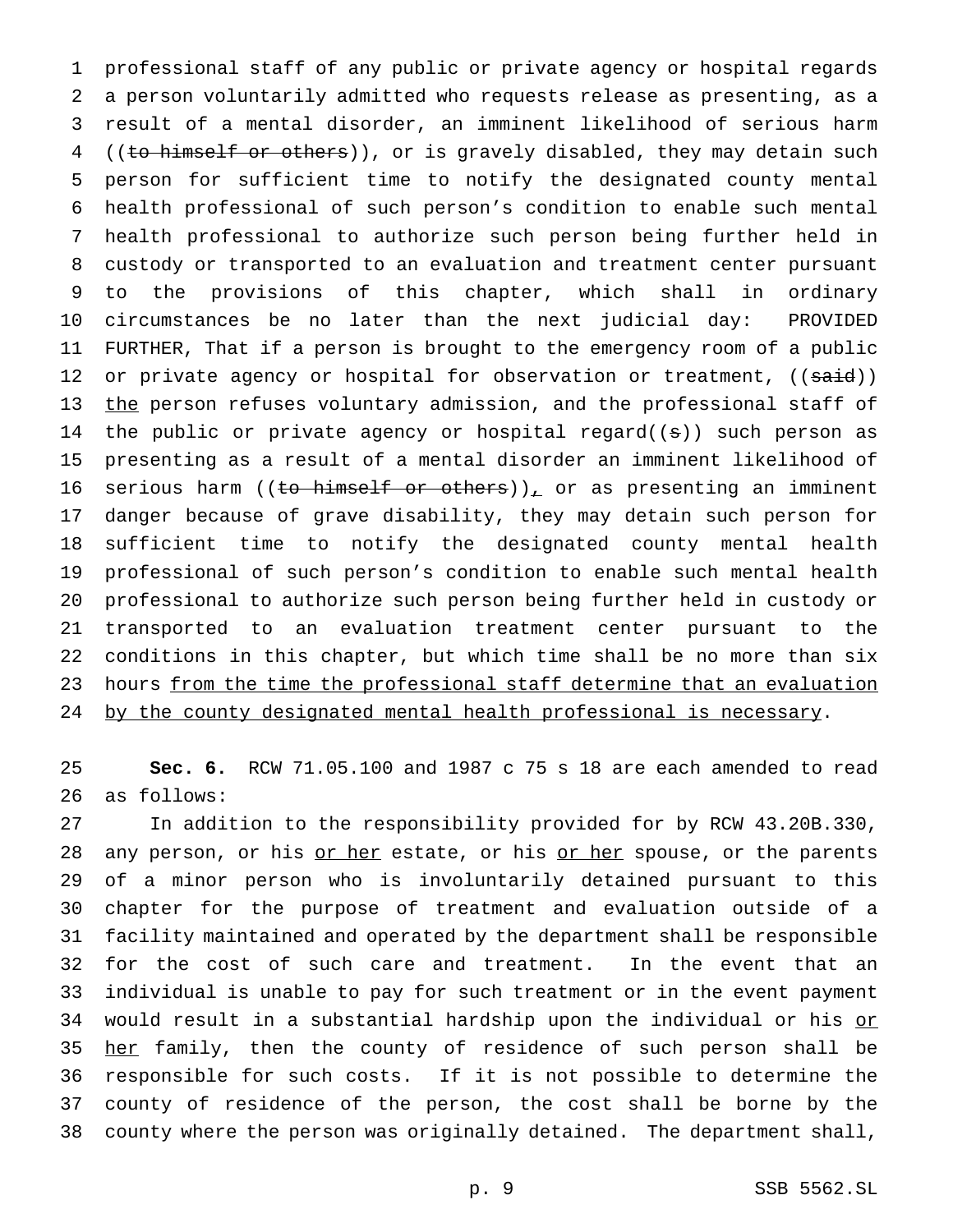pursuant to chapter 34.05 RCW, adopt standards as to (1) inability to pay in whole or in part, (2) a definition of substantial hardship, and (3) appropriate payment schedules. Such standards shall be applicable to all county mental health administrative boards. Financial responsibility with respect to department services and facilities shall continue to be as provided in RCW 43.20B.320 through 43.20B.360 and 43.20B.370.

 **Sec. 7.** RCW 71.05.110 and 1973 1st ex.s. c 142 s 16 are each amended to read as follows:

 Attorneys appointed for persons pursuant to this chapter shall be compensated for their services as follows: (1) The person for whom an 12 attorney is appointed shall, if he or she is financially able pursuant to standards as to financial capability and indigency set by the superior court of the county in which the proceeding is held, bear the costs of such legal services; (2) if such person is indigent pursuant to such standards, the costs of such services shall be borne by the county in which the proceeding is held, subject however to the responsibility for costs provided in RCW 71.05.320(2).

 **Sec. 8.** RCW 71.05.150 and 1984 c 233 s 1 are each amended to read as follows:

 (1)(a) When a mental health professional designated by the county receives information alleging that a person, as a result of a mental 23 disorder( $(\tau)$ ): (i) Presents a likelihood of serious harm ((to others 24 or himself)), or  $(i)$  is gravely disabled( $(\tau)$ ) is uch mental health professional, after investigation and evaluation of the specific facts alleged, and of the reliability and credibility of the person or persons, if any, providing information to initiate detention, may, if satisfied that the allegations are true and that the person will not voluntarily seek appropriate treatment, file a petition for initial detention. Before filing the petition, the county designated mental health professional must personally interview the person, unless the person refuses an interview, and determine whether the person will voluntarily receive appropriate evaluation and treatment at an evaluation and treatment facility.

 (b) Whenever it appears, by petition for initial detention, to the satisfaction of a judge of the superior court that a person presents, 37 as a result of a mental disorder, a likelihood of serious harm (( $t$ o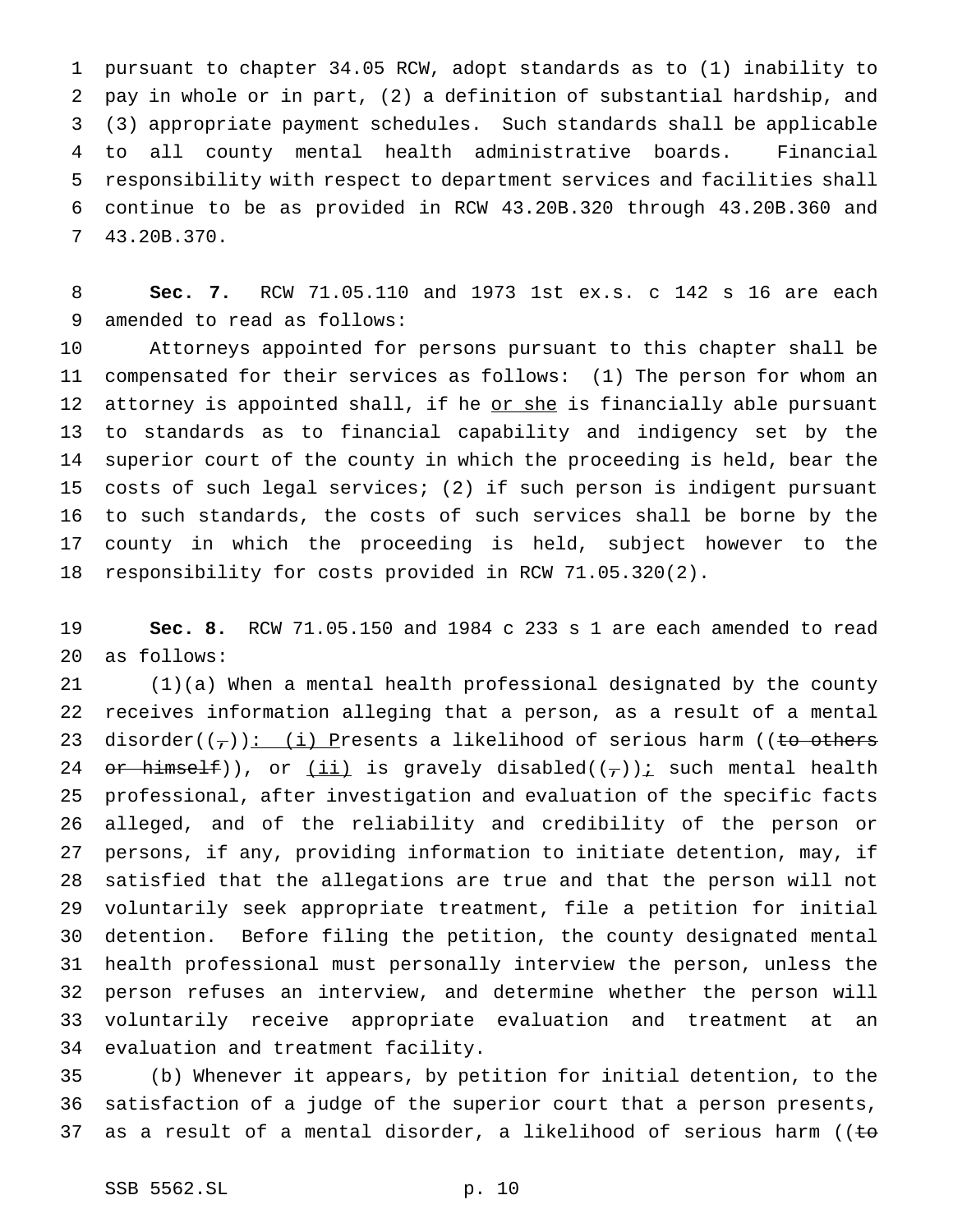1 others or himself)), or is gravely disabled, and that the person has refused or failed to accept appropriate evaluation and treatment voluntarily, the judge may issue an order requiring the person to 4 appear ((not less than)) within twenty-four hours after service of the order at a designated evaluation and treatment facility for not more than a seventy-two hour evaluation and treatment period. The order shall state the address of the evaluation and treatment facility to which the person is to report and whether the required seventy-two hour evaluation and treatment services may be delivered on an outpatient or inpatient basis and that if the person named in the order fails to appear at the evaluation and treatment facility at or before the date and time stated in the order, such person may be involuntarily taken into custody for evaluation and treatment. The order shall also designate retained counsel or, if counsel is appointed from a list provided by the court, the name, business address, and telephone number of the attorney appointed to represent the person.

 (c) The mental health professional shall then serve or cause to be 18 served on such person, his <u>or her</u> guardian, and conservator, if any, a copy of the order to appear together with a notice of rights and a petition for initial detention. After service on such person the mental health professional shall file the return of service in court and provide copies of all papers in the court file to the evaluation and treatment facility and the designated attorney. The mental health professional shall notify the court and the prosecuting attorney that a probable cause hearing will be held within seventy-two hours of the date and time of outpatient evaluation or admission to the evaluation and treatment facility. The person shall be permitted to remain in his 28 or her home or other place of his or her choosing prior to the time of evaluation and shall be permitted to be accompanied by one or more of 30 his or her relatives, friends, an attorney, a personal physician, or other professional or religious advisor to the place of evaluation. An attorney accompanying the person to the place of evaluation shall be permitted to be present during the admission evaluation. Any other individual accompanying the person may be present during the admission evaluation. The facility may exclude the individual if his or her presence would present a safety risk, delay the proceedings, or otherwise interfere with the evaluation.

 (d) If the person ordered to appear does appear on or before the date and time specified, the evaluation and treatment facility may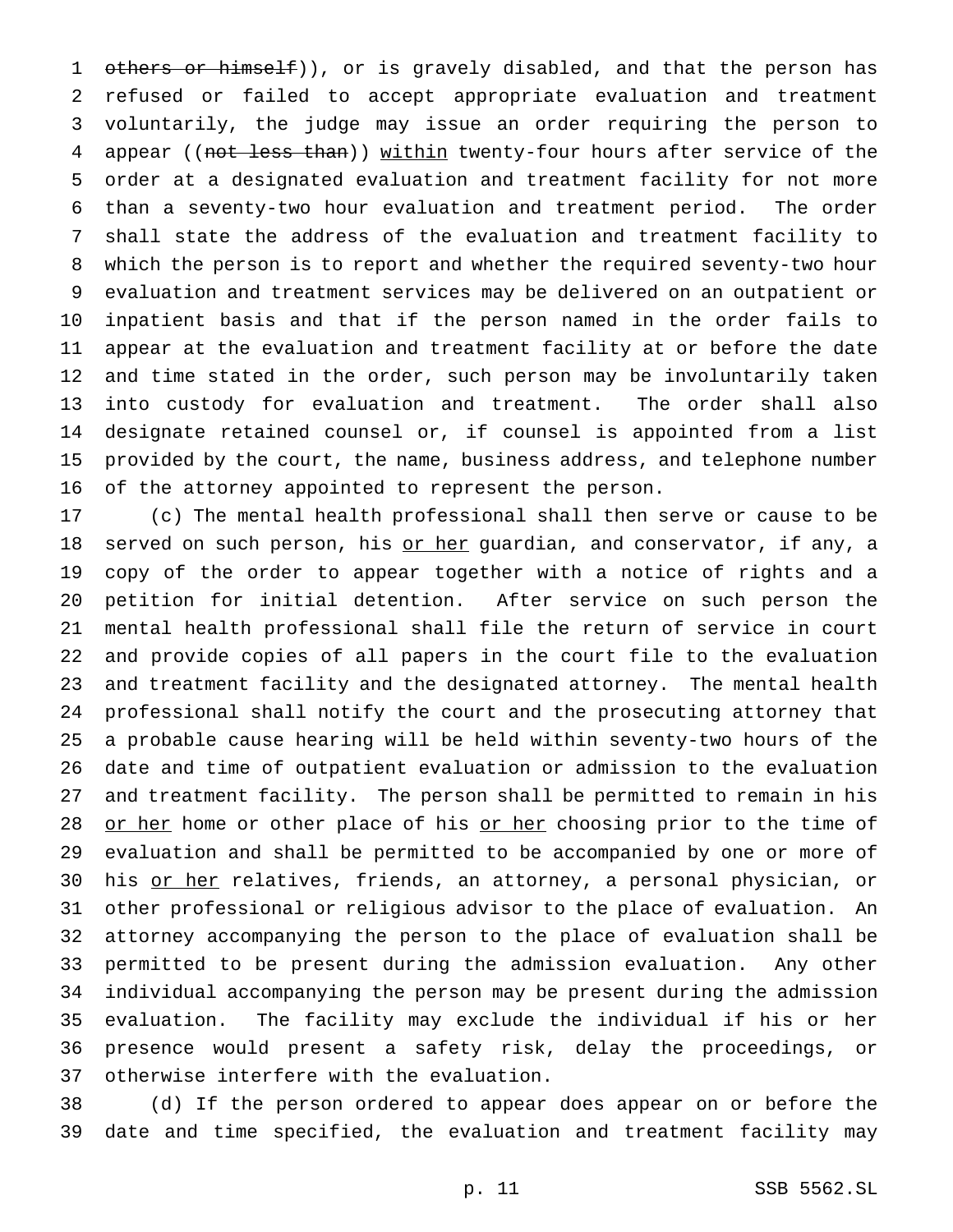admit such person as required by RCW 71.05.170 or may provide treatment on an outpatient basis. If the person ordered to appear fails to appear on or before the date and time specified, the evaluation and treatment facility shall immediately notify the mental health professional designated by the county who may notify a peace officer to take such person or cause such person to be taken into custody and placed in an evaluation and treatment facility. Should the mental 8 health professional notify a peace officer authorizing him or her to take a person into custody under the provisions of this subsection, he 10 <u>or she</u> shall file with the court a copy of such authorization and a notice of detention. At the time such person is taken into custody 12 there shall commence to be served on such person, his or her guardian, and conservator, if any, a copy of the original order together with a notice of detention, a notice of rights, and a petition for initial detention.

 (2) When a mental health professional designated by the county receives information alleging that a person, as the result of a mental 18 disorder, presents an imminent likelihood of serious harm ((to himself 19 or others)), or is in imminent danger because of being gravely disabled, after investigation and evaluation of the specific facts alleged and of the reliability and credibility of the person or persons providing the information if any, the mental health professional may take such person, or cause by oral or written order such person to be taken into emergency custody in an evaluation and treatment facility for not more than seventy-two hours as described in RCW 71.05.180.

 (3) A peace officer may take such person or cause such person to be taken into custody and placed in an evaluation and treatment facility 28 pursuant to subsection  $(1)(d)$  of this section.

 (4) A peace officer may, without prior notice of the proceedings provided for in subsection (1) of this section, take or cause such person to be taken into custody and immediately delivered to an 32 evaluation and treatment facility or the emergency department of a local hospital:

 (a) Only pursuant to subsections (1)(d) and (2) of this section; or 35 (b) When he or she has reasonable cause to believe that such person is suffering from a mental disorder and presents an imminent likelihood 37 of serious harm ((to others or himself)) or is in imminent danger because of being gravely disabled.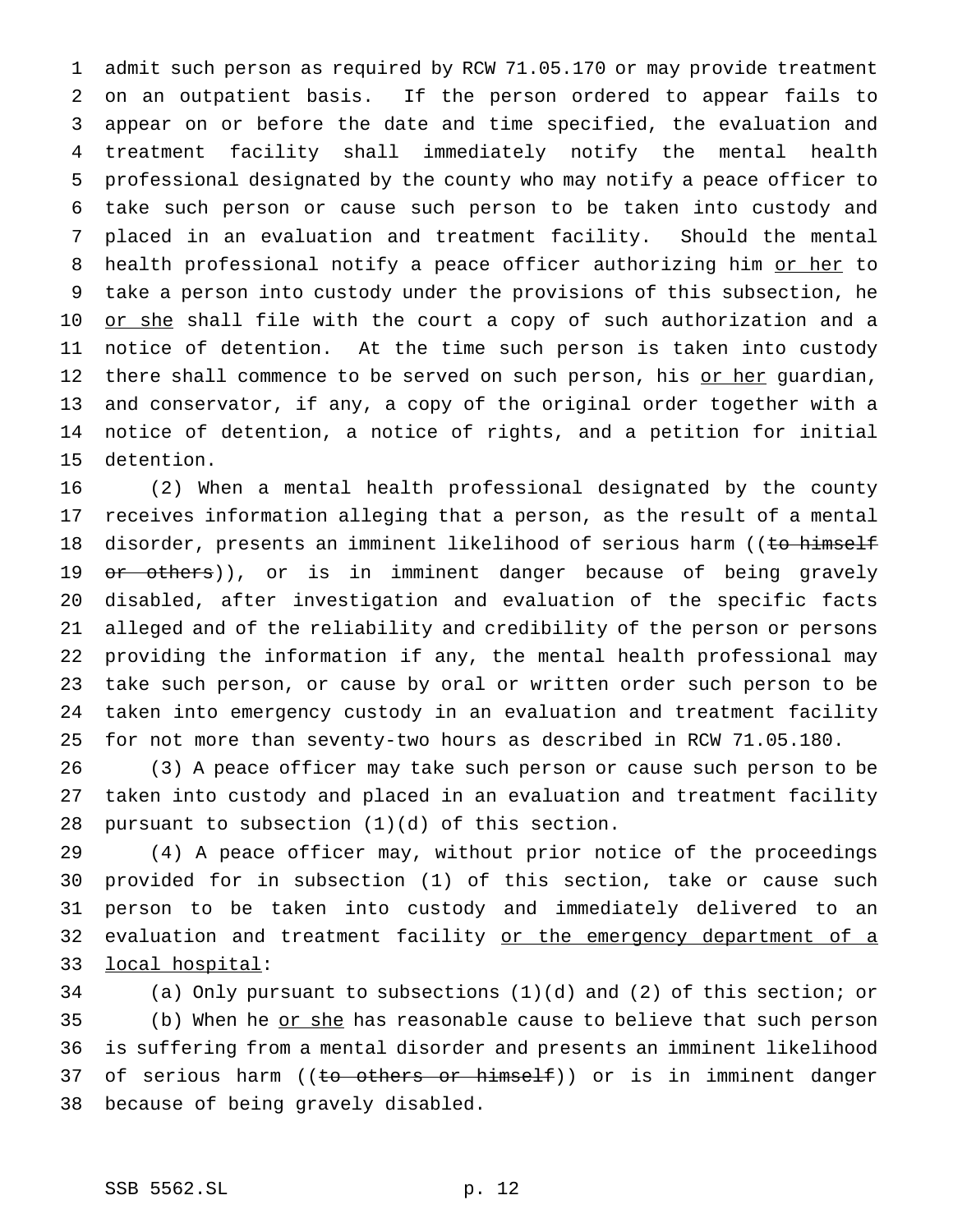(5) Persons delivered to evaluation and treatment facilities by peace officers pursuant to subsection (4)(b) of this section may be held by the facility for a period of up to twelve hours: PROVIDED, That they are examined by a mental health professional within three hours of their arrival. Within twelve hours of their arrival, the designated county mental health professional must file a supplemental petition for detention, and commence service on the designated attorney for the detained person.

 **Sec. 9.** RCW 71.05.155 and 1979 ex.s. c 215 s 10 are each amended to read as follows:

 When a mental health professional is requested by a representative of a law enforcement agency, including a police officer, sheriff, a municipal attorney, or prosecuting attorney to undertake an 14 investigation under RCW 71.05.150, ((as now or hereafter amended,)) the mental health professional shall, if requested to do so, advise 16 ((said)) the representative in writing of the results of the investigation including a statement of reasons for the decision to detain or release the person investigated. Such written report shall be submitted within seventy-two hours of the completion of the investigation or the request from the law enforcement representative, whichever occurs later.

 **Sec. 10.** RCW 71.05.160 and 1974 ex.s. c 145 s 9 are each amended to read as follows:

 Any facility receiving a person pursuant to RCW 71.05.150 shall require a petition for initial detention stating the circumstances under which the person's condition was made known and stating that such 27 officer or person has evidence, as a result of his or her personal observation or investigation, that the actions of the person for which 29 application is made constitute a likelihood of serious harm ((to 30 himself or others)), or that he or she is gravely disabled, and stating 31 the specific facts known to him or her as a result of his or her 32 personal observation or investigation, upon which he or she bases the belief that such person should be detained for the purposes and under the authority of this chapter.

 If a person is involuntarily placed in an evaluation and treatment facility pursuant to RCW 71.05.150, on the next judicial day following the initial detention, the mental health professional designated by the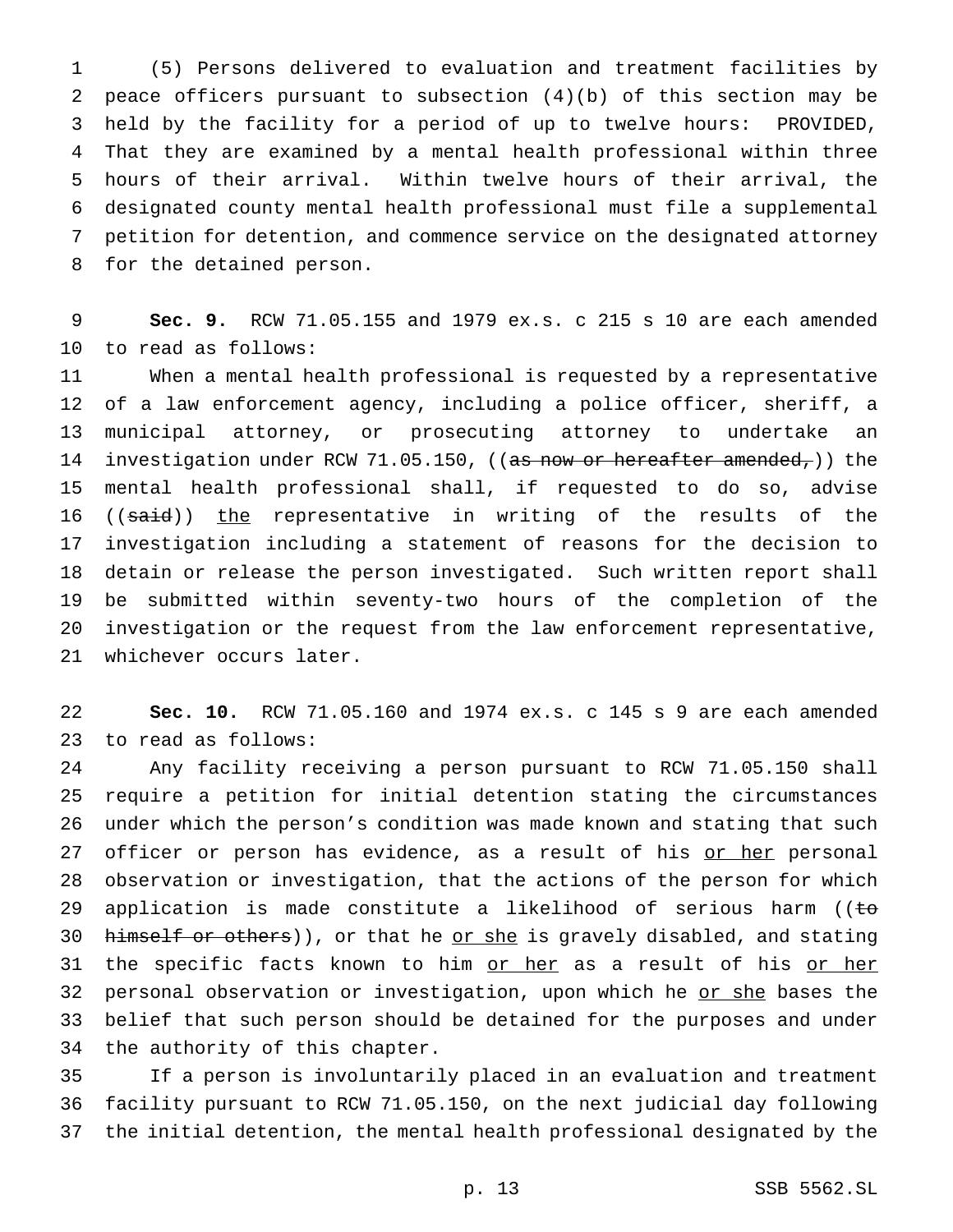county shall file with the court and serve the designated attorney of the detained person the petition or supplemental petition for initial detention, proof of service of notice, and a copy of a notice of emergency detention.

 **Sec. 11.** RCW 71.05.170 and 1989 c 205 s 10 are each amended to read as follows:

 Whenever the designated county mental health professional petitions for detention of a person whose actions constitute a likelihood of 9 serious harm ((to himself or others)), or who is gravely disabled, the facility providing seventy-two hour evaluation and treatment must immediately accept on a provisional basis the petition and the person. The facility shall then evaluate the person's condition and admit or release such person in accordance with RCW 71.05.210. The facility shall notify in writing the court and the designated county mental health professional of the date and time of the initial detention of each person involuntarily detained in order that a probable cause hearing shall be held no later than seventy-two hours after detention. The duty of a state hospital to accept persons for evaluation and treatment under this section shall be limited by chapter 71.24 RCW.

 **Sec. 12.** RCW 71.05.180 and 1979 ex.s. c 215 s 11 are each amended to read as follows:

 If the evaluation and treatment facility admits the person, it may 23 detain him <u>or her</u> for evaluation and treatment for a period not to exceed seventy-two hours from the time of acceptance as set forth in RCW 71.05.170. The computation of such seventy-two hour period shall exclude Saturdays, Sundays and holidays.

 **Sec. 13.** RCW 71.05.190 and 1979 ex.s. c 215 s 12 are each amended to read as follows:

 If the person is not approved for admission by a facility providing seventy-two hour evaluation and treatment, and the individual has not been arrested, the facility shall furnish transportation, if not 32 otherwise available, for the person to his or her place of residence or other appropriate place. If the individual has been arrested, the evaluation and treatment facility shall detain the individual for not more than eight hours at the request of the peace officer in order to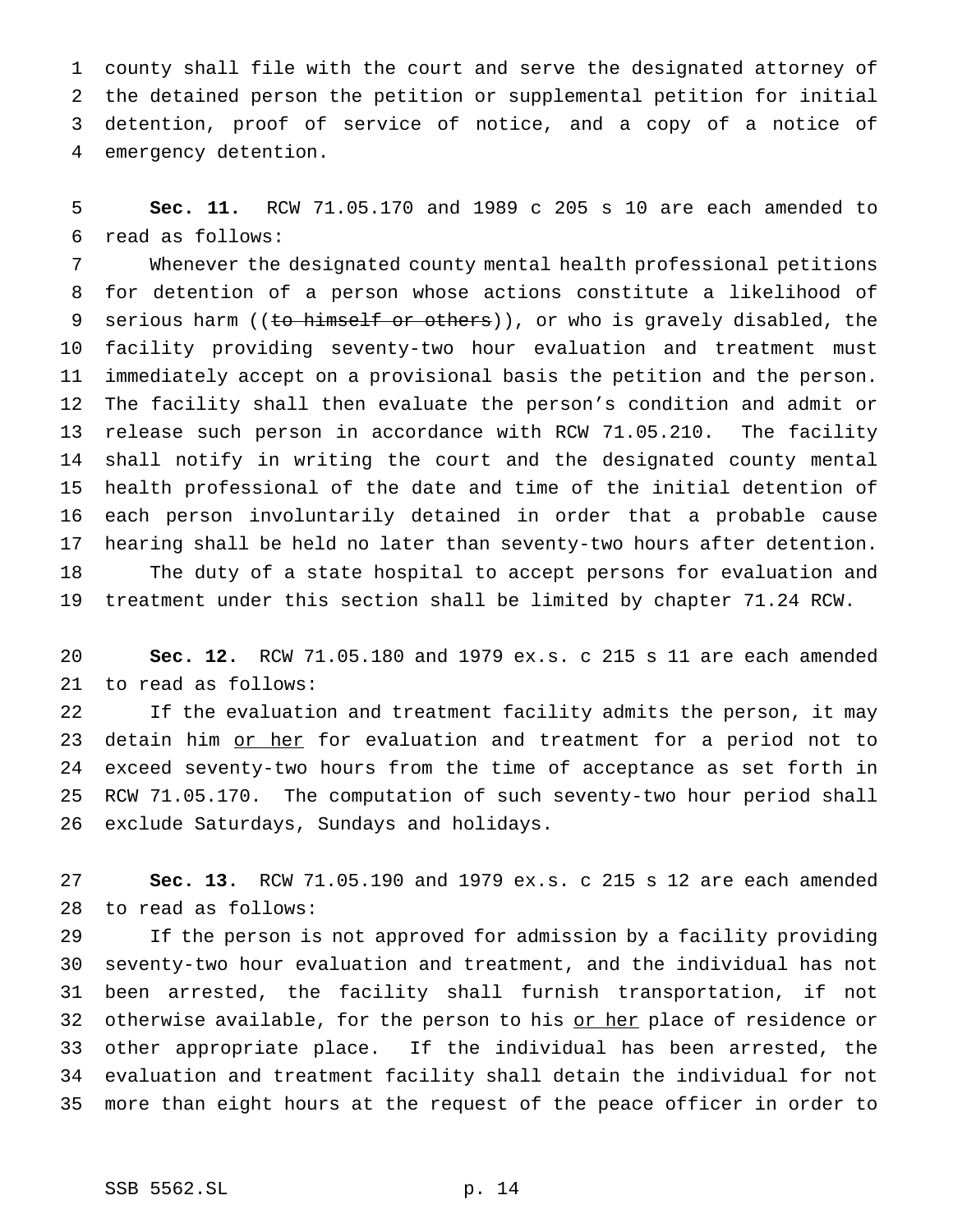enable a peace officer to return to the facility and take the individual back into custody.

 **Sec. 14.** RCW 71.05.200 and 1989 c 120 s 5 are each amended to read as follows:

 (1) Whenever any person is detained for evaluation and treatment pursuant to this chapter, both the person and, if possible, a responsible member of his or her immediate family, guardian, or conservator, if any, shall be advised as soon as possible in writing or orally, by the officer or person taking him or her into custody or by personnel of the evaluation and treatment facility where the person is detained that unless the person is released or voluntarily admits himself or herself for treatment within seventy-two hours of the initial detention:

 (a) That a judicial hearing in a superior court, either by a judge or court commissioner thereof, shall be held not more than seventy-two hours after the initial detention to determine whether there is probable cause to detain the person after the seventy-two hours have expired for up to an additional fourteen days without further automatic hearing for the reason that the person is a mentally ill person whose 20 mental disorder presents a likelihood of serious harm ((to others or 21 himself or herself)) or that the person is gravely disabled;

 (b) That the person has a right to communicate immediately with an attorney; has a right to have an attorney appointed to represent him or 24 her before and at the probable cause hearing if he or she is indigent; and has the right to be told the name and address of the attorney the mental health professional has designated pursuant to this chapter;

 (c) That the person has the right to remain silent and that any statement he or she makes may be used against him or her;

 (d) That the person has the right to present evidence and to cross- examine witnesses who testify against him or her at the probable cause hearing; and

 (e) That the person has the right to refuse medications, including antipsychotic medication beginning twenty-four hours prior to the probable cause hearing.

 (2) When proceedings are initiated under RCW 71.05.150 (2), (3), or (4)(b), no later than twelve hours after such person is admitted to the evaluation and treatment facility the personnel of the evaluation and treatment facility or the designated mental health professional shall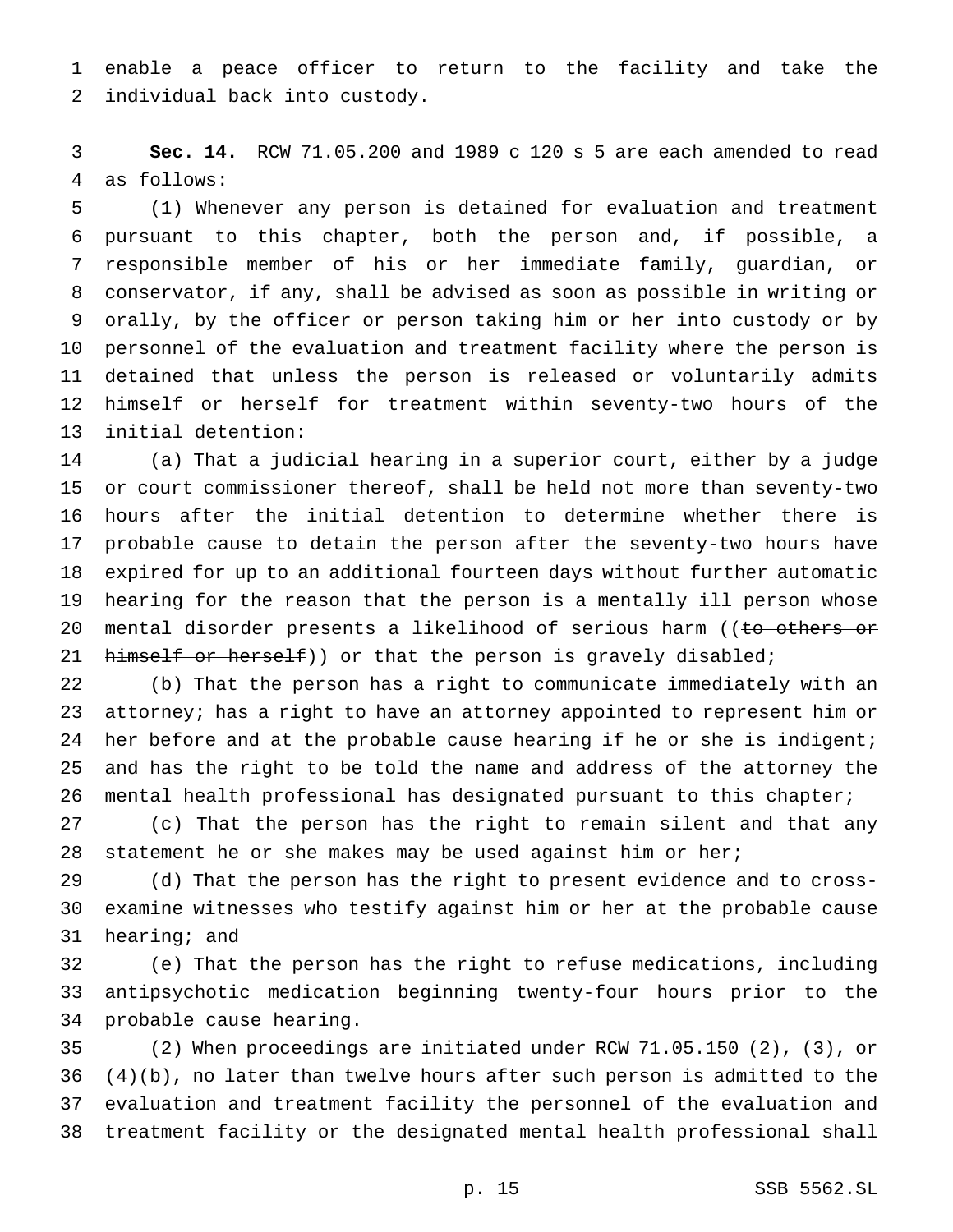serve on such person a copy of the petition for initial detention and the name, business address, and phone number of the designated attorney and shall forthwith commence service of a copy of the petition for 4 initial detention on ((said)) the designated attorney.

 (3) The judicial hearing described in subsection (1) of this section is hereby authorized, and shall be held according to the provisions of subsection (1) of this section and rules promulgated by the supreme court.

 **Sec. 15.** RCW 71.05.210 and 1994 sp.s. c 9 s 747 are each amended to read as follows:

 Each person involuntarily admitted to an evaluation and treatment facility shall, within twenty-four hours of his or her admission, be examined and evaluated by a licensed physician who may be assisted by a physician assistant according to chapter 18.71A RCW or an advanced registered nurse practitioner according to chapter 18.79 RCW and a mental health professional as defined in this chapter, and shall receive such treatment and care as his or her condition requires including treatment on an outpatient basis for the period that he or she is detained, except that, beginning twenty-four hours prior to a court proceeding, the individual may refuse all but emergency life- saving treatment, and the individual shall be informed at an appropriate time of his or her right to such refusal of treatment. Such person shall be detained up to seventy-two hours, if, in the opinion of the professional person in charge of the facility, or his or her professional designee, the person presents a likelihood of serious 26 harm ((to himself or herself or others)), or is gravely disabled. A person who has been detained for seventy-two hours shall no later than the end of such period be released, unless referred for further care on a voluntary basis, or detained pursuant to court order for further treatment as provided in this chapter.

 If, after examination and evaluation, the licensed physician and mental health professional determine that the initial needs of the person would be better served by placement in a chemical dependency treatment facility, then the person shall be referred to an approved treatment program defined under RCW 70.96A.020.

 An evaluation and treatment center admitting any person pursuant to this chapter whose physical condition reveals the need for hospitalization shall assure that such person is transferred to an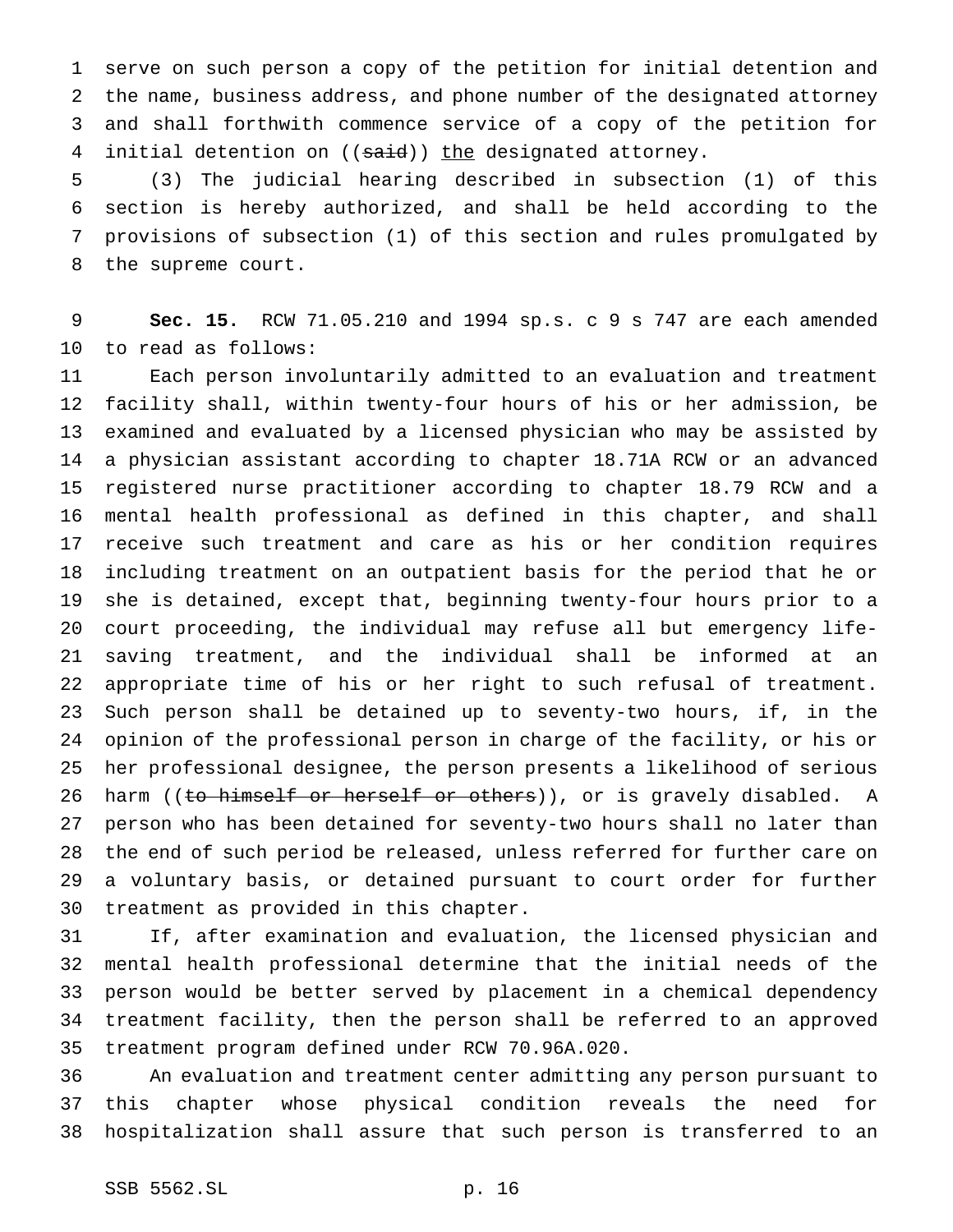appropriate hospital for treatment. Notice of such fact shall be given to the court, the designated attorney, and the designated county mental health professional and the court shall order such continuance in proceedings under this chapter as may be necessary, but in no event may this continuance be more than fourteen days.

 **Sec. 16.** RCW 71.05.215 and 1991 c 105 s 1 are each amended to read as follows:

 (1) A person found to be gravely disabled or presents a likelihood of serious harm as a result of a mental disorder has a right to refuse antipsychotic medication unless it is determined that the failure to medicate may result in a likelihood of serious harm or substantial deterioration or substantially prolong the length of involuntary commitment and there is no less intrusive course of treatment than medication in the best interest of that person.

 (2) The department shall adopt rules to carry out the purposes of this chapter. These rules shall include:

 (a) An attempt to obtain the informed consent of the person prior to administration of antipsychotic medication.

 (b) For short-term treatment up to thirty days, the right to refuse antipsychotic medications unless there is an additional concurring medical opinion approving medication.

 (c) For continued treatment beyond thirty days through the hearing on any petition filed under RCW 71.05.370(7), the right to periodic review of the decision to medicate by the medical director or designee.

 (d) Administration of antipsychotic medication in an emergency and review of this decision within twenty-four hours. An emergency exists 27 if the person presents an imminent likelihood of serious harm ((to self 28 or others)), and medically acceptable alternatives to administration of antipsychotic medications are not available or are unlikely to be successful; and in the opinion of the physician, the person's condition constitutes an emergency requiring the treatment be instituted prior to obtaining a second medical opinion.

 (e) Documentation in the medical record of the physician's attempt to obtain informed consent and the reasons why antipsychotic medication is being administered over the person's objection or lack of consent.

 **Sec. 17.** RCW 71.05.220 and 1973 1st ex.s. c 142 s 27 are each amended to read as follows: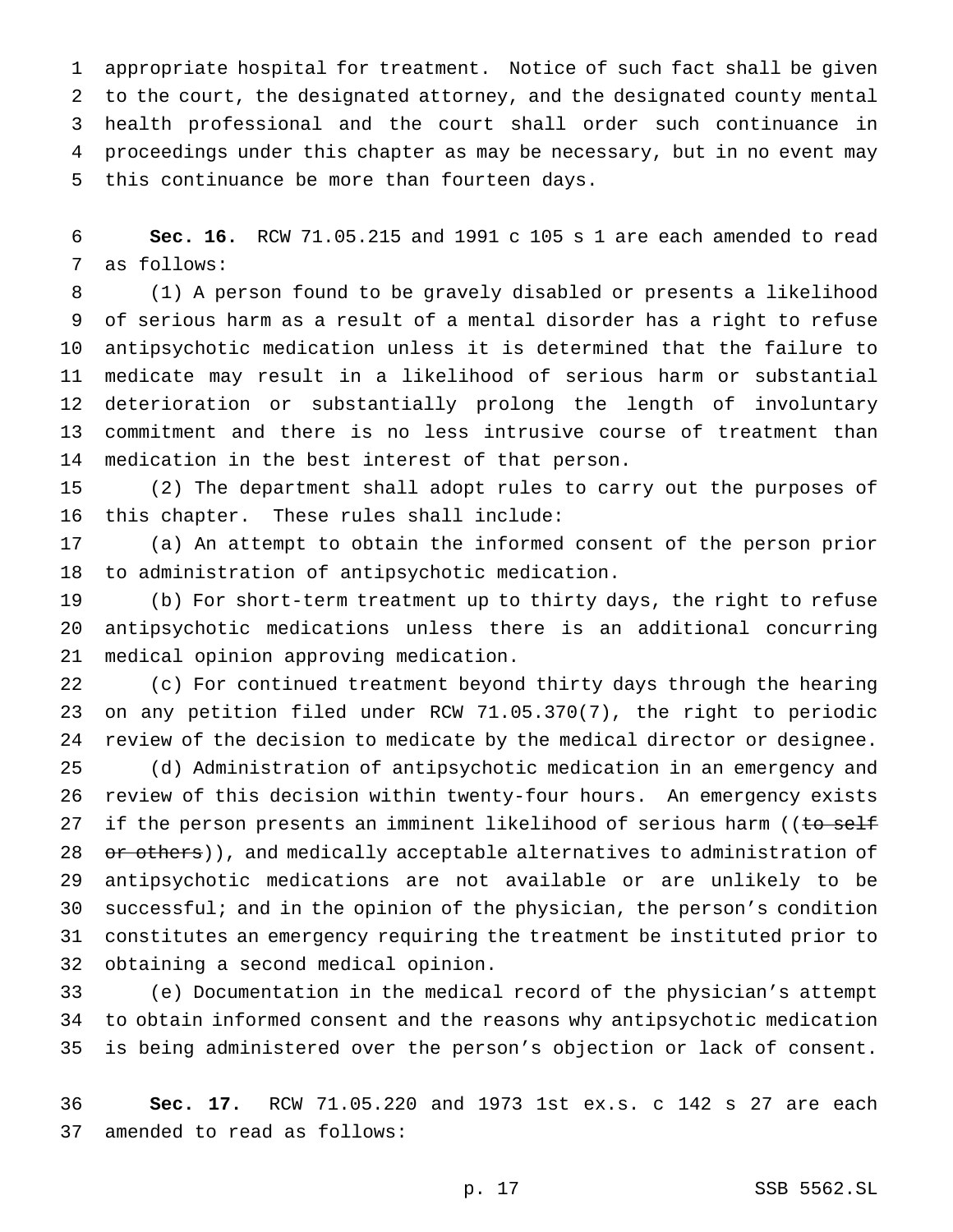At the time a person is involuntarily admitted to an evaluation and 2 treatment facility, the professional person in charge or his or her designee shall take reasonable precautions to inventory and safeguard the personal property of the person detained. A copy of the inventory, signed by the staff member making it, shall be given to the person detained and shall, in addition, be open to inspection to any responsible relative, subject to limitations, if any, specifically imposed by the detained person. For purposes of this section, "responsible relative" includes the guardian, conservator, attorney, spouse, parent, adult child, or adult brother or sister of the person. The facility shall not disclose the contents of the inventory to any other person without the consent of the patient or order of the court.

 **Sec. 18.** RCW 71.05.230 and 1987 c 439 s 3 are each amended to read as follows:

 A person detained for seventy-two hour evaluation and treatment may be detained for not more than fourteen additional days of involuntary intensive treatment or ninety additional days of a less restrictive alternative to involuntary intensive treatment if the following conditions are met:

 (1) The professional staff of the agency or facility providing evaluation services has analyzed the person's condition and finds that 22 ((said)) the condition is caused by mental disorder and either results 23 in a likelihood of serious harm ((to the person detained or to 24 others)), or results in the detained person being gravely disabled and 25 are prepared to testify those conditions are met; and

 (2) The person has been advised of the need for voluntary treatment and the professional staff of the facility has evidence that he or she 28 has not in good faith volunteered; and

 (3) The facility providing intensive treatment is certified to 30 provide such treatment by the department ((of social and health  $s$ ervices)); and

 (4) The professional staff of the agency or facility or the mental health professional designated by the county has filed a petition for fourteen day involuntary detention or a ninety day less restrictive alternative with the court. The petition must be signed either by two physicians or by one physician and a mental health professional who have examined the person. If involuntary detention is sought the petition shall state facts that support the finding that such person,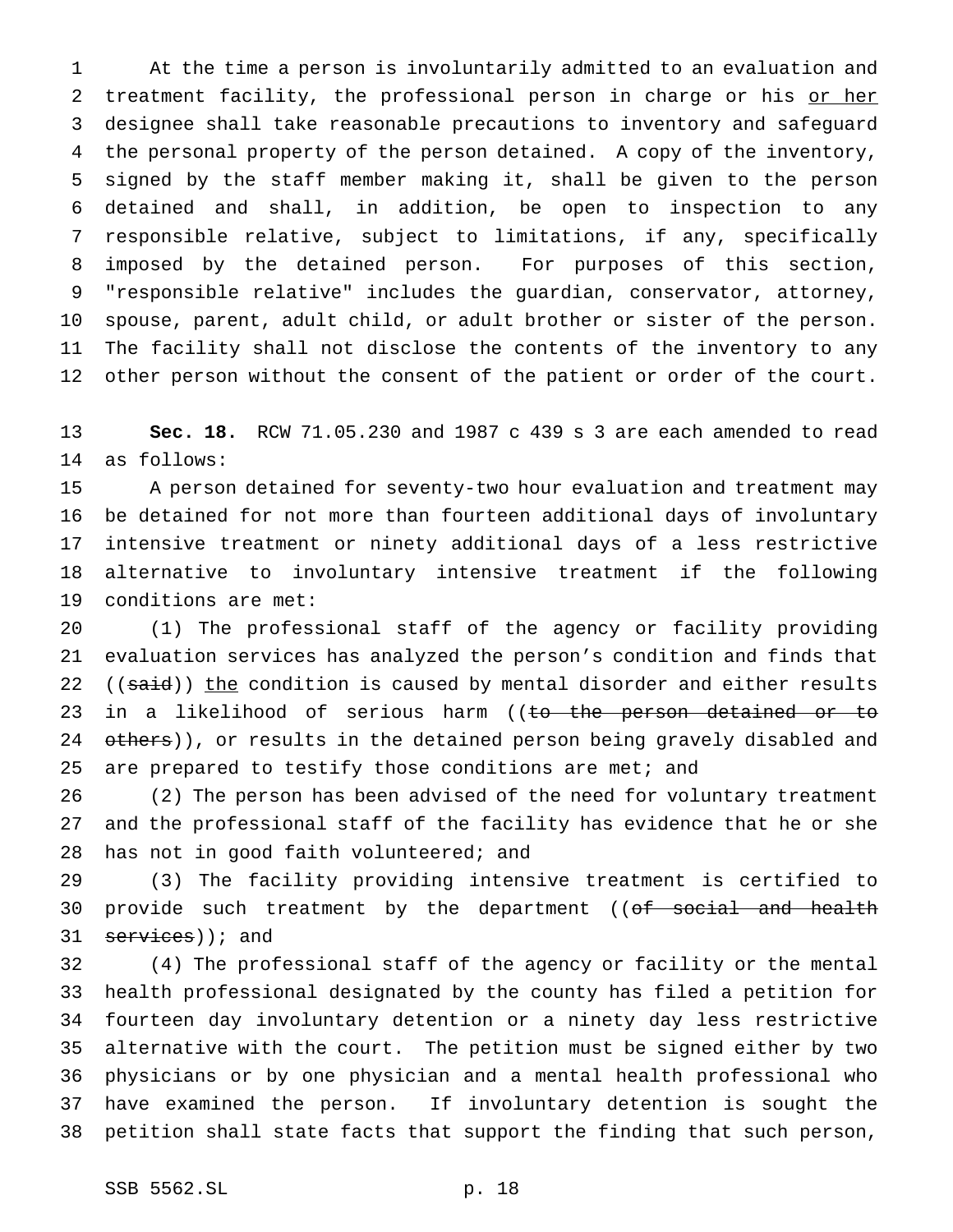as a result of mental disorder, presents a likelihood of serious harm 2 ((to others or himself or herself)), or is gravely disabled and that there are no less restrictive alternatives to detention in the best interest of such person or others. The petition shall state specifically that less restrictive alternative treatment was considered and specify why treatment less restrictive than detention is not appropriate. If an involuntary less restrictive alternative is sought, the petition shall state facts that support the finding that such person, as a result of mental disorder, presents a likelihood of 10 serious harm ((<del>to others or himself or herself</del>)), or is gravely disabled and shall set forth the less restrictive alternative proposed 12 by the facility; and

 (5) A copy of the petition has been served on the detained person, his or her attorney and his or her guardian or conservator, if any, 15 prior to the probable cause hearing; and

 (6) The court at the time the petition was filed and before the probable cause hearing has appointed counsel to represent such person 18 if no other counsel has appeared; and

 (7) The court has ordered a fourteen day involuntary intensive treatment or a ninety day less restrictive alternative treatment after a probable cause hearing has been held pursuant to RCW 71.05.240; and (8) At the conclusion of the initial commitment period, the professional staff of the agency or facility or the mental health professional designated by the county may petition for an additional period of either ninety days of less restrictive alternative treatment or ninety days of involuntary intensive treatment as provided in RCW 71.05.290; and

 (9) If the hospital or facility designated to provide outpatient treatment is other than the facility providing involuntary treatment, the outpatient facility so designated has agreed to assume such responsibility.

 **Sec. 19.** RCW 71.05.240 and 1992 c 168 s 3 are each amended to read as follows:

 If a petition is filed for fourteen day involuntary treatment or ninety days of less restrictive alternative treatment, the court shall hold a probable cause hearing within seventy-two hours of the initial 37 detention of such person as determined in RCW 71.05.180( $\left(7\right.$  as now or 38 hereafter amended)). If requested by the detained person or his or her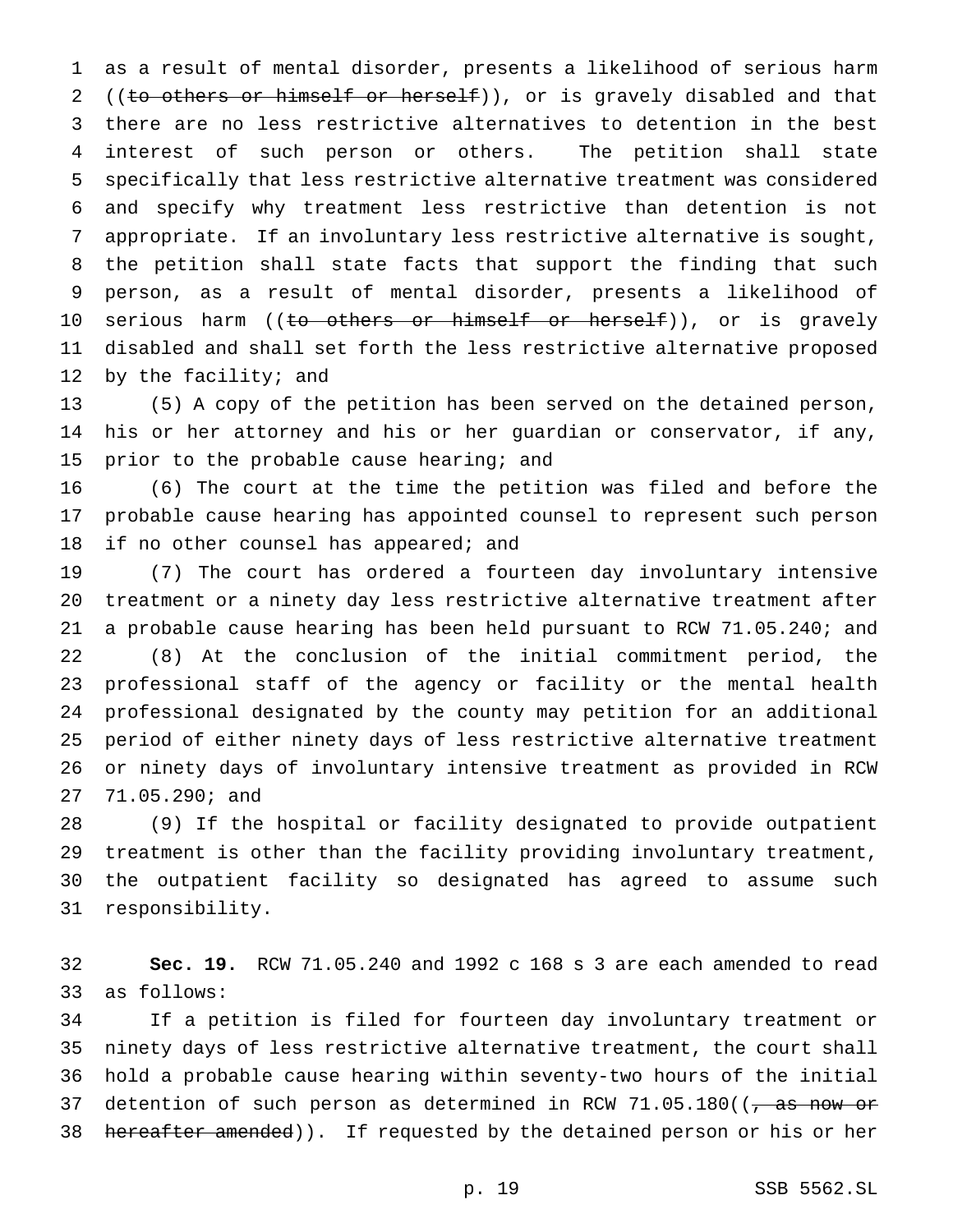attorney, the hearing may be postponed for a period not to exceed forty-eight hours. The hearing may also be continued subject to the conditions set forth in RCW 71.05.210 or subject to the petitioner's showing of good cause for a period not to exceed twenty-four hours.

 At the conclusion of the probable cause hearing, if the court finds by a preponderance of the evidence that such person, as the result of 7 mental disorder, presents a likelihood of serious harm ((to others or 8 himself or herself)), or is gravely disabled, and, after considering less restrictive alternatives to involuntary detention and treatment, finds that no such alternatives are in the best interests of such person or others, the court shall order that such person be detained for involuntary treatment not to exceed fourteen days in a facility 13 certified to provide treatment by the department ((of social and health 14 services)). If the court finds that such person, as the result of a 15 mental disorder, presents a likelihood of serious harm ((to others or 16 himself or herself)), or is gravely disabled, but that treatment in a less restrictive setting than detention is in the best interest of such person or others, the court shall order an appropriate less restrictive course of treatment for not to exceed ninety days.

 The court shall specifically state to such person and give such person notice in writing that if involuntary treatment beyond the fourteen day period or beyond the ninety days of less restrictive treatment is to be sought, such person will have the right to a full hearing or jury trial as required by RCW 71.05.310. The court shall also provide written notice that the person is barred from the possession of firearms.

 **Sec. 20.** RCW 71.05.260 and 1987 c 439 s 7 are each amended to read as follows:

 (1) Involuntary intensive treatment ordered at the time of the probable cause hearing shall be for no more than fourteen days, and shall terminate sooner when, in the opinion of the professional person in charge of the facility or his or her professional designee, (a) the 33 person no longer constitutes a likelihood of serious harm ((to himself 34 or herself or others)), or (b) no longer is gravely disabled, or (c) is prepared to accept voluntary treatment upon referral, or (d) is to remain in the facility providing intensive treatment on a voluntary basis.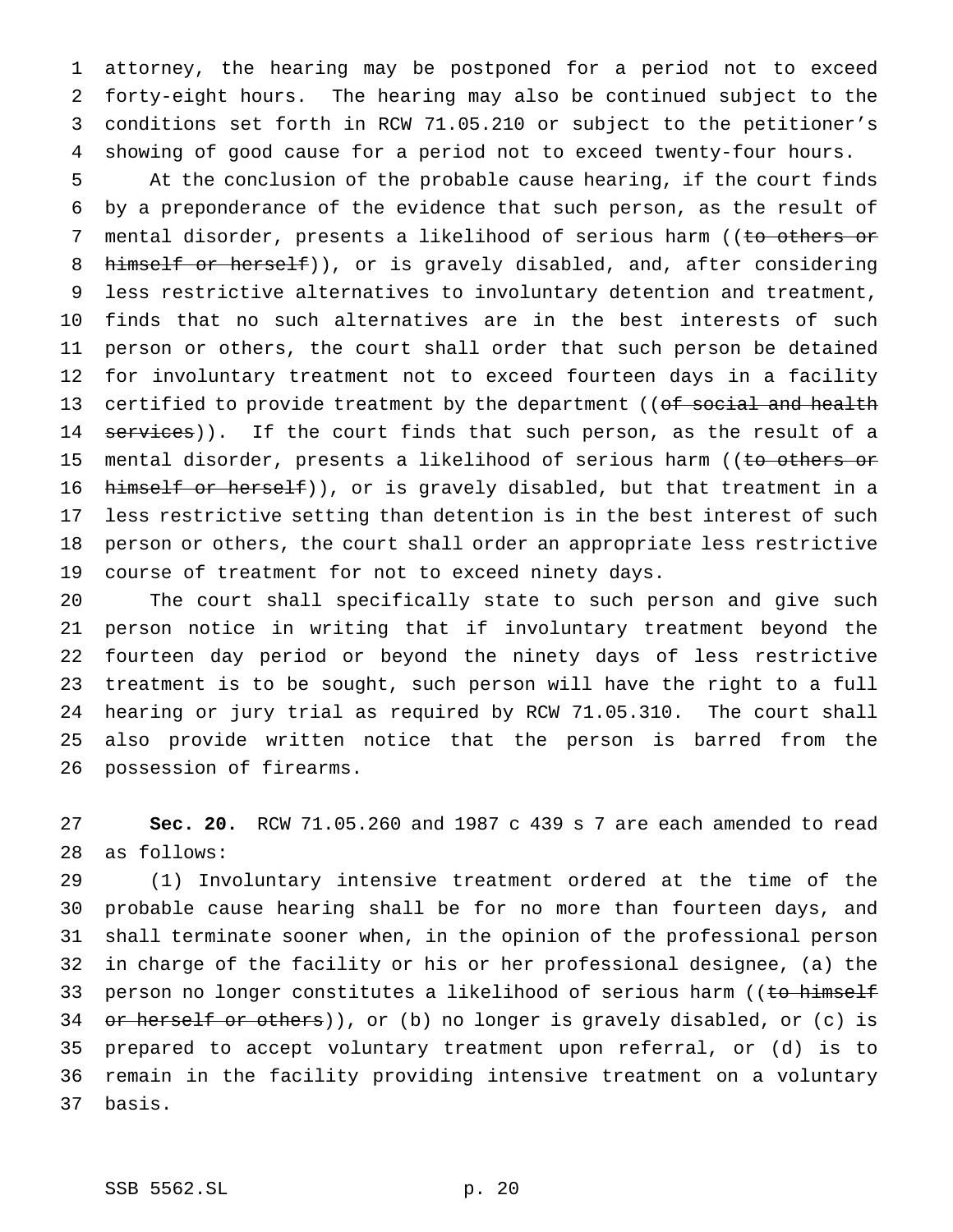(2) A person who has been detained for fourteen days of intensive treatment shall be released at the end of the fourteen days unless one of the following applies: (a) Such person agrees to receive further treatment on a voluntary basis; or (b) such person is a patient to whom RCW 71.05.280 is applicable.

 **Sec. 21.** RCW 71.05.270 and 1973 1st ex.s. c 142 s 32 are each amended to read as follows:

 Nothing in this chapter shall prohibit the professional person in 9 charge of a treatment facility, or his or her professional designee, from permitting a person detained for intensive treatment to leave the facility for prescribed periods during the term of the person's detention, under such conditions as may be appropriate.

 **Sec. 22.** RCW 71.05.280 and 1986 c 67 s 3 are each amended to read as follows:

 At the expiration of the fourteen day period of intensive treatment, a person may be confined for further treatment pursuant to RCW 71.05.320 if:

 (1) Such person after having been taken into custody for evaluation and treatment has threatened, attempted, or inflicted: (a) Physical 20 harm upon the person of another or himself or herself, or substantial damage upon the property of another, and (b) as a result of mental 22 disorder presents a likelihood of serious harm ((to others or  $himesH()$ ; or

 (2) Such person was taken into custody as a result of conduct in 25 which he or she attempted or inflicted physical harm upon the person of 26 another or himself or herself, or substantial damage upon the property 27 of others, and continues to present, as a result of mental disorder, a 28 likelihood of serious harm ((to others or himself)); or

 (3) Such person has been determined to be incompetent and criminal 30 charges have been dismissed pursuant to RCW 10.77.090(3), ((as now or 31 hereafter amended,)) and has committed acts constituting a felony, and as a result of a mental disorder, presents a substantial likelihood of repeating similar acts. In any proceeding pursuant to this subsection it shall not be necessary to show intent, wilfulness, or state of mind as an element of the felony; or

(4) Such person is gravely disabled.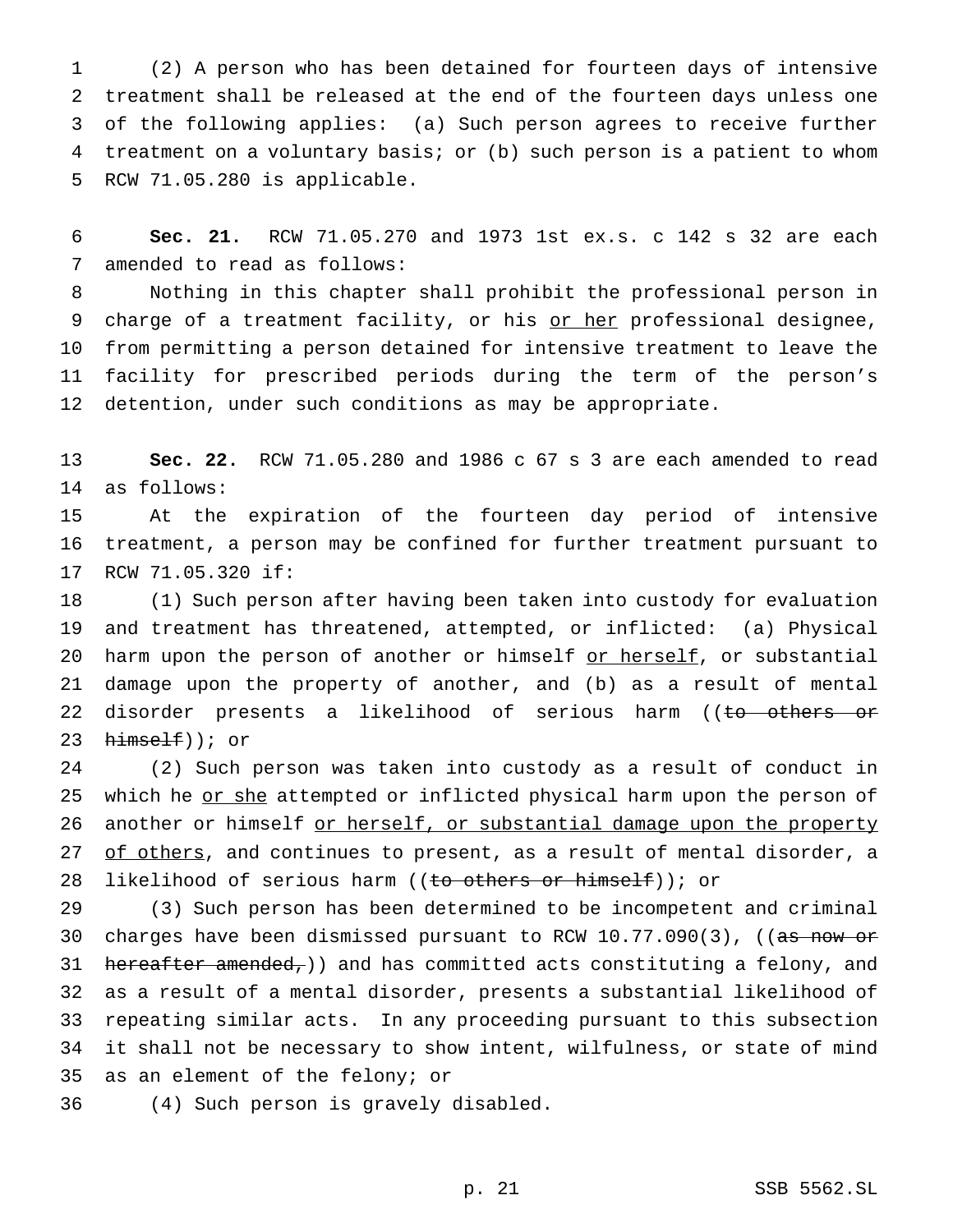((For the purposes of this chapter "custody" shall mean involuntary detention under the provisions of this chapter or chapter 10.77 RCW, uninterrupted by any period of unconditional release from a facility providing involuntary care and treatment.))

 NEW SECTION. **Sec. 23.** A new section is added to chapter 71.05 RCW to read as follows:

 For the purposes of continued less restrictive alternative commitment under the process provided in RCW 71.05.280 and 71.05.320(2), in determining whether or not the person is gravely disabled, great weight shall be given to evidence of a prior history or pattern of decompensation and discontinuation of treatment resulting in: (1) Repeated hospitalizations; or (2) repeated peace officer interventions resulting in juvenile offenses, criminal charges, diversion programs, or jail admissions. Such evidence may be used to provide a factual basis for concluding that the individual would not receive, if released, such care as is essential for his or her health or safety.

 **Sec. 24.** RCW 71.05.290 and 1986 c 67 s 4 are each amended to read as follows:

 (1) At any time during a person's fourteen day intensive treatment period, the professional person in charge of a treatment facility or 22 his or her professional designee or the designated county mental health professional may petition the superior court for an order requiring such person to undergo an additional period of treatment. Such petition must be based on one or more of the grounds set forth in RCW 71.05.280.

 (2) The petition shall summarize the facts which support the need for further confinement and shall be supported by affidavits signed by two examining physicians, or by one examining physician and examining mental health professional. The affidavits shall describe in detail the behavior of the detained person which supports the petition and shall explain what, if any, less restrictive treatments which are alternatives to detention are available to such person, and shall state the willingness of the affiant to testify to such facts in subsequent judicial proceedings under this chapter.

 (3) If a person has been determined to be incompetent pursuant to 37 RCW 10.77.090(3) ((<del>as now existing or hereafter amended</del>)), then the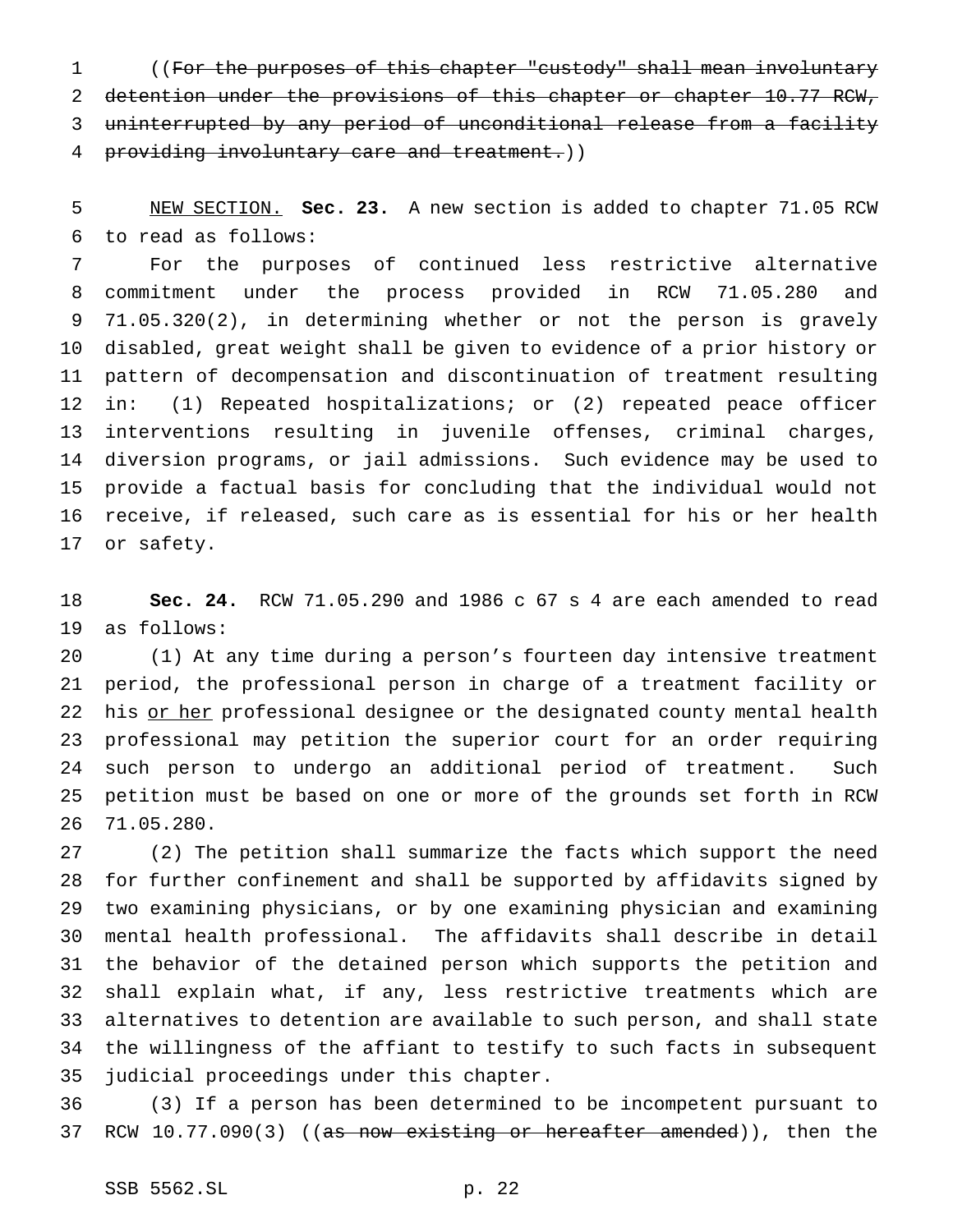1 professional person in charge of the treatment facility or his or her professional designee or the county designated mental health professional may directly file a petition for one hundred eighty day treatment under RCW 71.05.280(3). No petition for initial detention or fourteen day detention is required before such a petition may be filed.

 **Sec. 25.** RCW 71.05.300 and 1989 c 420 s 14 are each amended to read as follows:

 The petition for ninety day treatment shall be filed with the clerk of the superior court at least three days before expiration of the fourteen-day period of intensive treatment. At the time of filing such petition, the clerk shall set a time for the person to come before the court on the next judicial day after the day of filing unless such appearance is waived by the person's attorney, and the clerk shall notify the designated county mental health professional. The designated county mental health professional shall immediately notify the person detained, his or her attorney, if any, and his or her guardian or conservator, if any, and the prosecuting attorney, and provide a copy of the petition to such persons as soon as possible.

 At the time set for appearance the detained person shall be brought before the court, unless such appearance has been waived and the court shall advise him or her of his or her right to be represented by an attorney and of his or her right to a jury trial. If the detained person is not represented by an attorney, or is indigent or is unwilling to retain an attorney, the court shall immediately appoint an attorney to represent him or her. The court shall, if requested, appoint a reasonably available licensed physician, psychologist, or psychiatrist, designated by the detained person to examine and testify on behalf of the detained person.

 The court may, if requested, also appoint a professional person as 30 defined in RCW 71.05.020( $(\frac{12}{12})$ ) to seek less restrictive alternative courses of treatment and to testify on behalf of the detained person. In the case of a developmentally disabled person who has been determined to be incompetent pursuant to RCW 10.77.090(3), then the appointed professional person under this section shall be a developmental disabilities professional.

 The court shall also set a date for a full hearing on the petition as provided in RCW 71.05.310.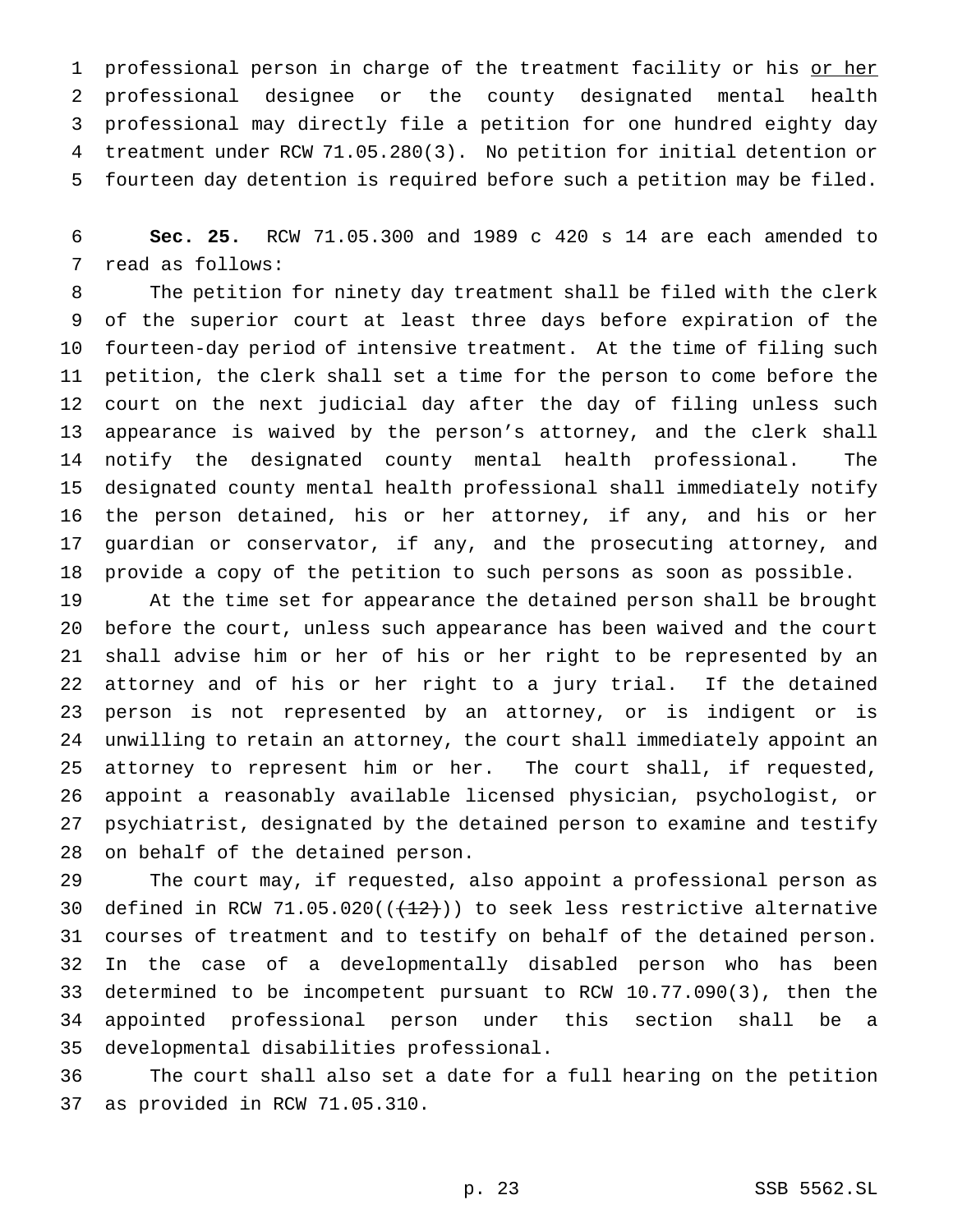**Sec. 26.** RCW 71.05.320 and 1989 c 420 s 15 are each amended to read as follows:

 (1) If the court or jury finds that grounds set forth in RCW 71.05.280 have been proven and that the best interests of the person or others will not be served by a less restrictive treatment which is an alternative to detention, the court shall remand him or her to the 7 custody of the department ((of social and health services)) or to a 8 facility certified for ninety day treatment by the department ((of 9 social and health services)) for a further period of intensive treatment not to exceed ninety days from the date of judgment: PROVIDED, That if the grounds set forth in RCW 71.05.280(3) are the basis of commitment, then the period of treatment may be up to but not exceed one hundred eighty days from the date of judgment in a facility certified for one hundred eighty day treatment by the department. If the committed person is developmentally disabled and has been determined incompetent pursuant to RCW 10.77.090(3), and the best interests of the person or others will not be served by a less- restrictive treatment which is an alternative to detention, the court 19 shall remand him or her to the custody of the department ((of social 20 and health services)) or to a facility certified for one hundred eighty-day treatment by the department. When appropriate and subject to available funds, treatment and training of such persons must be provided in a program specifically reserved for the treatment and training of developmentally disabled persons. A person so committed shall receive habilitation services pursuant to an individualized service plan specifically developed to treat the behavior which was the 27 subject of the criminal proceedings. ((Said)) The treatment program shall be administered by developmental disabilities professionals and others trained specifically in the needs of developmentally disabled persons. The department may limit admissions to this specialized program in order to ensure that expenditures for services do not exceed amounts appropriated by the legislature and allocated by the department for such services. The department may establish admission priorities in the event that the number of eligible persons exceeds the limits set by the department. An order for treatment less restrictive than involuntary detention may include conditions, and if such conditions are not adhered to, the designated mental health professional or developmental disabilities professional may order the person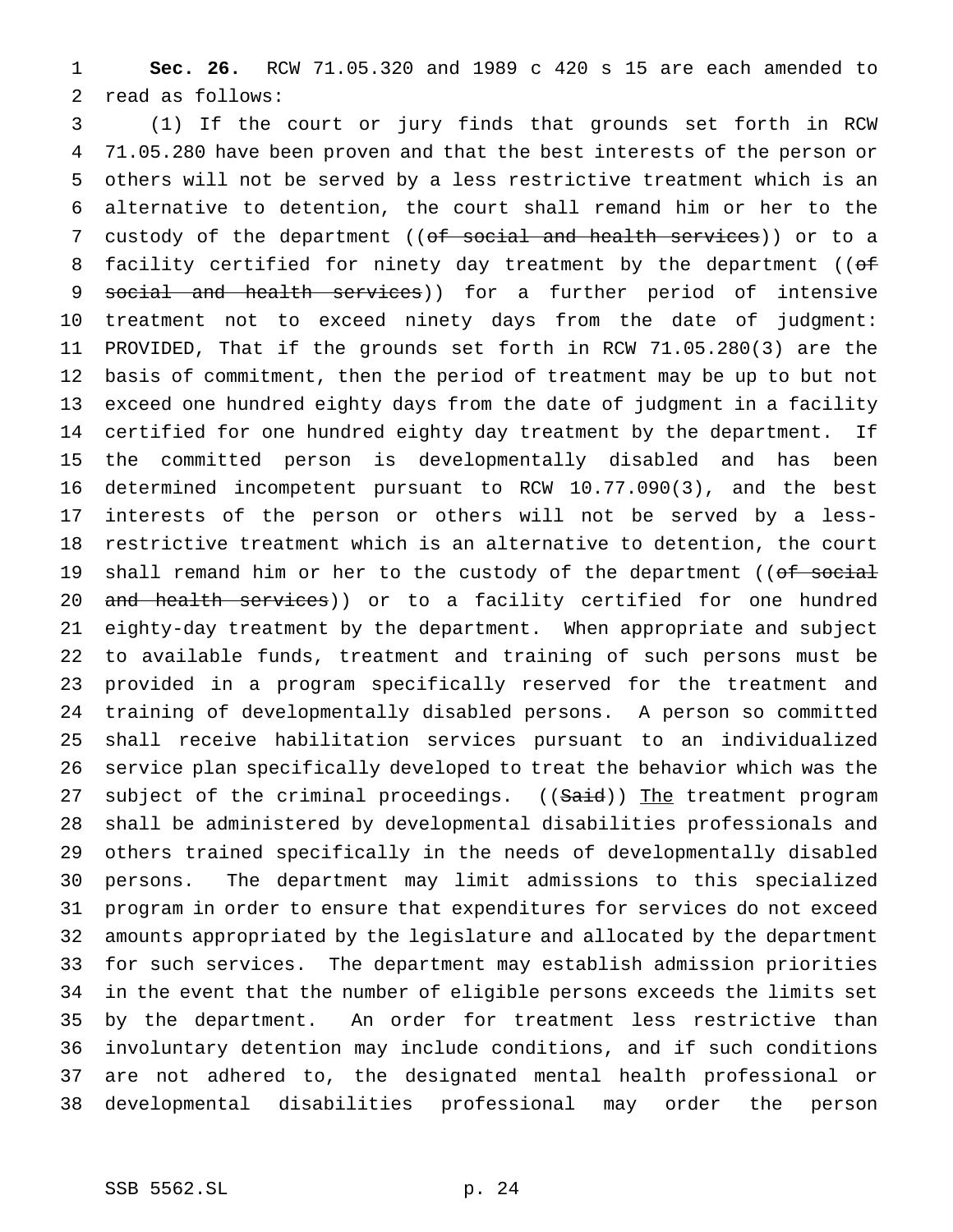1 apprehended under the terms and conditions of RCW 71.05.340 ((as now or 2 hereafter amended)).

 If the court or jury finds that grounds set forth in RCW 71.05.280 have been proven, but finds that treatment less restrictive than detention will be in the best interest of the person or others, then 6 the court shall remand him or her to the custody of the department (( $\theta$ f 7 social and health services)) or to a facility certified for ninety day 8 treatment by the department ((of social and health services)) or to a less restrictive alternative for a further period of less restrictive treatment not to exceed ninety days from the date of judgment: PROVIDED, That if the grounds set forth in RCW 71.05.280(3) are the basis of commitment, then the period of treatment may be up to but not exceed one hundred eighty days from the date of judgment.

14 (2) ((Said)) The person shall be released from involuntary treatment at the expiration of the period of commitment imposed under subsection (1) of this section unless the superintendent or 17 professional person in charge of the facility in which he or she is confined, or in the event of a less restrictive alternative, the designated mental health professional or developmental disabilities professional, files a new petition for involuntary treatment on the grounds that the committed person;

 (a) During the current period of court ordered treatment: (i) Has threatened, attempted, or inflicted physical harm upon the person of another, or substantial damage upon the property of another, and (ii) as a result of mental disorder or developmental disability presents a 26 likelihood of serious harm ((to others)); or

27 (b) Was taken into custody as a result of conduct in which he or 28 she attempted or inflicted serious physical harm upon the person of another, and continues to present, as a result of mental disorder or 30 developmental disability a likelihood of serious harm ((to others)); or (c) Is in custody pursuant to RCW 71.05.280(3) and as a result of mental disorder or developmental disability presents a substantial likelihood of repeating similar acts considering the charged criminal 34 behavior, life history, progress in treatment, and the public safety; or

(d) Continues to be gravely disabled.

37 If the conduct required to be proven in ((subsections)) (b) and (c) 38 of this ((section)) subsection was found by a judge or jury in a prior trial under this chapter, it shall not be necessary to reprove that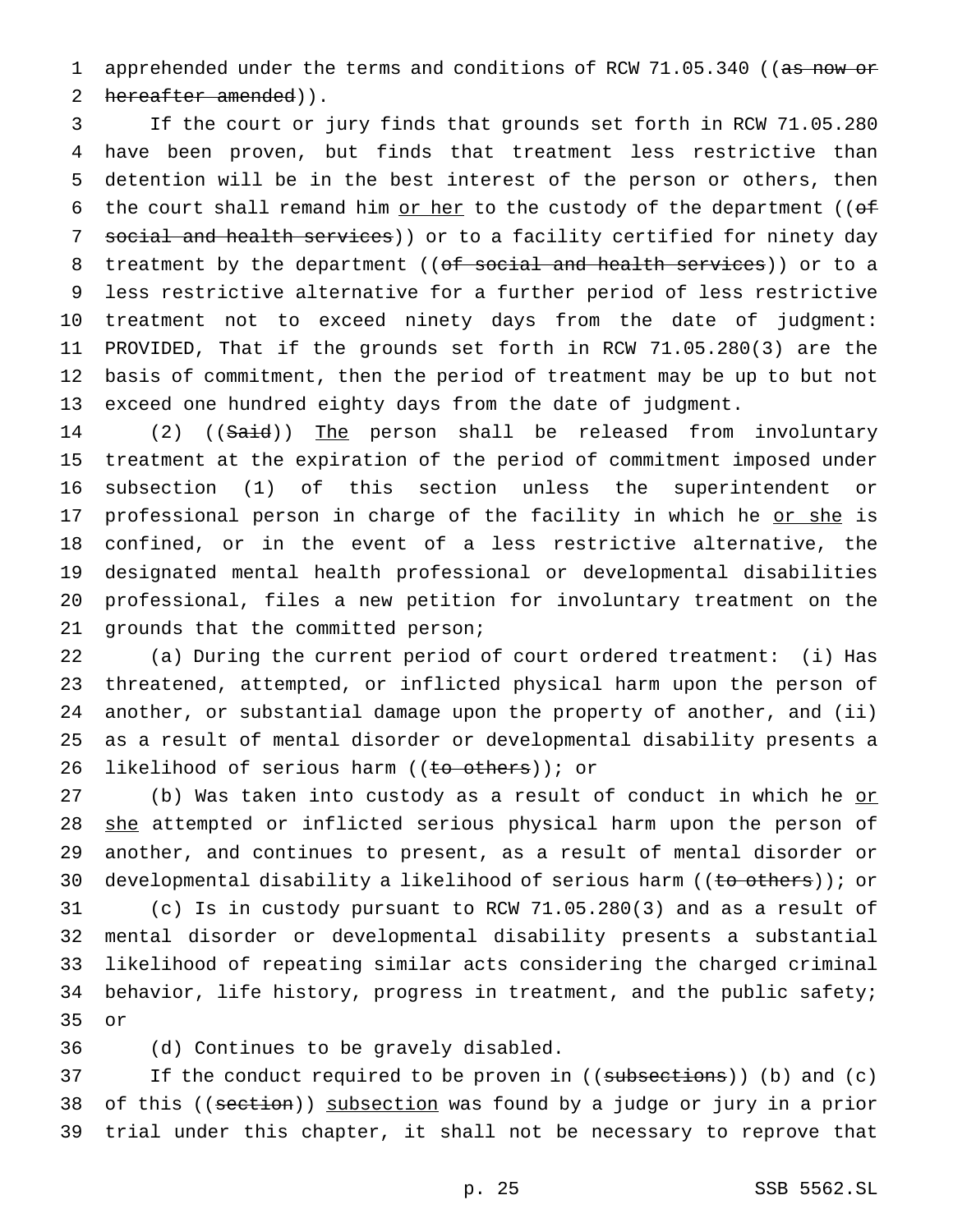element. Such new petition for involuntary treatment shall be filed and heard in the superior court of the county of the facility which is filing the new petition for involuntary treatment unless good cause is shown for a change of venue. The cost of the proceedings shall be borne by the state.

 The hearing shall be held as provided in RCW 71.05.310, and if the court or jury finds that the grounds for additional confinement as set forth in this subsection are present, the court may order the committed person returned for an additional period of treatment not to exceed one hundred eighty days from the date of judgment. At the end of the one hundred eighty day period of commitment, the committed person shall be released unless a petition for another one hundred eighty day period of continued treatment is filed and heard in the same manner as provided 14 ((herein above)) in this subsection. Successive one hundred eighty day commitments are permissible on the same grounds and pursuant to the same procedures as the original one hundred eighty day commitment.

17 (3) No person committed as ((herein)) provided in this section may be detained unless a valid order of commitment is in effect. No order of commitment can exceed one hundred eighty days in length.

 **Sec. 27.** RCW 71.05.330 and 1986 c 67 s 1 are each amended to read as follows:

 (1) Nothing in this chapter shall prohibit the superintendent or professional person in charge of the hospital or facility in which the 24 person is being involuntarily treated from releasing him or her prior to the expiration of the commitment period when, in the opinion of the superintendent or professional person in charge, the person being involuntarily treated no longer presents a likelihood of serious harm 28 ((<del>to others</del>)).

 Whenever the superintendent or professional person in charge of a hospital or facility providing involuntary treatment pursuant to this chapter releases a person prior to the expiration of the period of commitment, the superintendent or professional person in charge shall in writing notify the court which committed the person for treatment. (2) Before a person committed under grounds set forth in RCW 71.05.280(3) or 71.05.320(2)(c) is released under this section, the superintendent or professional person in charge shall in writing notify the prosecuting attorney of the county in which the criminal charges against the committed person were dismissed, of the release date.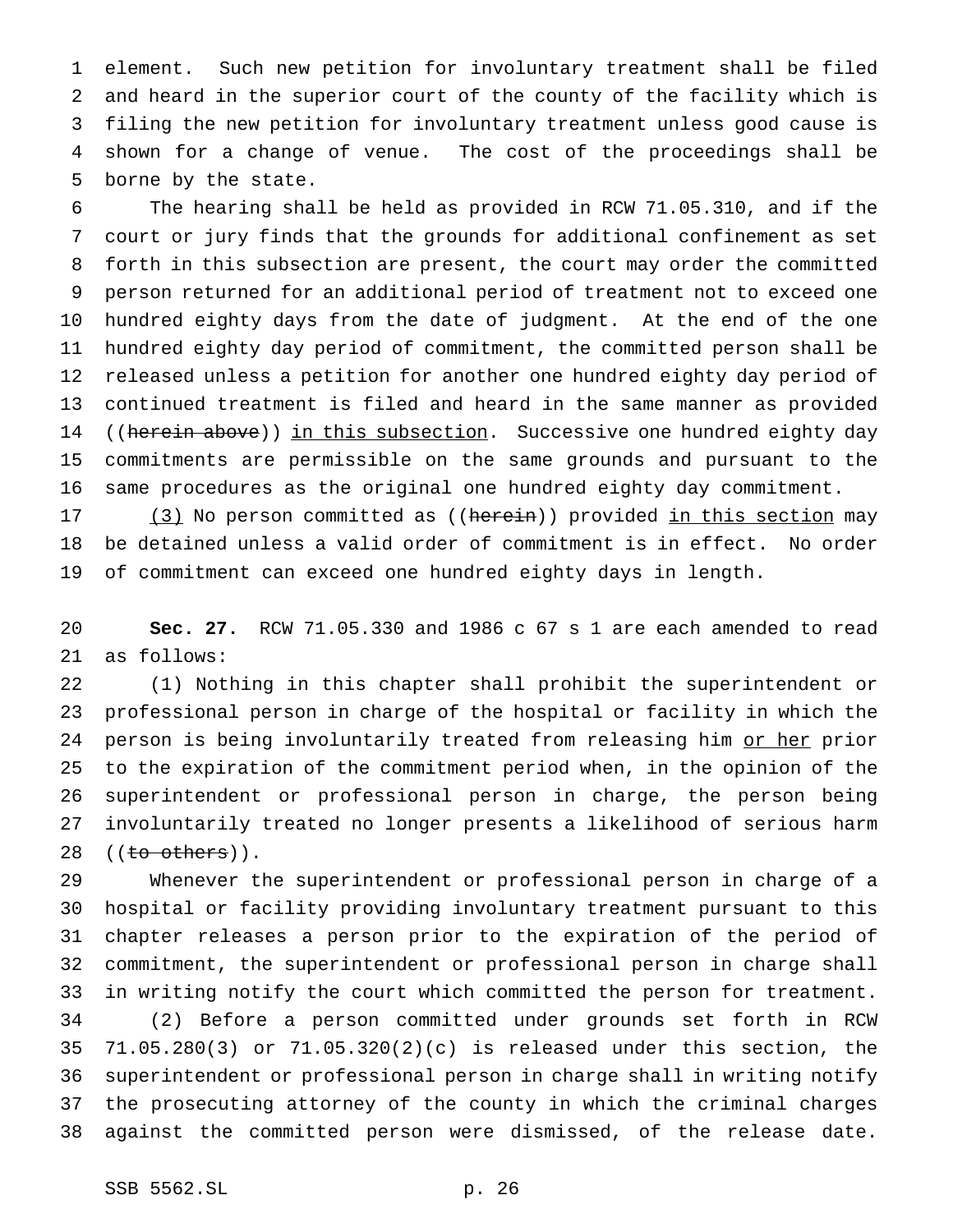Notice shall be provided at least thirty days before the release date. Within twenty days after receiving notice, the prosecuting attorney may petition the court in the county in which the person is being involuntarily treated for a hearing to determine whether the person is to be released. The prosecuting attorney shall provide a copy of the petition to the superintendent or professional person in charge of the hospital or facility providing involuntary treatment, the attorney, if any, and the guardian or conservator of the committed person. The court shall conduct a hearing on the petition within ten days of filing the petition. The committed person shall have the same rights with respect to notice, hearing, and counsel as for an involuntary treatment proceeding, except as set forth in this subsection and except that there shall be no right to jury trial. The issue to be determined at the hearing is whether or not the person may be released without substantial danger to other persons, or substantial likelihood of committing felonious acts jeopardizing public safety or security. If the court disapproves of the release, it may do so only on the basis of substantial evidence. Pursuant to the determination of the court upon the hearing, the committed person shall be released or shall be returned for involuntary treatment subject to release at the end of the period for which he or she was committed, or otherwise in accordance with the provisions of this chapter.

 **Sec. 28.** RCW 71.05.340 and 1987 c 439 s 10 are each amended to read as follows:

 (1)(a) When, in the opinion of the superintendent or the professional person in charge of the hospital or facility providing involuntary treatment, the committed person can be appropriately served by outpatient treatment prior to or at the expiration of the period of commitment, then such outpatient care may be required as a condition for early release for a period which, when added to the inpatient treatment period, shall not exceed the period of commitment. If the hospital or facility designated to provide outpatient treatment is other than the facility providing involuntary treatment, the outpatient facility so designated must agree in writing to assume such responsibility. A copy of the conditions for early release shall be given to the patient, the designated county mental health professional in the county in which the patient is to receive outpatient treatment, and to the court of original commitment.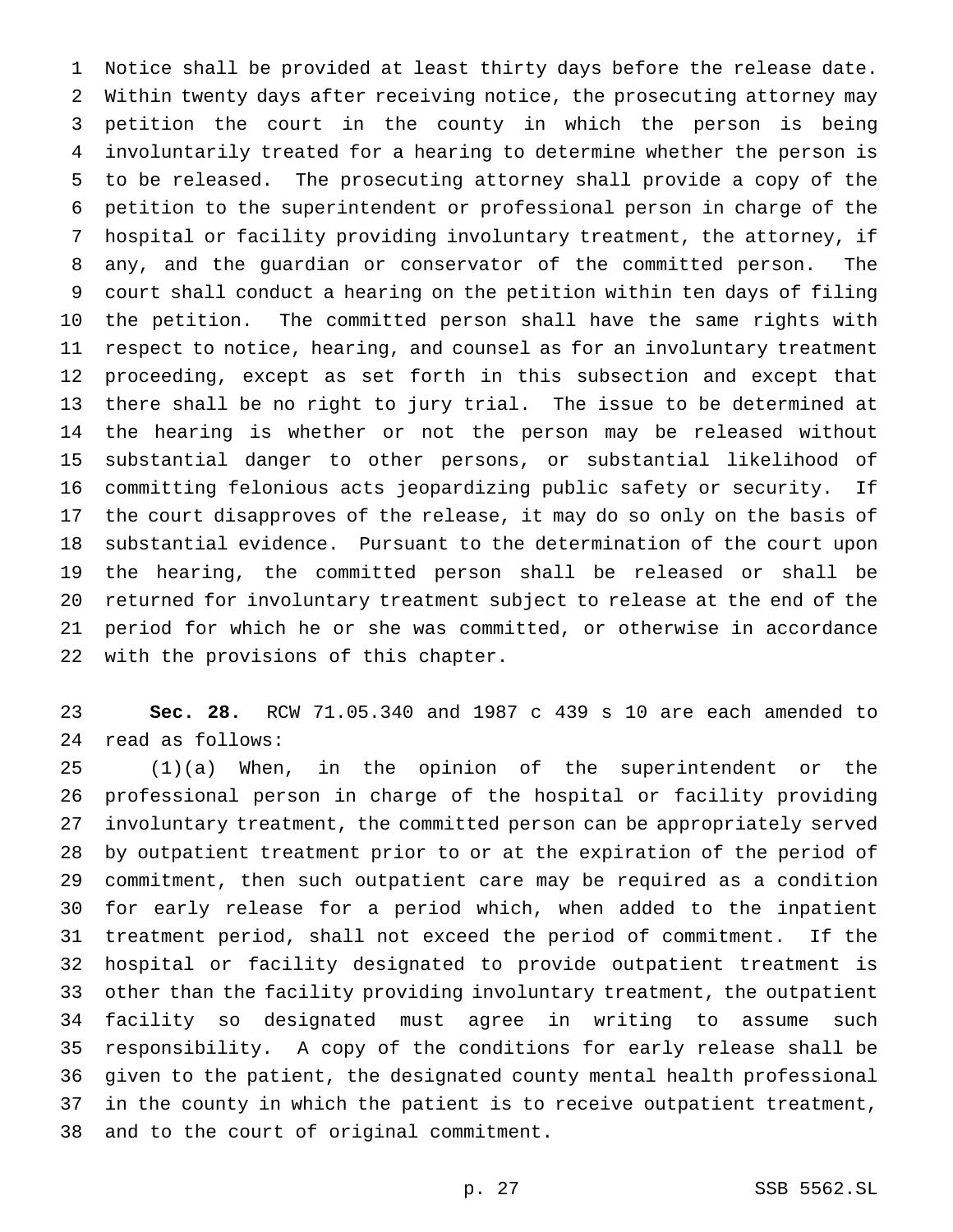(b) Before a person committed under grounds set forth in RCW 71.05.280(3) or 71.05.320(2)(c) is conditionally released under (a) of this subsection, the superintendent or professional person in charge of the hospital or facility providing involuntary treatment shall in writing notify the prosecuting attorney of the county in which the criminal charges against the committed person were dismissed, of the decision to conditionally release the person. Notice and a copy of the conditions for early release shall be provided at least thirty days before the person is released from inpatient care. Within twenty days after receiving notice, the prosecuting attorney may petition the court in the county that issued the commitment order to hold a hearing to determine whether the person may be conditionally released and the terms of the conditional release. The prosecuting attorney shall provide a copy of the petition to the superintendent or professional person in charge of the hospital or facility providing involuntary treatment, the attorney, if any, and guardian or conservator of the committed person, and the court of original commitment. If the county in which the committed person is to receive outpatient treatment is the same county in which the criminal charges against the committed person were dismissed, then the court shall, upon the motion of the prosecuting attorney, transfer the proceeding to the court in that county. The court shall conduct a hearing on the petition within ten days of the filing of the petition. The committed person shall have the same rights with respect to notice, hearing, and counsel as for an involuntary treatment proceeding, except as set forth in this subsection and except that there shall be no right to jury trial. The issue to be determined at the hearing is whether or not the person may be conditionally released without substantial danger to other persons, or substantial likelihood of committing felonious acts jeopardizing public safety or security. If the court disapproves of the conditional release, it may do so only on the basis of substantial evidence. Pursuant to the determination of the court upon the hearing, the conditional release of the person shall be approved by the court on the same or modified conditions or the person shall be returned for involuntary treatment on an inpatient basis subject to release at the end of the period for which he or she was committed, or otherwise in accordance with the provisions of this chapter.

 (2) The hospital or facility designated to provide outpatient care or the secretary may modify the conditions for continued release when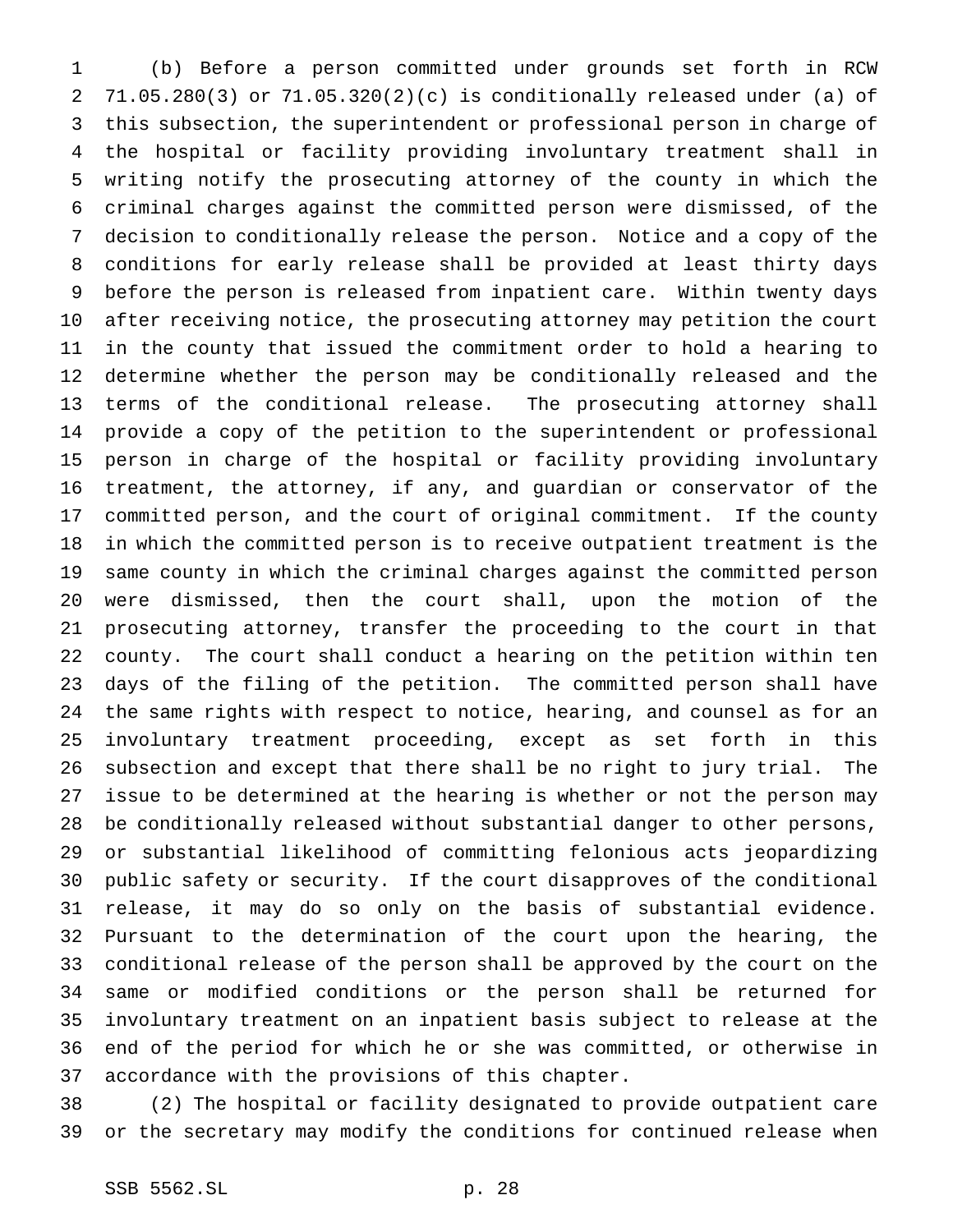such modification is in the best interest of the person. Notification of such changes shall be sent to all persons receiving a copy of the original conditions.

 (3)(a) If the hospital or facility designated to provide outpatient care, the designated county mental health professional, or the secretary determines that a conditionally released person is failing to 7 adhere to the terms and conditions of his or her release,  $((e\hat{r}))$  that 8 substantial deterioration in the person's functioning has occurred, 9 there is evidence of substantial decompensation with a high probability 10 that the decompensation can be reversed by further inpatient treatment, 11 or there is a likelihood of serious harm, then, upon notification by the hospital or facility designated to provide outpatient care, or on his or her own motion, the designated county mental health professional or the secretary may order that the conditionally released person be apprehended and taken into custody and temporarily detained in an evaluation and treatment facility in or near the county in which he or 17 she is receiving outpatient treatment. The person shall be detained until such time, not exceeding five days, as a hearing can be scheduled to determine whether or not the person should be returned to the hospital or facility from which he or she had been conditionally released. The designated county mental health professional or the secretary may modify or rescind such order at any time prior to commencement of the court hearing.

 (b) The court that originally ordered commitment shall be notified within two judicial days of a person's detention under the provisions of this section, and the designated county mental health professional or the secretary shall file his or her petition and order of apprehension and detention with the court and serve them upon the person detained. His or her attorney, if any, and his or her guardian or conservator, if any, shall receive a copy of such papers as soon as possible. Such person shall have the same rights with respect to notice, hearing, and counsel as for an involuntary treatment proceeding, except as specifically set forth in this section and except that there shall be no right to jury trial. The issues to be determined shall be: (i) Whether the conditionally released person did or did not adhere to the terms and conditions of his or her release 37 (( $\Theta$ )); (ii) that substantial deterioration in the person's functioning has occurred; (iii) there is evidence of substantial decompensation with a high probability that the decompensation can be reversed by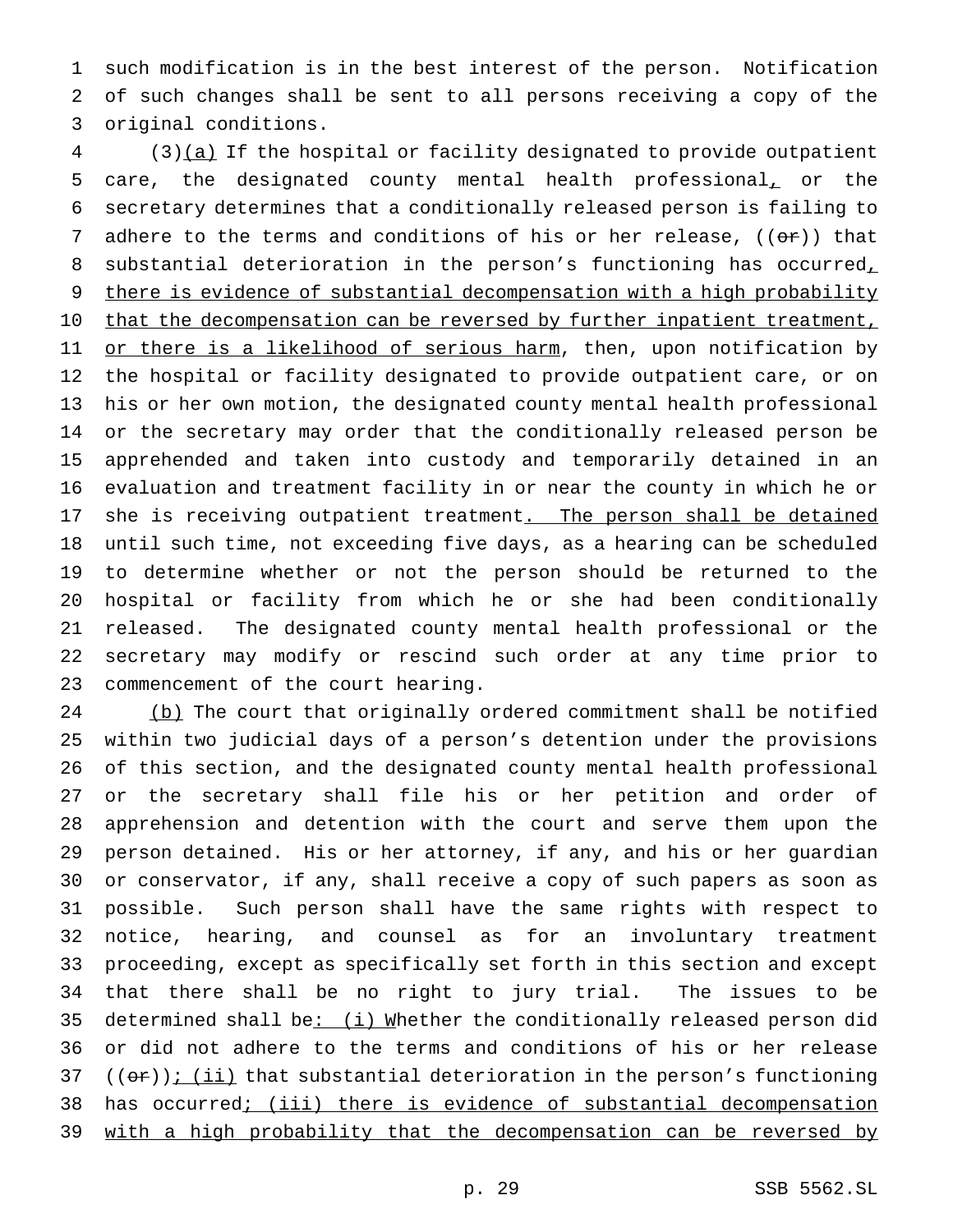further inpatient treatment; or (iv) there is a likelihood of serious 2 harm; and, if ((he or she failed to adhere to such terms and conditions, or that substantial deterioration in the person's functioning has)) any of the conditions listed in this subsection (3)(b) have occurred, whether the conditions of release should be modified or the person should be returned to the facility.

7 (c) Pursuant to the determination of the court upon such hearing, the conditionally released person shall either continue to be conditionally released on the same or modified conditions or shall be returned for involuntary treatment on an inpatient basis subject to release at the end of the period for which he or she was committed for involuntary treatment, or otherwise in accordance with the provisions of this chapter. Such hearing may be waived by the person and his or her counsel and his or her guardian or conservator, if any, but shall not be waivable unless all such persons agree to waive, and upon such waiver the person may be returned for involuntary treatment or continued on conditional release on the same or modified conditions.

 (4) The proceedings set forth in subsection (3) of this section may be initiated by the designated county mental health professional or the secretary on the same basis set forth therein without requiring or ordering the apprehension and detention of the conditionally released person, in which case the court hearing shall take place in not less than five days from the date of service of the petition upon the conditionally released person.

 Upon expiration of the period of commitment, or when the person is released from outpatient care, notice in writing to the court which committed the person for treatment shall be provided.

 (5) The grounds and procedures for revocation of less restrictive alternative treatment shall be the same as those set forth in this section for conditional releases.

 (6) In the event of a revocation of a conditional release, the subsequent treatment period may be for no longer than the actual period authorized in the original court order.

 **Sec. 29.** RCW 71.05.350 and 1973 1st ex.s. c 142 s 40 are each amended to read as follows:

 No indigent patient shall be conditionally released or discharged from involuntary treatment without suitable clothing, and the superintendent of a state hospital shall furnish the same, together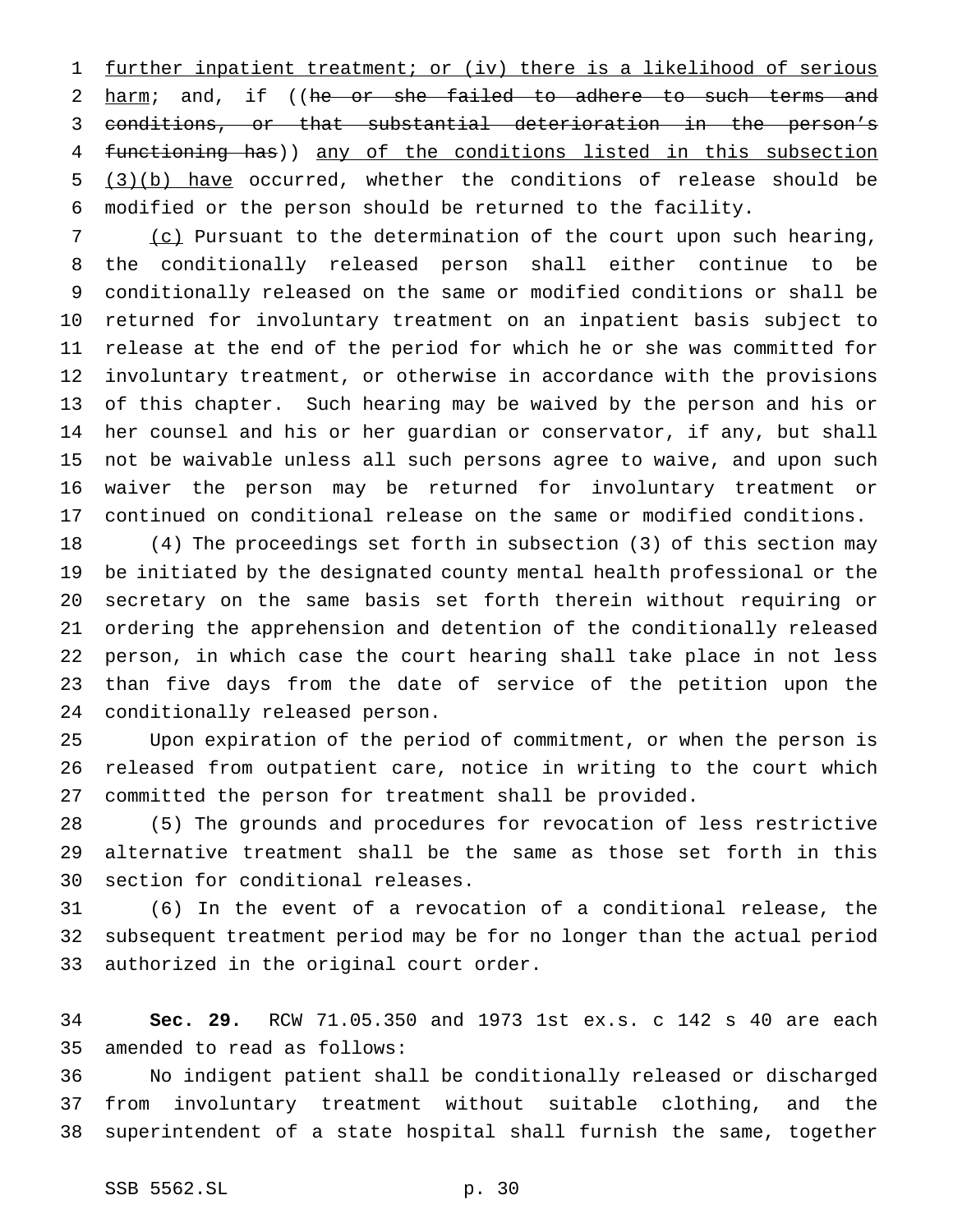1 with such sum of money as he ((shall)) or she deems necessary for the immediate welfare of the patient. Such sum of money shall be the same as the amount required by RCW 72.02.100 to be provided to persons in need being released from correctional institutions. As funds are available, the secretary may provide payment to indigent persons conditionally released pursuant to this chapter consistent with the optional provisions of RCW 72.02.100 and 72.02.110, and may adopt rules and regulations to do so.

 **Sec. 30.** RCW 71.05.360 and 1974 ex.s. c 145 s 25 are each amended to read as follows:

 (1) Every person involuntarily detained or committed under the provisions of this chapter shall be entitled to all the rights set 13 forth in this chapter and shall retain all rights not denied him or her under this chapter.

 (2) Each person involuntarily detained or committed pursuant to this chapter shall have the right to adequate care and individualized treatment.

 **Sec. 31.** RCW 71.05.370 and 1991 c 105 s 5 are each amended to read as follows:

 Insofar as danger to the individual or others is not created, each person involuntarily detained, treated in a less restrictive alternative course of treatment, or committed for treatment and evaluation pursuant to this chapter shall have, in addition to other rights not specifically withheld by law, the following rights, a list of which shall be prominently posted in all facilities, institutions, and hospitals providing such services:

 (1) To wear his or her own clothes and to keep and use his or her own personal possessions, except when deprivation of same is essential to protect the safety of the resident or other persons;

 (2) To keep and be allowed to spend a reasonable sum of his or her own money for canteen expenses and small purchases;

 (3) To have access to individual storage space for his or her private use;

(4) To have visitors at reasonable times;

 (5) To have reasonable access to a telephone, both to make and receive confidential calls;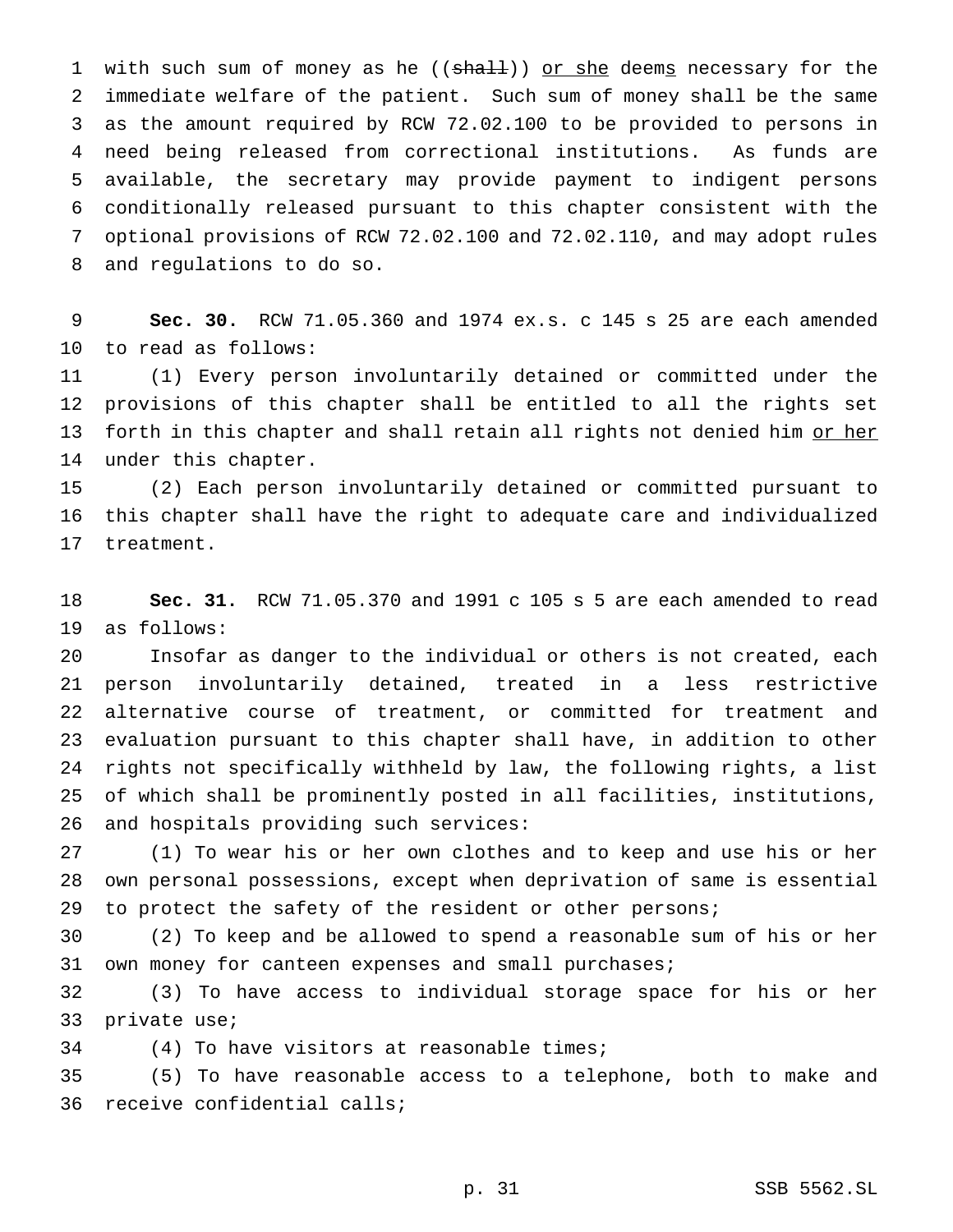(6) To have ready access to letter writing materials, including stamps, and to send and receive uncensored correspondence through the mails;

 (7) Not to consent to the administration of antipsychotic medications beyond the hearing conducted pursuant to RCW 71.05.320(2) or the performance of electroconvulsant therapy or surgery, except emergency life-saving surgery, unless ordered by a court of competent jurisdiction pursuant to the following standards and procedures:

 (a) The administration of antipsychotic medication or electroconvulsant therapy shall not be ordered unless the petitioning party proves by clear, cogent, and convincing evidence that there exists a compelling state interest that justifies overriding the patient's lack of consent to the administration of antipsychotic medications or electroconvulsant therapy, that the proposed treatment is necessary and effective, and that medically acceptable alternative forms of treatment are not available, have not been successful, or are not likely to be effective.

 (b) The court shall make specific findings of fact concerning: (i) The existence of one or more compelling state interests; (ii) the necessity and effectiveness of the treatment; and (iii) the person's desires regarding the proposed treatment. If the patient is unable to make a rational and informed decision about consenting to or refusing the proposed treatment, the court shall make a substituted judgment for the patient as if he or she were competent to make such a determination.

 (c) The person shall be present at any hearing on a request to administer antipsychotic medication or electroconvulsant therapy filed pursuant to this subsection. The person has the right: (i) To be represented by an attorney; (ii) to present evidence; (iii) to cross- examine witnesses; (iv) to have the rules of evidence enforced; (v) to remain silent; (vi) to view and copy all petitions and reports in the court file; and (vii) to be given reasonable notice and an opportunity to prepare for the hearing. The court may appoint a psychiatrist, psychologist within their scope of practice, or physician to examine and testify on behalf of such person. The court shall appoint a psychiatrist, psychologist within their scope of practice, or physician designated by such person or the person's counsel to testify on behalf of the person in cases where an order for electroconvulsant therapy is sought.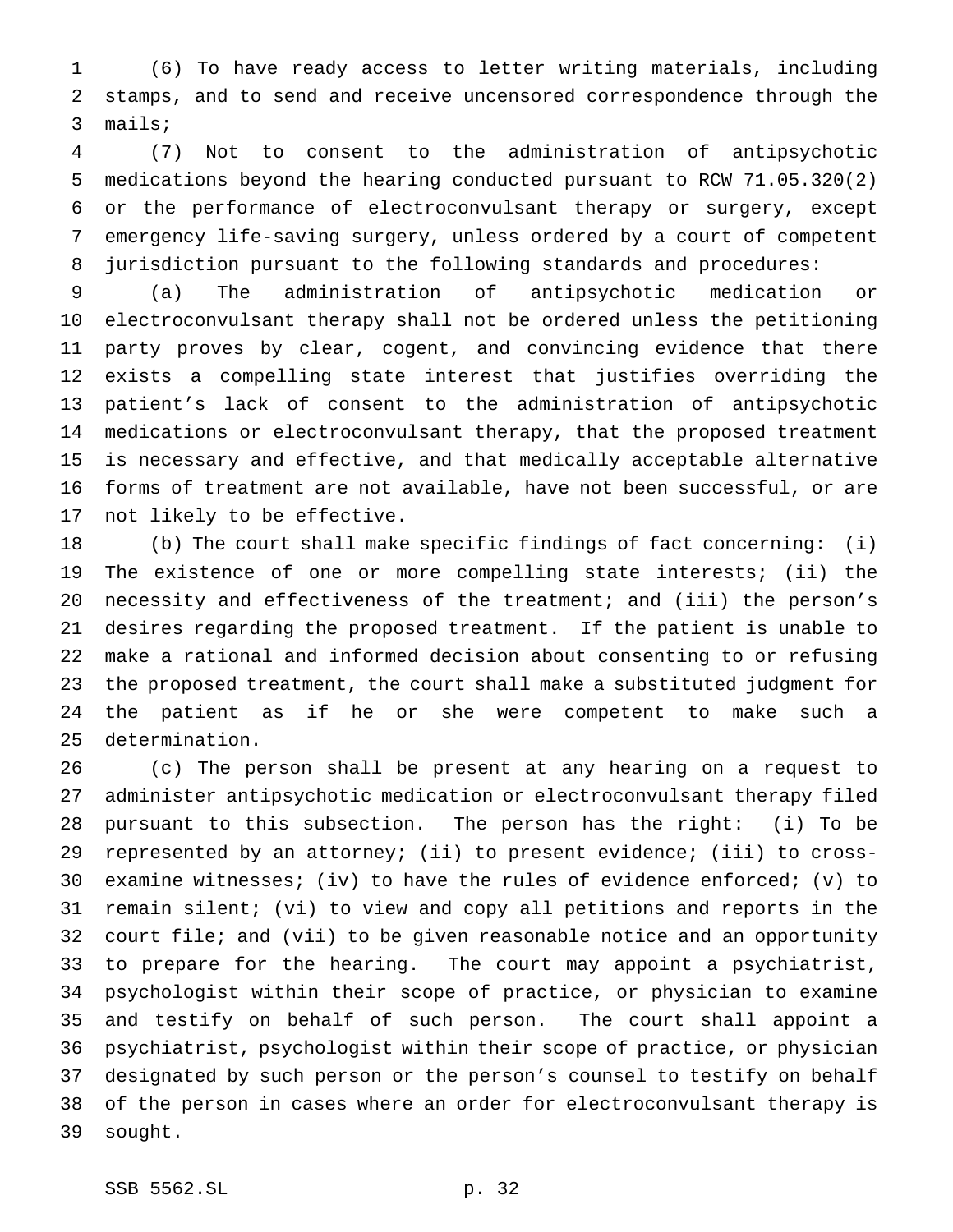(d) An order for the administration of antipsychotic medications entered following a hearing conducted pursuant to this section shall be effective for the period of the current involuntary treatment order, and any interim period during which the person is awaiting trial or hearing on a new petition for involuntary treatment or involuntary medication.

 (e) Any person detained pursuant to RCW 71.05.320(2), who subsequently refuses antipsychotic medication, shall be entitled to the procedures set forth in RCW 71.05.370(7).

 (f) Antipsychotic medication may be administered to a nonconsenting person detained or committed pursuant to this chapter without a court order pursuant to RCW 71.05.215(2) or under the following circumstances:

14 (i) A person presents an imminent likelihood of serious harm ((to 15 self or others));

 (ii) Medically acceptable alternatives to administration of antipsychotic medications are not available, have not been successful, 18 or are not likely to be effective; and

 (iii) In the opinion of the physician with responsibility for treatment of the person, or his or her designee, the person's condition constitutes an emergency requiring the treatment be instituted before a judicial hearing as authorized pursuant to this section can be held. If antipsychotic medications are administered over a person's lack of consent pursuant to this subsection, a petition for an order authorizing the administration of antipsychotic medications shall be filed on the next judicial day. The hearing shall be held within two judicial days. If deemed necessary by the physician with responsibility for the treatment of the person, administration of antipsychotic medications may continue until the hearing is held;

 (8) To dispose of property and sign contracts unless such person has been adjudicated an incompetent in a court proceeding directed to that particular issue;

 (9) Not to have psychosurgery performed on him or her under any circumstances.

 **Sec. 32.** RCW 71.05.410 and 1973 2nd ex.s. c 24 s 7 are each amended to read as follows:

 When a patient would otherwise be subject to the provisions of RCW 71.05.390 and disclosure is necessary for the protection of the patient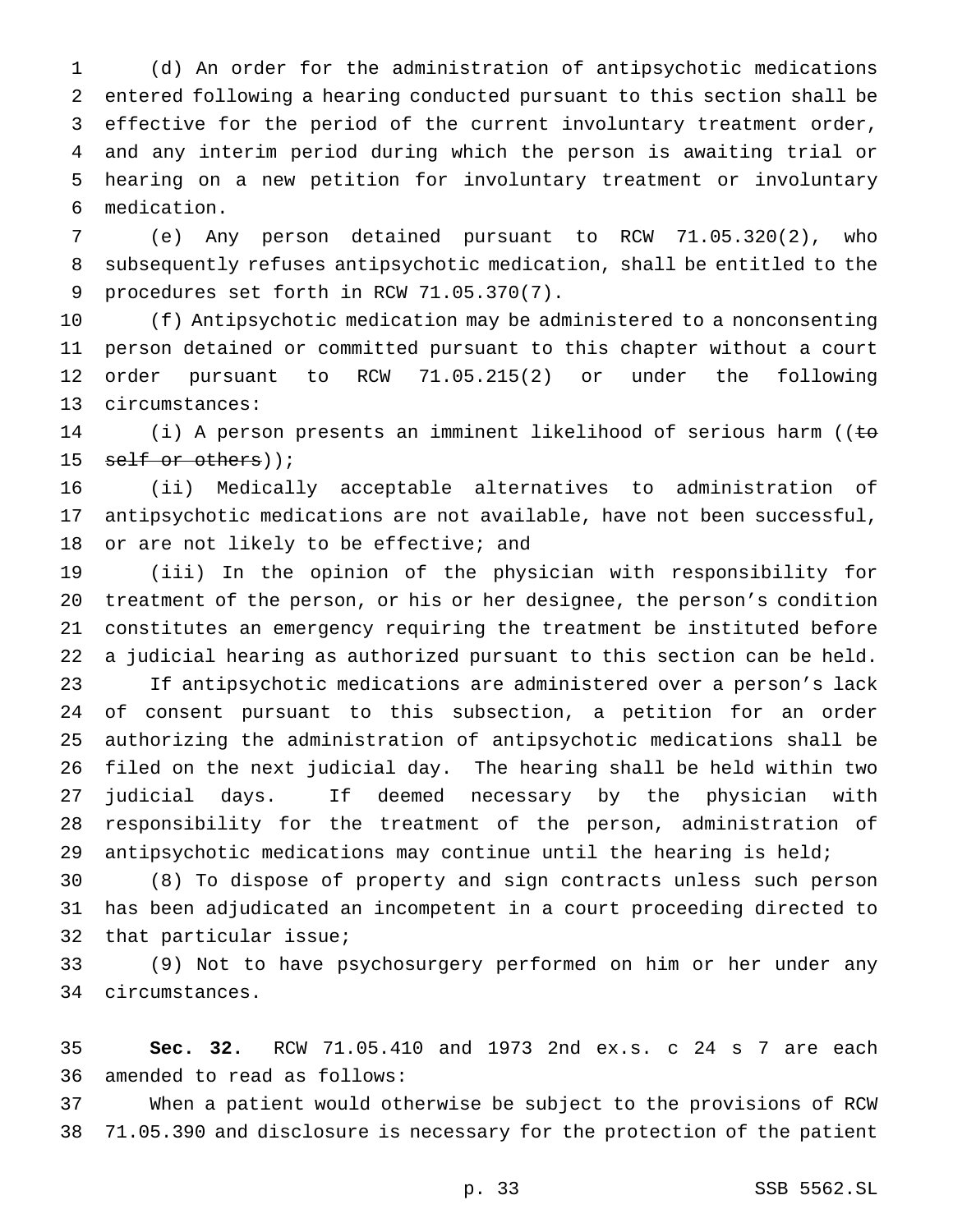1 or others due to his or her unauthorized disappearance from the 2 facility, and his or her whereabouts is unknown, notice of such 3 disappearance, along with relevant information, may be made to 4 relatives and governmental law enforcement agencies designated by the 5 physician in charge of the patient or the professional person in charge 6 of the facility, or his or her professional designee.

7 **Sec. 33.** RCW 71.05.460 and 1973 1st ex.s. c 142 s 51 are each 8 amended to read as follows:

9 Every person involuntarily detained shall immediately be informed 10 of his <u>or her</u> right to a hearing to review the legality of his <u>or her</u> 11 detention and of his or her right to counsel, by the professional 12 person in charge of the facility providing evaluation and treatment, or 13 his or her designee, and, when appropriate, by the court. If the 14 person so elects, the court shall immediately appoint an attorney to 15 assist him or her.

16 **Sec. 34.** RCW 71.05.470 and 1973 1st ex.s. c 142 s 52 are each 17 amended to read as follows:

18 A person challenging his or her detention or his or her attorney, 19 shall have the right to designate and have the court appoint a 20 reasonably available independent physician or licensed mental health 21 professional to examine the person detained, the results of which 22 examination may be used in the proceeding. The person shall, if he  $o r$ 23 she is financially able, bear the cost of such expert information, 24 otherwise such expert examination shall be at public expense.

25 **Sec. 35.** RCW 71.05.490 and 1973 1st ex.s. c 142 s 54 are each 26 amended to read as follows:

 Nothing in this chapter shall prohibit a person committed on or 28 prior to January 1, 1974, from exercising a right available to him or  $her at or prior to January 1, 1974<sub>L</sub> for obtaining release from$ </u> confinement.

31 **Sec. 36.** RCW 71.05.525 and 1975 1st ex.s. c 199 s 12 are each 32 amended to read as follows:

33 When, in the judgment of the department ((of social and health 34 services)), the welfare of any person committed to or confined in any 35 state juvenile correctional institution or facility necessitates that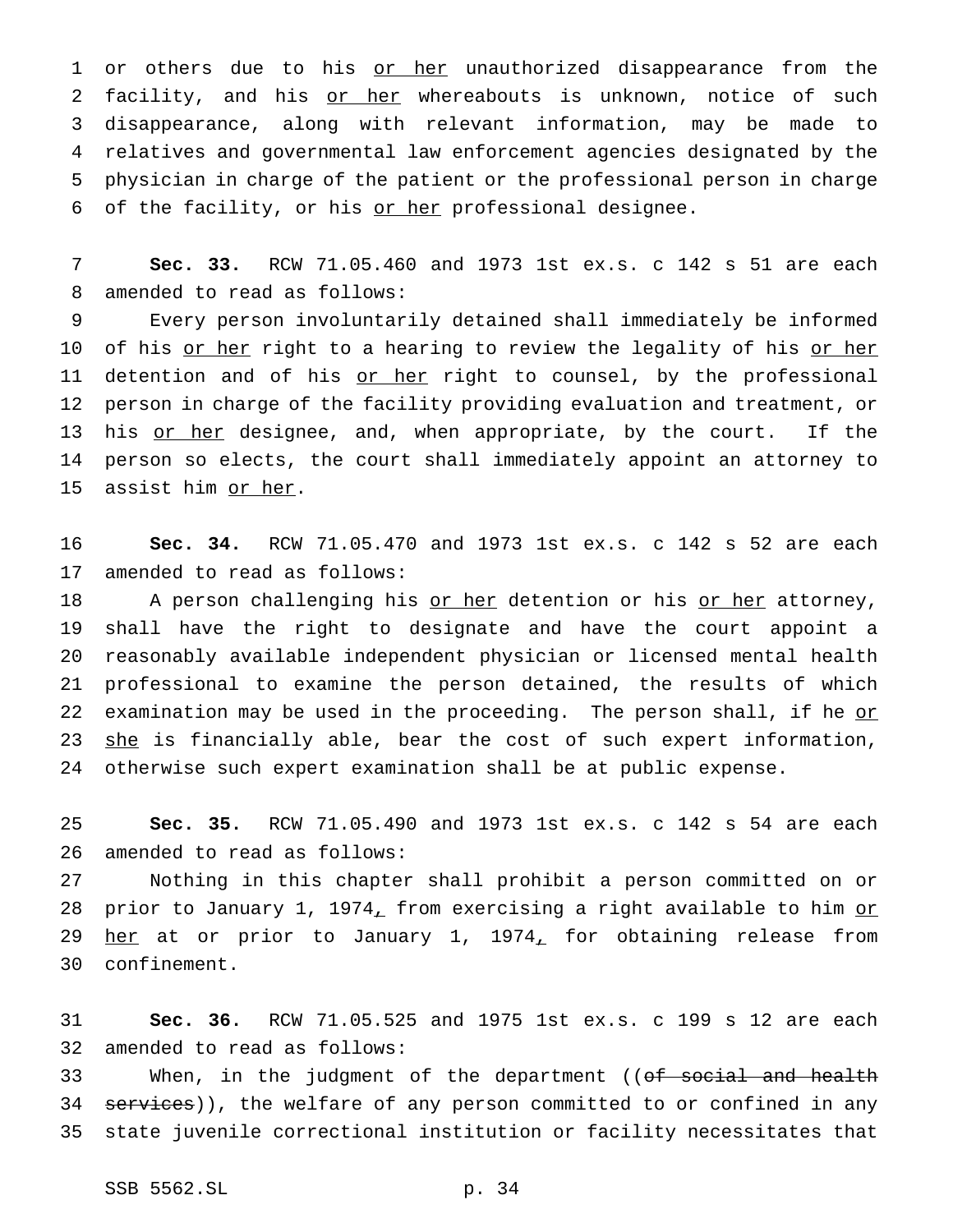such a person be transferred or moved for observation, diagnosis or treatment to any state institution or facility for the care of mentally 3 ill juveniles the secretary, or his or her designee, is authorized to order and effect such move or transfer: PROVIDED, HOWEVER, That the secretary shall adopt and implement procedures to assure that persons so transferred shall, while detained or confined in such institution or facility for the care of mentally ill juveniles, be provided with substantially similar opportunities for parole or early release evaluation and determination as persons detained or confined in state juvenile correctional institutions or facilities: PROVIDED, FURTHER, That the secretary shall notify the original committing court of such transfer.

 **Sec. 37.** RCW 9A.44.010 and 1994 c 271 s 302 are each amended to read as follows:

As used in this chapter:

 (1) "Sexual intercourse" (a) has its ordinary meaning and occurs upon any penetration, however slight, and

 (b) Also means any penetration of the vagina or anus however slight, by an object, when committed on one person by another, whether such persons are of the same or opposite sex, except when such penetration is accomplished for medically recognized treatment or diagnostic purposes, and

 (c) Also means any act of sexual contact between persons involving the sex organs of one person and the mouth or anus of another whether such persons are of the same or opposite sex.

 (2) "Sexual contact" means any touching of the sexual or other intimate parts of a person done for the purpose of gratifying sexual desire of either party or a third party.

 (3) "Married" means one who is legally married to another, but does not include a person who is living separate and apart from his or her spouse and who has filed in an appropriate court for legal separation or for dissolution of his or her marriage.

 (4) "Mental incapacity" is that condition existing at the time of the offense which prevents a person from understanding the nature or consequences of the act of sexual intercourse whether that condition is produced by illness, defect, the influence of a substance or from some other cause.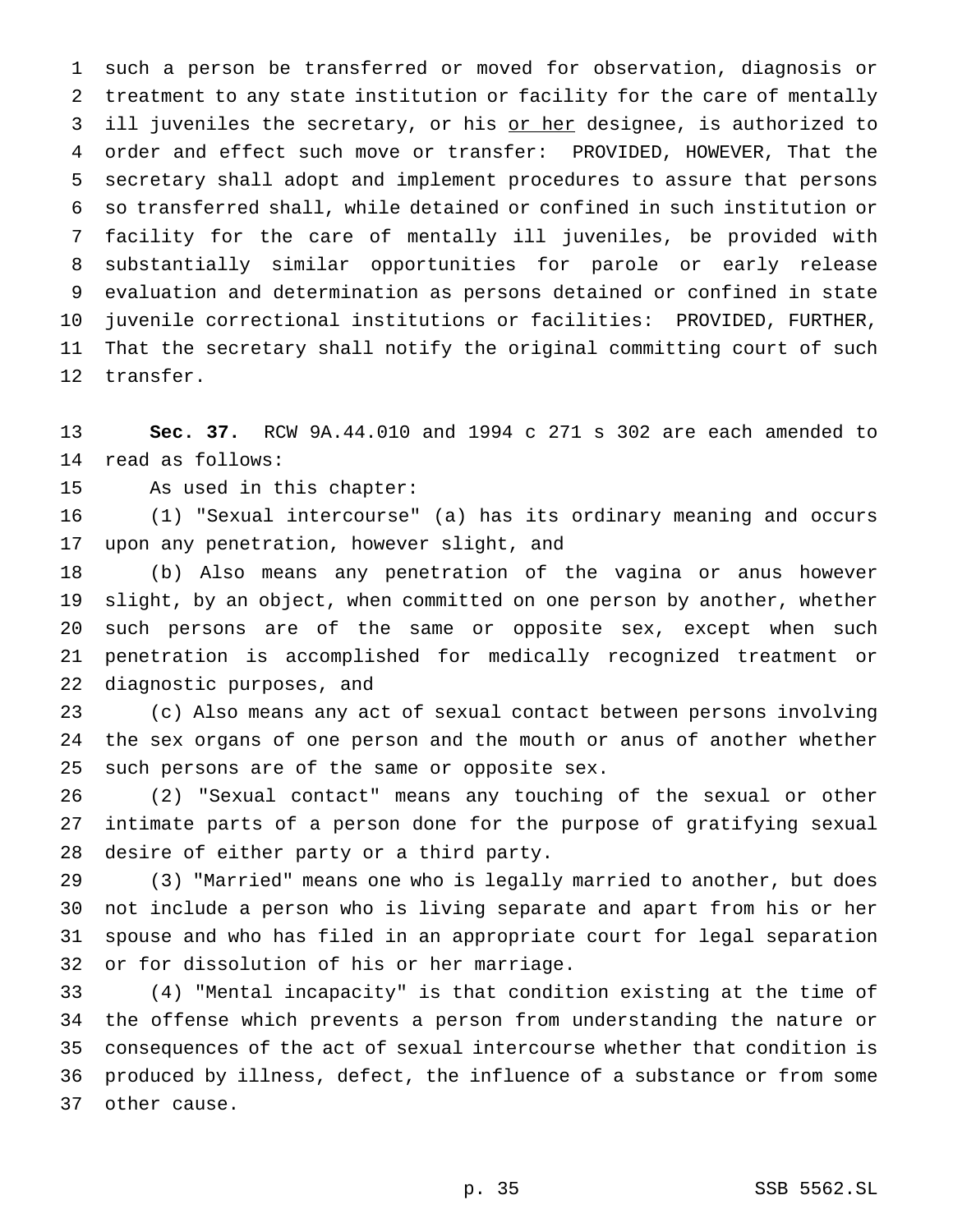(5) "Physically helpless" means a person who is unconscious or for any other reason is physically unable to communicate unwillingness to an act.

 (6) "Forcible compulsion" means physical force which overcomes resistance, or a threat, express or implied, that places a person in fear of death or physical injury to herself or himself or another person, or in fear that she or he or another person will be kidnapped. (7) "Consent" means that at the time of the act of sexual intercourse or sexual contact there are actual words or conduct indicating freely given agreement to have sexual intercourse or sexual contact.

 (8) "Significant relationship" means a situation in which the perpetrator is:

 (a) A person who undertakes the responsibility, professionally or voluntarily, to provide education, health, welfare, or organized recreational activities principally for minors; or

 (b) A person who in the course of his or her employment supervises minors.

 (9) "Abuse of a supervisory position" means a direct or indirect threat or promise to use authority to the detriment or benefit of a minor.

 (10) "Developmentally disabled," for purposes of RCW 9A.44.050(1)(c) and 9A.44.100(1)(c), means a person with a developmental disability as defined in RCW 71A.10.020.

 (11) "Person with supervisory authority," for purposes of RCW 9A.44.050(1) (c) or (e) and 9A.44.100(1) (c) or (e), means any proprietor or employee of any public or private care or treatment facility who directly supervises developmentally disabled, mentally disordered, or chemically dependent persons at the facility.

 (12) "Mentally disordered person" for the purposes of RCW 9A.44.050(1)(e) and 9A.44.100(1)(e) means a person with a "mental 32 disorder" as defined in RCW 71.05.020( $(\frac{2}{2})$ ).

 (13) "Chemically dependent person" for purposes of RCW 9A.44.050(1)(e) and 9A.44.100(1)(e) means a person who is "chemically dependent" as defined in RCW 70.96A.020(4).

 (14) "Health care provider" for purposes of RCW 9A.44.050 and 9A.44.100 means a person who is, holds himself or herself out to be, or provides services as if he or she were: (a) A member of a health care profession under chapter 18.130 RCW; or (b) registered or certified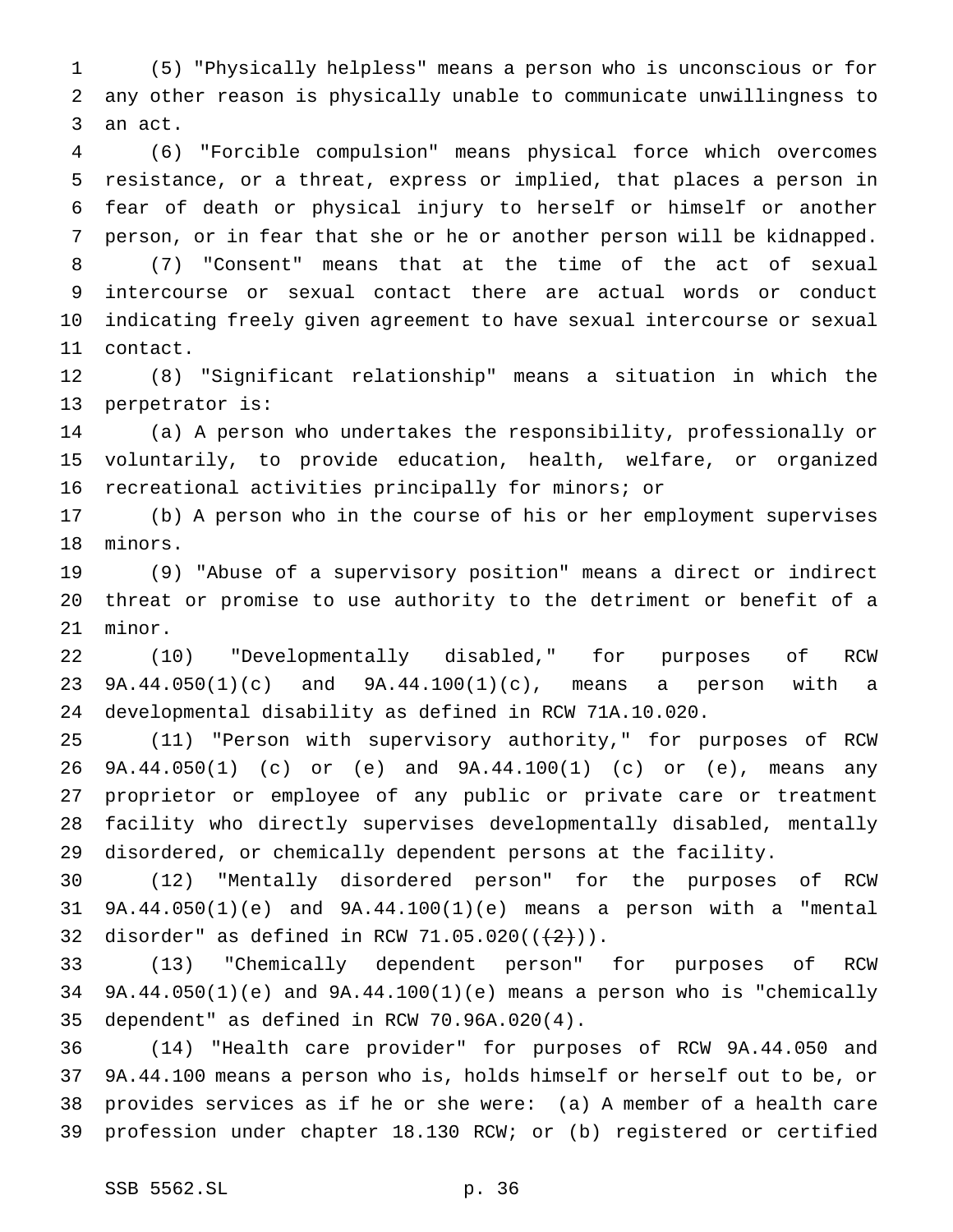under chapter 18.19 RCW, regardless of whether the health care provider is licensed, certified, or registered by the state.

 (15) "Treatment" for purposes of RCW 9A.44.050 and 9A.44.100 means the active delivery of professional services by a health care provider which the health care provider holds himself or herself out to be qualified to provide.

 **Sec. 38.** RCW 71.24.025 and 1995 c 96 s 4 are each amended to read as follows:

 Unless the context clearly requires otherwise, the definitions in this section apply throughout this chapter.

 (1) "Acutely mentally ill" means a condition which is limited to a short-term severe crisis episode of:

13 (a) A mental disorder as defined in RCW 71.05.020( $(\frac{2}{2})$ ) or, in the 14 case of a child, as defined in RCW  $71.34.020((\frac{12}{12}))$ ;

15 (b) Being gravely disabled as defined in RCW  $71.05.020((\text{+1})^2)$  or, 16 in the case of a child, a gravely disabled minor as defined in RCW  $71.34.020((\text{+8})$ ); or

 (c) Presenting a likelihood of serious harm as defined in RCW 19 71.05.020 $((+3+))$  or, in the case of a child, as defined in RCW 20  $71.34.020((\overline{+11})).$ 

 (2) "Available resources" means those funds which shall be appropriated under this chapter by the legislature during any biennium for the purpose of providing community mental health programs under RCW 71.24.045. When regional support networks are established or after July 1, 1995, "available resources" means federal funds, except those provided according to Title XIX of the Social Security Act, and state funds appropriated under this chapter or chapter 71.05 RCW by the legislature during any biennium for the purpose of providing residential services, resource management services, community support services, and other mental health services. This does not include funds appropriated for the purpose of operating and administering the state psychiatric hospitals, except as negotiated according to RCW 71.24.300(1)(d).

 (3) "Licensed service provider" means an entity licensed according to this chapter or chapter 71.05 RCW that meets state minimum standards or individuals licensed under chapter 18.57, 18.71, 18.83, or 18.79 RCW, as it applies to registered nurses and advanced registered nurse practitioners.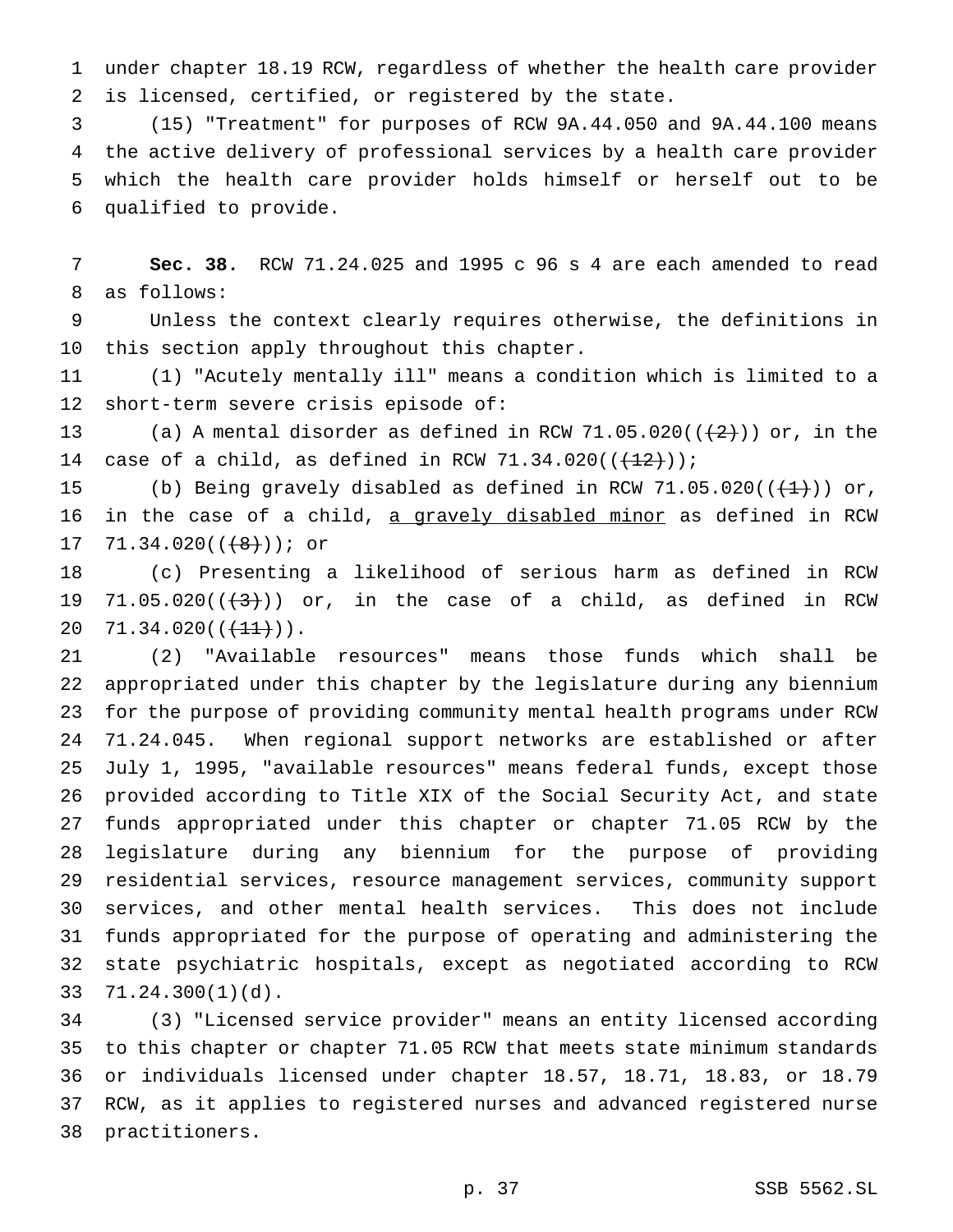(4) "Child" means a person under the age of eighteen years.

 (5) "Chronically mentally ill adult" means an adult who has a mental disorder and meets at least one of the following criteria:

 (a) Has undergone two or more episodes of hospital care for a mental disorder within the preceding two years; or

 (b) Has experienced a continuous psychiatric hospitalization or residential treatment exceeding six months' duration within the preceding year; or

 (c) Has been unable to engage in any substantial gainful activity by reason of any mental disorder which has lasted for a continuous period of not less than twelve months. "Substantial gainful activity" shall be defined by the department by rule consistent with Public Law 92-603, as amended.

 (6) "Severely emotionally disturbed child" means an infant or child who has been determined by the regional support network to be experiencing a mental disorder as defined in chapter 71.34 RCW, including those mental disorders that result in a behavioral or conduct disorder, that is clearly interfering with the child's functioning in family or school or with peers and who meets at least one of the following criteria:

 (a) Has undergone inpatient treatment or placement outside of the 22 home related to a mental disorder within the last two years;

 (b) Has undergone involuntary treatment under chapter 71.34 RCW within the last two years;

 (c) Is currently served by at least one of the following child- serving systems: Juvenile justice, child-protection/welfare, special education, or developmental disabilities;

(d) Is at risk of escalating maladjustment due to:

 (i) Chronic family dysfunction involving a mentally ill or inadequate caretaker;

(ii) Changes in custodial adult;

 (iii) Going to, residing in, or returning from any placement outside of the home, for example, psychiatric hospital, short-term inpatient, residential treatment, group or foster home, or a correctional facility;

(iv) Subject to repeated physical abuse or neglect;

- (v) Drug or alcohol abuse; or
- (vi) Homelessness.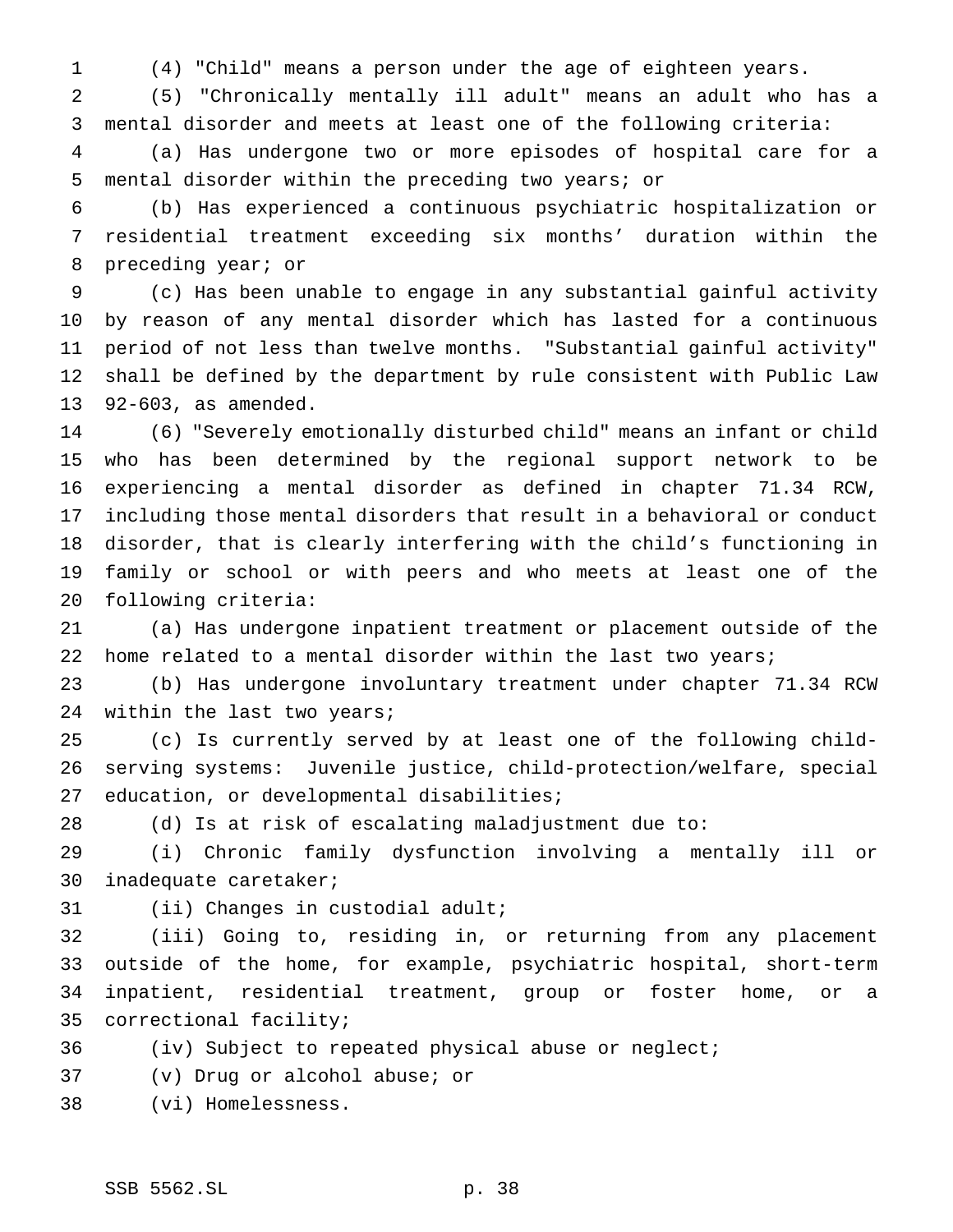(7) "Community mental health service delivery system" means public or private agencies that provide services specifically to persons with mental disorders as defined under RCW 71.05.020 and receive funding from various public sources including: (a) Federal medicare, medicaid, or early periodic screening, diagnostic, and treatment programs; or (b) state funds from the division of mental health, division of children and family services, division of alcohol and substance abuse, or division of vocational rehabilitation of the department of social and health services.

 (8) "Community mental health program" means all mental health services established by a county authority. After July 1, 1995, or when the regional support networks are established, "community mental health program" means all activities or programs using available resources.

 (9) "Community support services" means services for acutely mentally ill persons, chronically mentally ill adults, and severely emotionally disturbed children and includes: (a) Discharge planning for clients leaving state mental hospitals, other acute care inpatient facilities, inpatient psychiatric facilities for persons under twenty- one years of age, and other children's mental health residential treatment facilities; (b) sufficient contacts with clients, families, schools, or significant others to provide for an effective program of community maintenance; and (c) medication monitoring. After July 1, 1995, or when regional support networks are established, for adults and children "community support services" means services authorized, planned, and coordinated through resource management services including, at least, assessment, diagnosis, emergency crisis intervention available twenty-four hours, seven days a week, prescreening determinations for mentally ill persons being considered for placement in nursing homes as required by federal law, screening for patients being considered for admission to residential services, diagnosis and treatment for acutely mentally ill and severely emotionally disturbed children discovered under screening through the federal Title XIX early and periodic screening, diagnosis, and treatment program, investigation, legal, and other nonresidential services under chapter 71.05 RCW, case management services, psychiatric treatment including medication supervision, counseling, psychotherapy, assuring transfer of relevant patient information between service providers, other services determined by regional support networks, and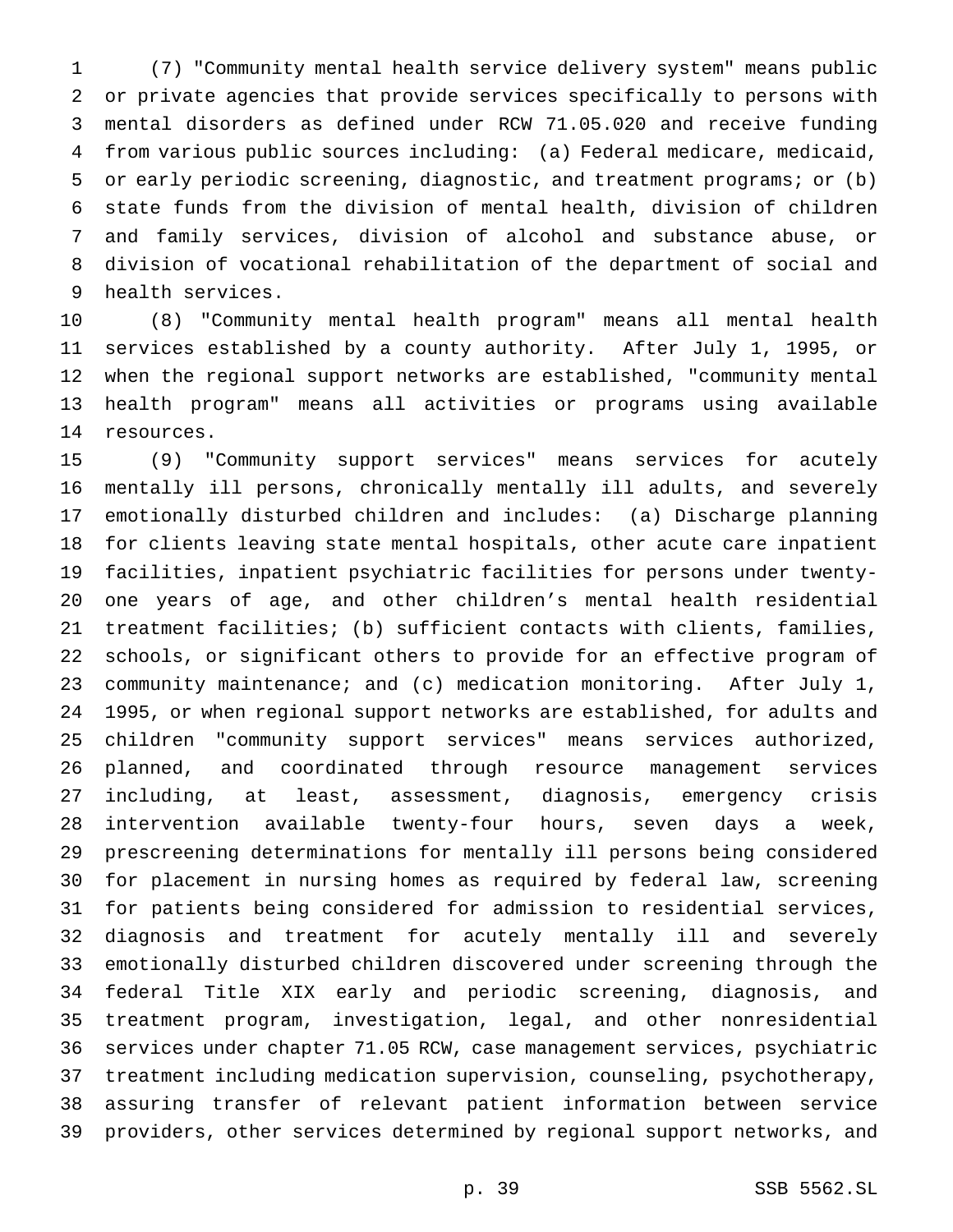maintenance of a patient tracking system for chronically mentally ill adults and severely emotionally disturbed children.

 (10) "County authority" means the board of county commissioners, county council, or county executive having authority to establish a community mental health program, or two or more of the county authorities specified in this subsection which have entered into an agreement to provide a community mental health program.

 (11) "Department" means the department of social and health services.

 (12) "Mental health services" means community services pursuant to RCW 71.24.035(5)(b) and other services provided by the state for the mentally ill. When regional support networks are established, or after July 1, 1995, "mental health services" shall include all services provided by regional support networks.

 (13) "Mentally ill persons" and "the mentally ill" mean persons and conditions defined in subsections (1), (5), (6), and (17) of this section.

 (14) "Regional support network" means a county authority or group of county authorities recognized by the secretary that enter into joint operating agreements to contract with the secretary pursuant to this chapter.

 (15) "Residential services" means a facility or distinct part thereof which provides food and shelter, and may include treatment services.

 When regional support networks are established, or after July 1, 1995, for adults and children "residential services" means a complete range of residences and supports authorized by resource management services and which may involve a facility, a distinct part thereof, or services which support community living, for acutely mentally ill persons, chronically mentally ill adults, severely emotionally disturbed children, or seriously disturbed adults determined by the regional support network to be at risk of becoming acutely or chronically mentally ill. The services shall include at least evaluation and treatment services as defined in chapter 71.05 RCW, acute crisis respite care, long-term adaptive and rehabilitative care, and supervised and supported living services, and shall also include any residential services developed to service mentally ill persons in nursing homes. Residential services for children in out-of-home placements related to their mental disorder shall not include the costs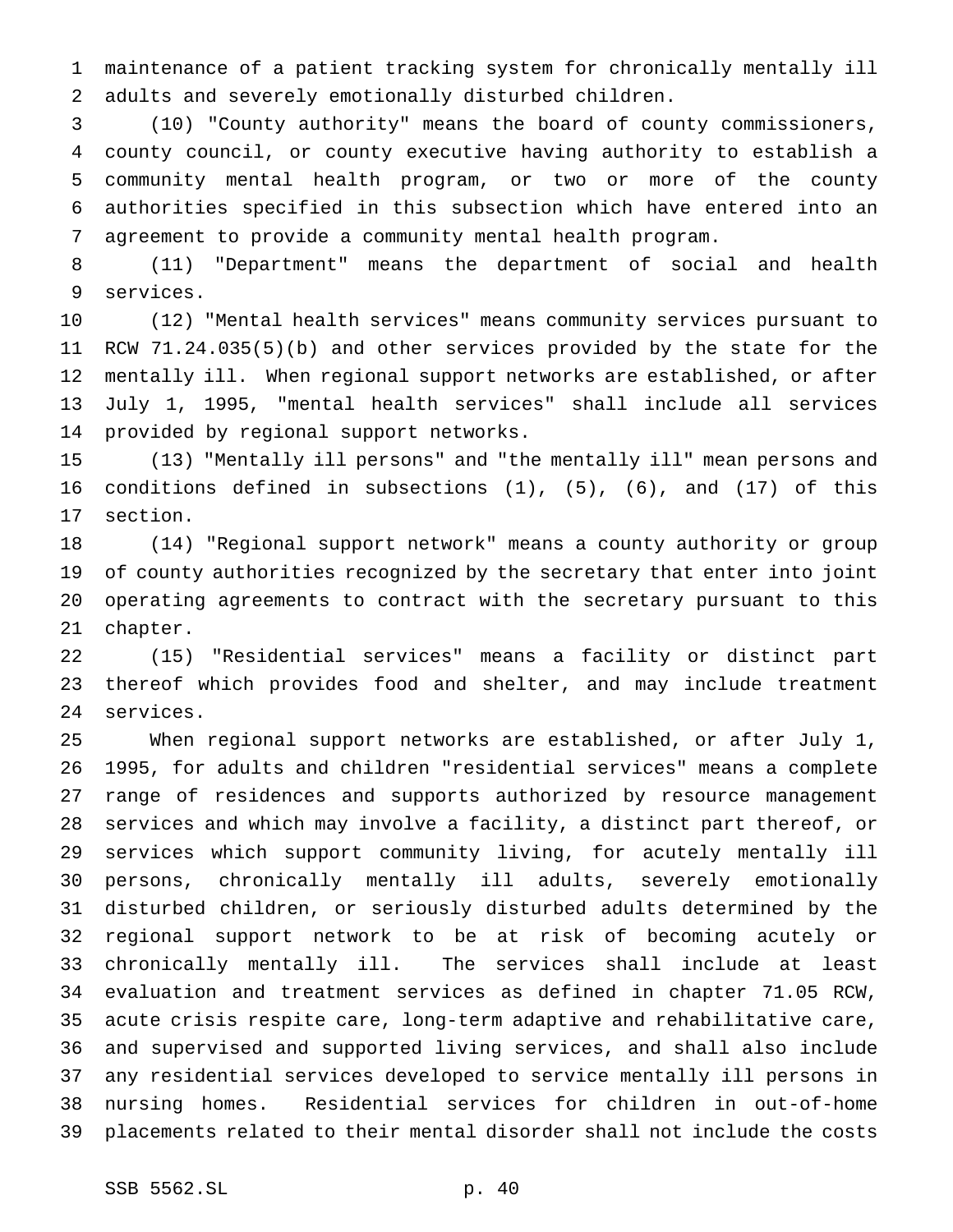of food and shelter, except for children's long-term residential facilities existing prior to January 1, 1991.

 (16) "Resource management services" mean the planning, coordination, and authorization of residential services and community support services administered pursuant to an individual service plan for acutely mentally ill adults and children, chronically mentally ill adults, severely emotionally disturbed children, or seriously disturbed adults determined by the regional support network at their sole discretion to be at risk of becoming acutely or chronically mentally ill. Such planning, coordination, and authorization shall include mental health screening for children eligible under the federal Title XIX early and periodic screening, diagnosis, and treatment program. Resource management services include seven day a week, twenty-four hour a day availability of information regarding mentally ill adults' and children's enrollment in services and their individual service plan to county-designated mental health professionals, evaluation and treatment facilities, and others as determined by the regional support network.

(17) "Seriously disturbed person" means a person who:

 (a) Is gravely disabled or presents a likelihood of serious harm to 20 ((oneself)) himself or herself or others, or to the property of others, as a result of a mental disorder as defined in chapter 71.05 RCW;

 (b) Has been on conditional release status at some time during the preceding two years from an evaluation and treatment facility or a state mental health hospital;

 (c) Has a mental disorder which causes major impairment in several areas of daily living;

(d) Exhibits suicidal preoccupation or attempts; or

 (e) Is a child diagnosed by a mental health professional, as defined in RCW 71.05.020, as experiencing a mental disorder which is clearly interfering with the child's functioning in family or school or with peers or is clearly interfering with the child's personality development and learning.

 (18) "Secretary" means the secretary of social and health services. (19) "State minimum standards" means: (a) Minimum requirements for delivery of mental health services as established by departmental rules and necessary to implement this chapter, including but not limited to licensing service providers and services; (b) minimum service requirements for licensed service providers for the provision of mental health services as established by departmental rules pursuant to